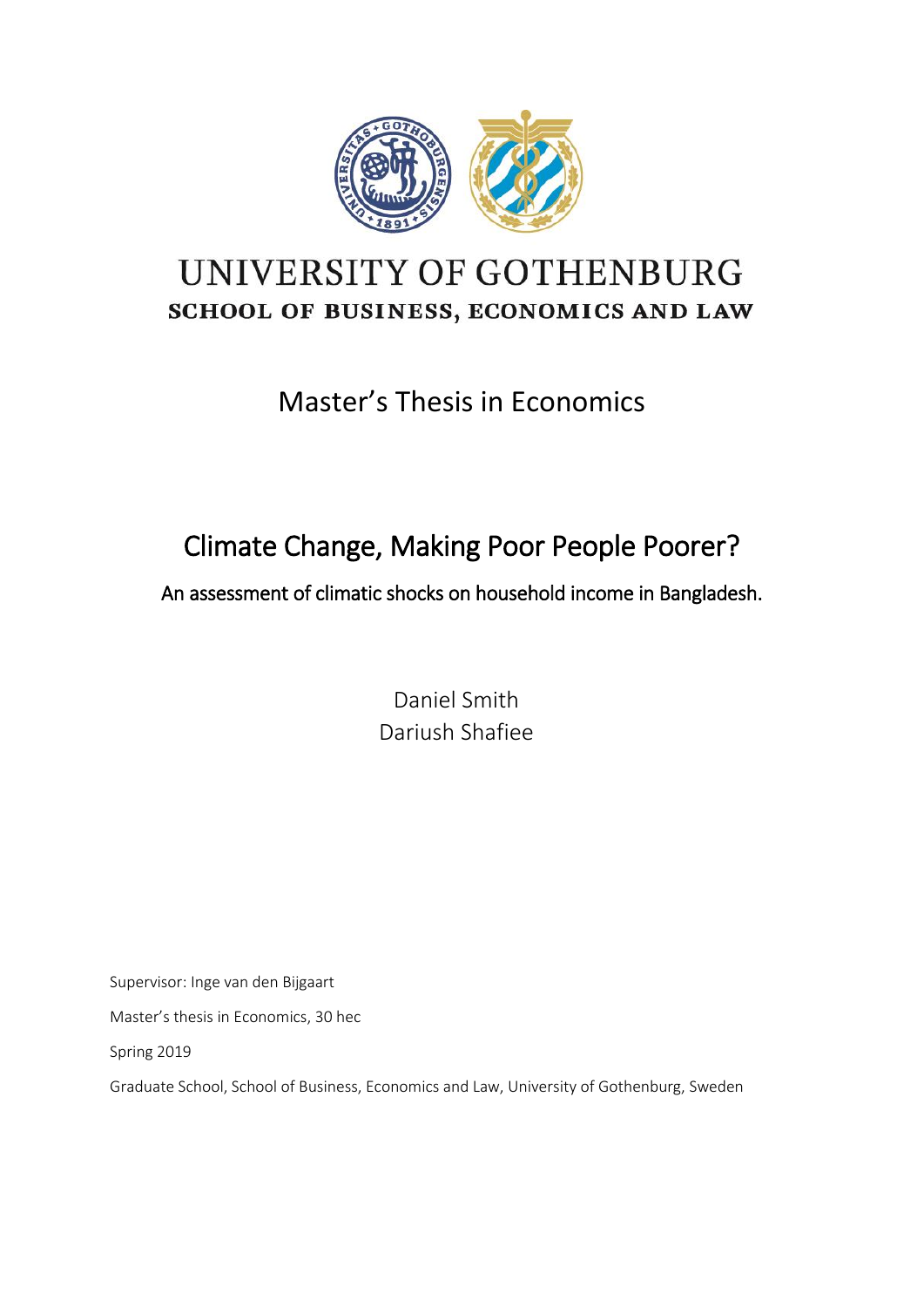## <span id="page-1-0"></span>Abstract

As global average temperatures are increasing due to climate change, economic impacts are increasingly palpable. A major concern is that these impacts are likely disproportionally concentrated in developing countries, and in turn poor communities within these countries. This thesis aims to quantify the distributional impact of climate shocks in Bangladesh. We analyze the effects of weather shocks such as floods, droughts and extreme temperature on household income. For this purpose, we combine climate data with data from the Bangladesh Household Income and Expenditure Survey (HIES) and use a fixed-effect regression analysis. To further assess the vulnerability on households of different income levels an unconditional quantile regression approach is additionally applied. Our results indicate that higher income households are most vulnerable to climate shocks. We find that extremely cold temperature days negatively affect income. Our estimates show that floods effect households in multiple ways, negatively for small and high magnitude floods, yet positively for floods of medium magnitude. These effects are solely regarding higher income households. We find that different sectors are most likely affected differently from climate events. A modern and agricultural sector might be affected to different extents and directions when exposed to climate events.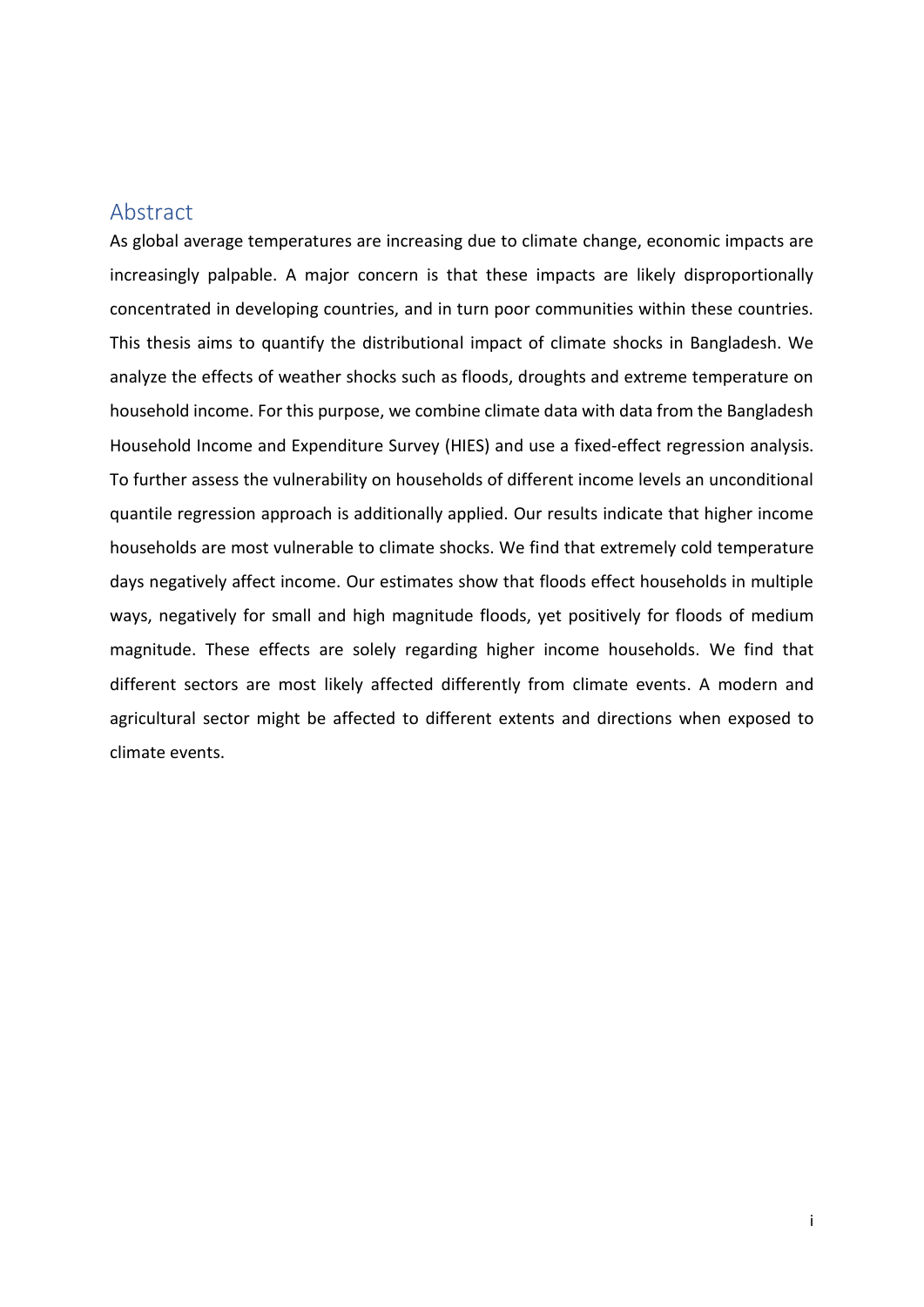## <span id="page-2-0"></span>Acknowledgement

We would like to first and foremost take this opportunity to show our sincerest gratitude to our supervisor Inge van den Bijgaart, for her support and valuable feedback throughout this journey. We would also like to express our gratitude to our external supervisor Muhanad Sammar, who put us in contact with vital stakeholders in Bangladesh as well as encouraging us throughout the journey. In addition to our supervisors, we would like to show our greatest appreciation to Dr. Saleemul Huq and the staff at the International Centre for Climate Change and Development in Bangladesh for their inspiration and support. Further, we would like to express our appreciation to Mr. Kabir Uddin Ahmed at the Bangladesh Bureau of Statistics who assisted us regarding the Household Income and Expenditure Survey. Finally, we would like to thank Jeffrey Smith for his useful comments and suggestions.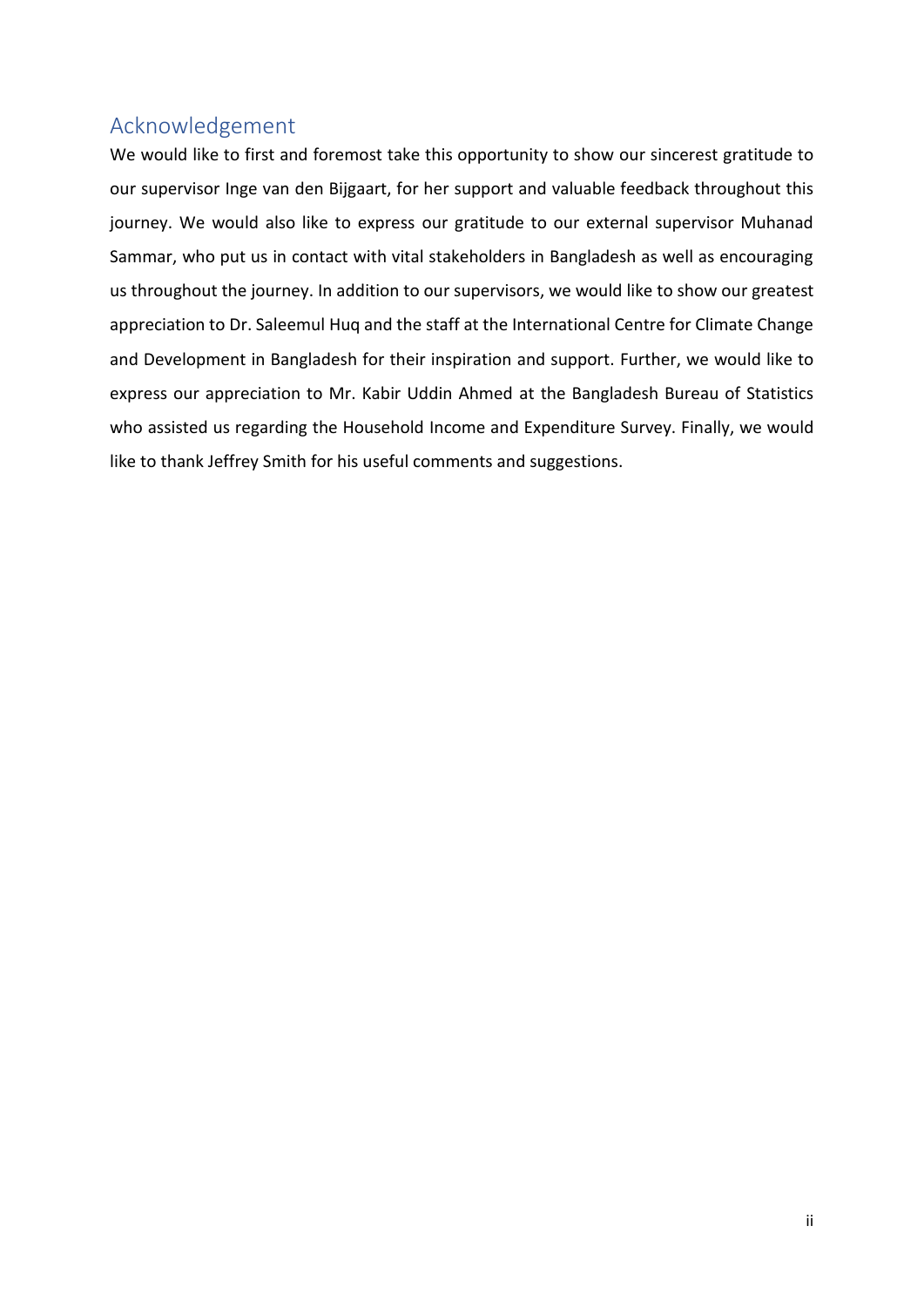## Table of Contents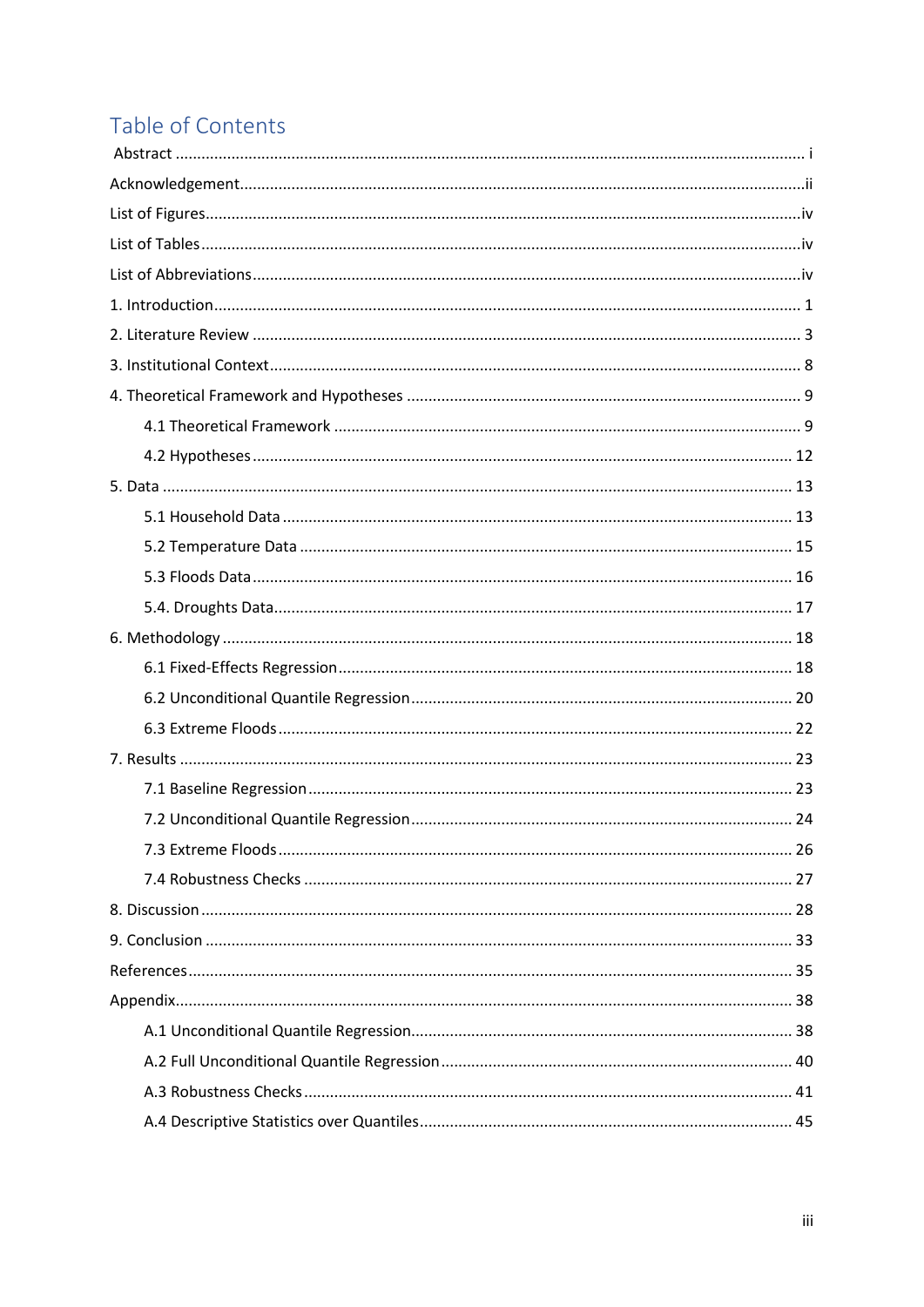# <span id="page-4-0"></span>List of Figures

## <span id="page-4-1"></span>List of Tables

| Table 8 - Unconditional Quantile Regression with Net Income as Dependent Variable  42 |  |
|---------------------------------------------------------------------------------------|--|
|                                                                                       |  |
|                                                                                       |  |
|                                                                                       |  |

## <span id="page-4-2"></span>List of Abbreviations

| <b>BBS</b>  | <b>Bangladesh Bureau of Statistics</b>              |
|-------------|-----------------------------------------------------|
| <b>BMD</b>  | Bangladesh Meteorological Department                |
| <b>CQR</b>  | <b>Conditional Quantile Regression</b>              |
| <b>DFO</b>  | Dartmouth Flood Observatory                         |
| <b>HIES</b> | Household Income and Expenditure Survey             |
| <b>IPCC</b> | Intergovernmental Panel on Climate Change           |
| <b>RIF</b>  | Re-centered Influence Function                      |
| <b>SPEI</b> | Standardized Precipitation-Evapotranspiration Index |
| <b>UQR</b>  | Unconditional Quantile Regression                   |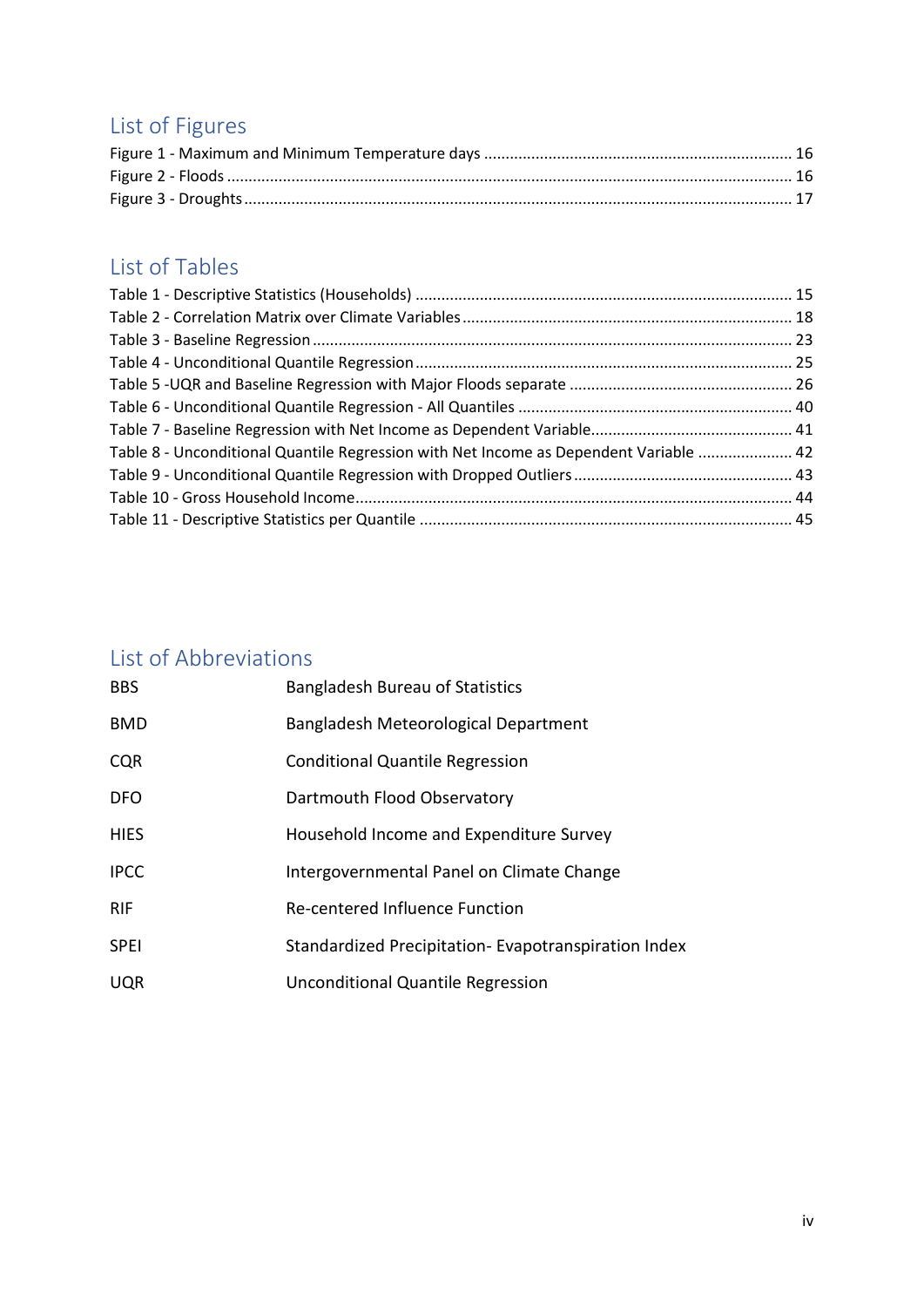## <span id="page-5-0"></span>1. Introduction

Over the past decades, the topic of climate change has become increasingly important, both in research and policy communities. It is a well-established fact that human activities are a major cause of climate change occurring across the globe. Climate change is causing temperatures to steadily increase, sea-levels to rise, and increasing occurrences of climatic events and extreme weather, such as floods and droughts (Hansen et al. 1981, IPCC 2014). Within the economics literature, the research estimating the economic impacts of climate change and the corresponding implications for climate change policy has also rapidly expanded over the past three decades and grown in prominence. The recent acknowledgement of William Nordhaus, who was awarded the Nobel Prize due to his work on integrated assessment models(Nordhaus 1977, 1992, 2010 & 2017), is a clear example of that.

Within this literature, the costs as a consequence of human-induced climate change are typically characterized as an externality cost; a negative by-product of economic activity. Greenhouse gases are emitted in the atmosphere during production processes and accumulates in the atmosphere over time. The accumulated stock of greenhouse gases traps heat which cause global warming. This climate change is expected to have adverse effects on economic activities, specifically by changing the setting of which economic agents acts. As such, greenhouse gas emissions constitute a negative externality cost. This implies that there exists a discrepancy between privately and socially optimal production and consumption decisions. Such externalities could, for example, be floods or droughts that destroy production factors and decreases yield. (Stern 2008).

Countries that are expected to be most affected by climate change are mainly developing countries close to the equator (GCRI, 2015). One such country is Bangladesh, a poor developing country situated in South Asia. Bangladesh is an interesting case study for the following reasons. The country has recently experienced some of the highest rates of economic growth in the world. With the aid of a large influx of foreign capital and large investments in infrastructure and industry, Bangladesh has been able to increase the living standards of millions of its citizens in the past decade (World Bank 2019a). Additionally, consumption has increased in particular due to a growing middle class, which further drove the GDP growth (World Bank 2019b). However, the recent economic successes for Bangladesh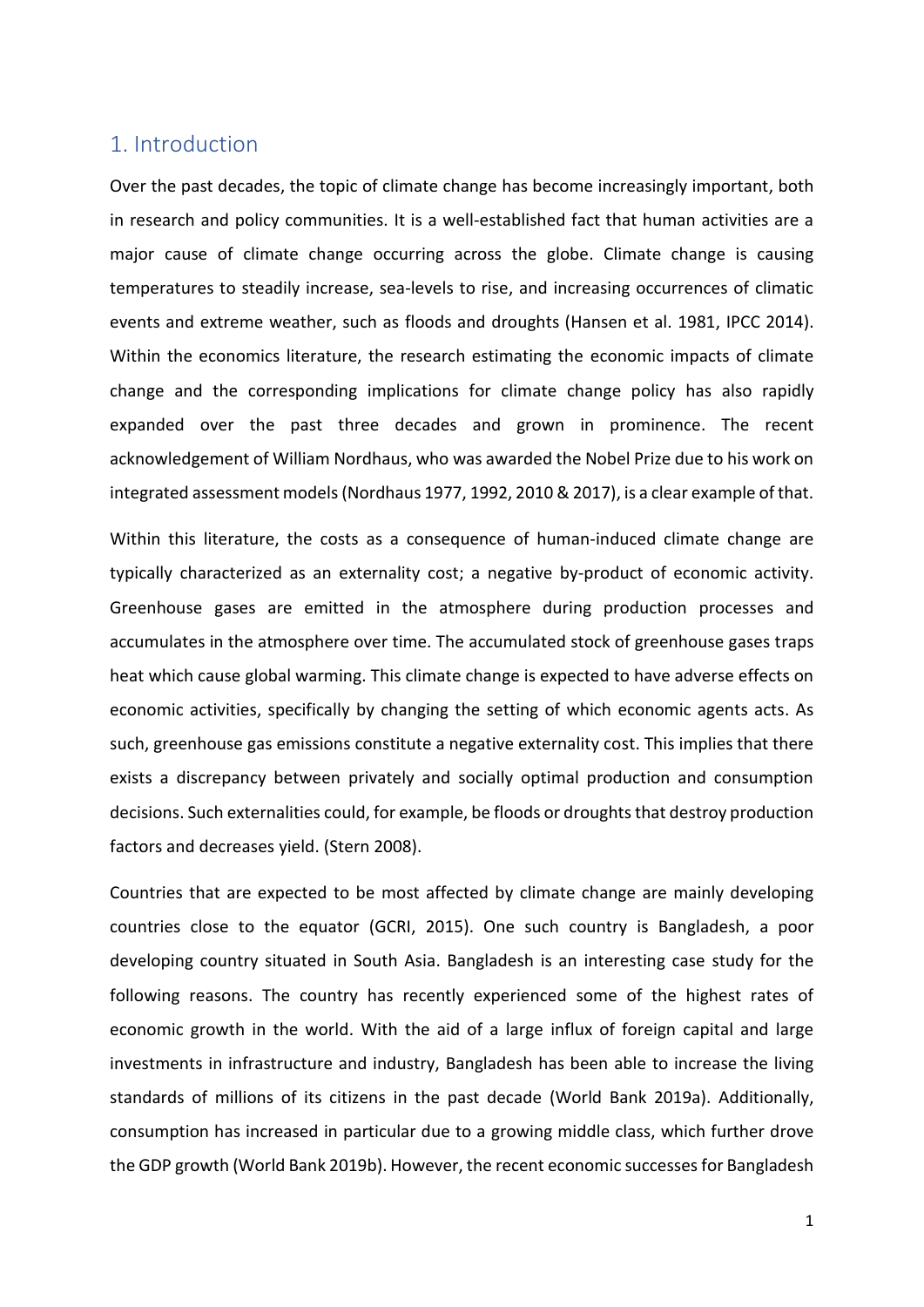have also been threatened by the impacts of climate change. Bangladesh is a lowland country that has the world's largest river delta, where rivers such as Ganges and Brahmaputra run out in the Bay of Bengal. While these features have been a geographical and ecological gift to the region, providing fertile lands for an agricultural sector with higher yields, they also come with the constant risk of floods due to the low-lying land. Floods often impose significant damage to infrastructure, household and other productive assets, which in turn reduces the capacity for economic growth. Due to climate change, extreme weather such as extreme precipitation and droughts are expected to increase in frequency. The IPCC recognizes rising sea levels, cyclones and floods to be the main threats to Bangladesh in the future. Especially the agricultural sector, with its high exposure to the climate, is expected to be adversely affected by an increase in extreme weather events. Droughts and floods can additionally cause shortages of drinking water due to salinization (IPCC 2014). And as a lowland country with over 160 million inhabitants, Bangladesh is one of the most densely populated areas expected to fall below sea-level as the sea-level rises (Huq 2001).

This thesis assesses the economic impacts of climatic shocks and events on a regional level in Bangladesh. We first put forward a stylized theoretical framework, which captures the effect of climate shocks on household income. This framework allows us to formulate hypotheses about possible effects we might observe in our data. In turn, we combine data on weather, floods, and droughts, with household income data, and estimate the impacts of weather shocks on household income. We first estimate the overall effect of floods, droughts and extreme temperature on household income. There are, however, good reasons to expect that households at different income levels may be affected by weather shocks to different extents. To allow for such heterogeneity, we subsequently use an unconditional quantile regression approach to assess the difference in vulnerability to climatic shocks for households at different income levels. Our results do not support the hypothesis that low-income households are more vulnerable to climate shocks than high-income households. Rather, we find that high income households are more adversely affected to certain events such as floods of high and low magnitude as well as extreme cold temperature, while the impact on poorer households is statistically insignificant. Different explanations are presented regarding the results and further why the magnitude of floods showed to have ambiguous effects, with adverse effects for floods of lower and higher magnitude yet positive effects for floods of medium magnitude.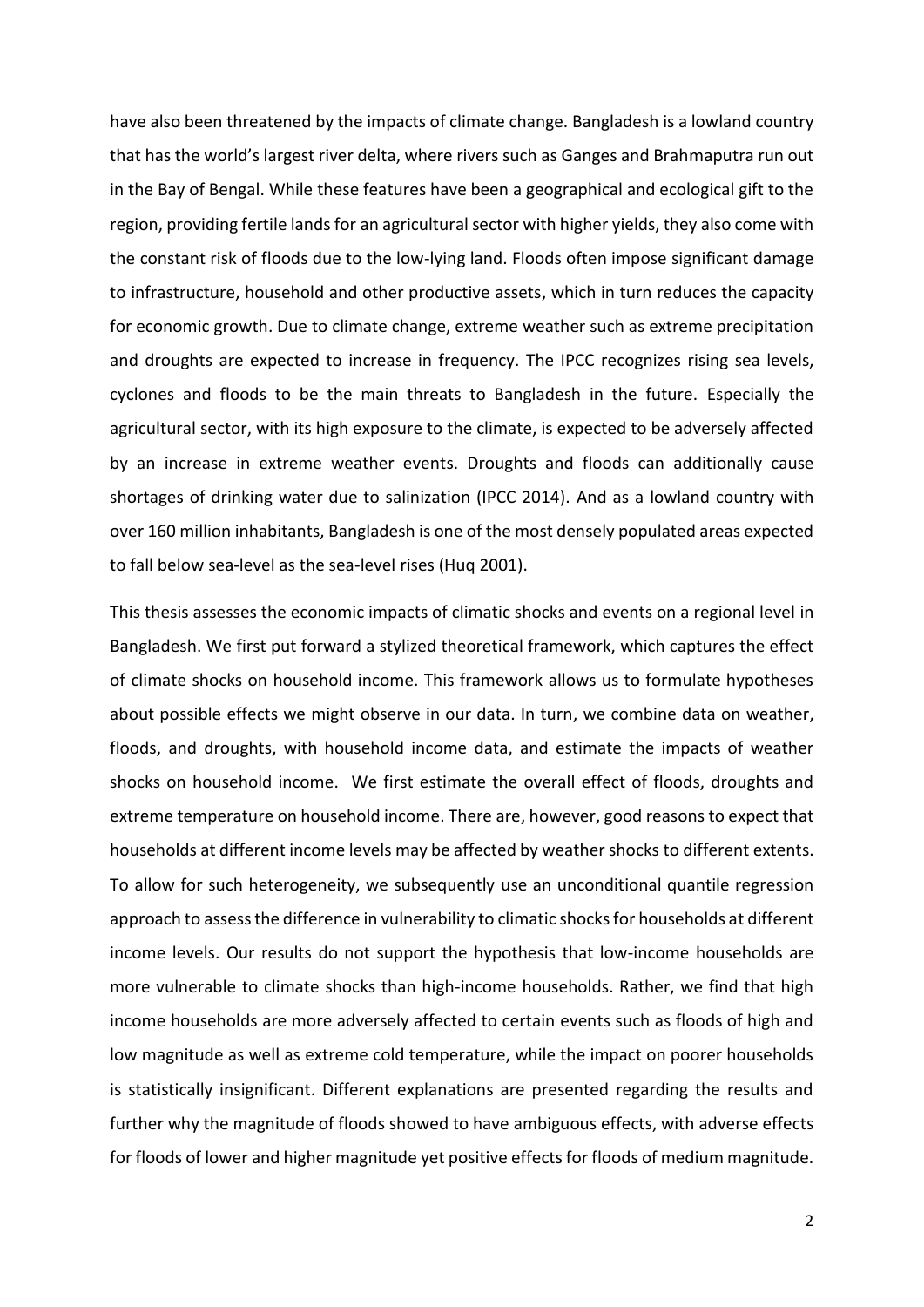Even though there exists substantial literature estimating the effects of weather shocks on economic outcome, literature that focuses specifically on Bangladesh is rather scant. Previous work by Brouwer et al. (2007) and Rabbani et al. (2013) does show that climatic shocks often hit poor communities the hardest, as typically a greater share of their income comes from sectors heavily exposed to climate change, such as agriculture, forestry and fishing. Nevertheless, the research mentioned focuses on either qualitative data or a quantitative analysis on a macro-scale, with little regard to quantitative measures on a household scale. The effects caused by climate change on a more micro-level scale are thus not extensively researched, although this aspect can have significant importance and relevance. Putting a price tag on the cost of climate change for households is important for policymakers in particular, as this allows them to identify vulnerable regions and households and target adaptation efforts to mitigate adverse effects.

The remainder of this thesisis structured as follows. Section 2 and 3 discuss relevant literature and present an institutional context of Bangladesh. In Section 4 we put forward a stylized theoretical framework and formulate hypotheses. Sections 5 and 6 discuss the data and empirical approach. Results are presented in Section 7, followed by a discussion in Section 8. Section 9 concludes and discusses future research avenues.

### <span id="page-7-0"></span>2. Literature Review

There exists much literature estimating the economic effects of climate change. The literature that more specifically considers distributional implications primarily uses cross-country comparisons to link climate change impacts to poverty. Examples of such studies are Angelsen et al. (2014) and Wunder et al. (2018). Angelsen et al. (2014), which assess the dependence of poor, rural households on environmental income i.e., income originating from non-cultivated sources such as natural forests, grasslands, and wild plants and animals. Using 33 regions around the globe they find that poor households rely more on environmental income. Wunder et al. (2018) contribute to this debate by examining rural household's dependence on crop income, focusing on developing countries across the tropics. Their results indicate that optimal temperature and rainfall for crop production is 21° C and 2000 mm per annum. Furthermore, they find that crop production is more sensitive to temperature and rainfall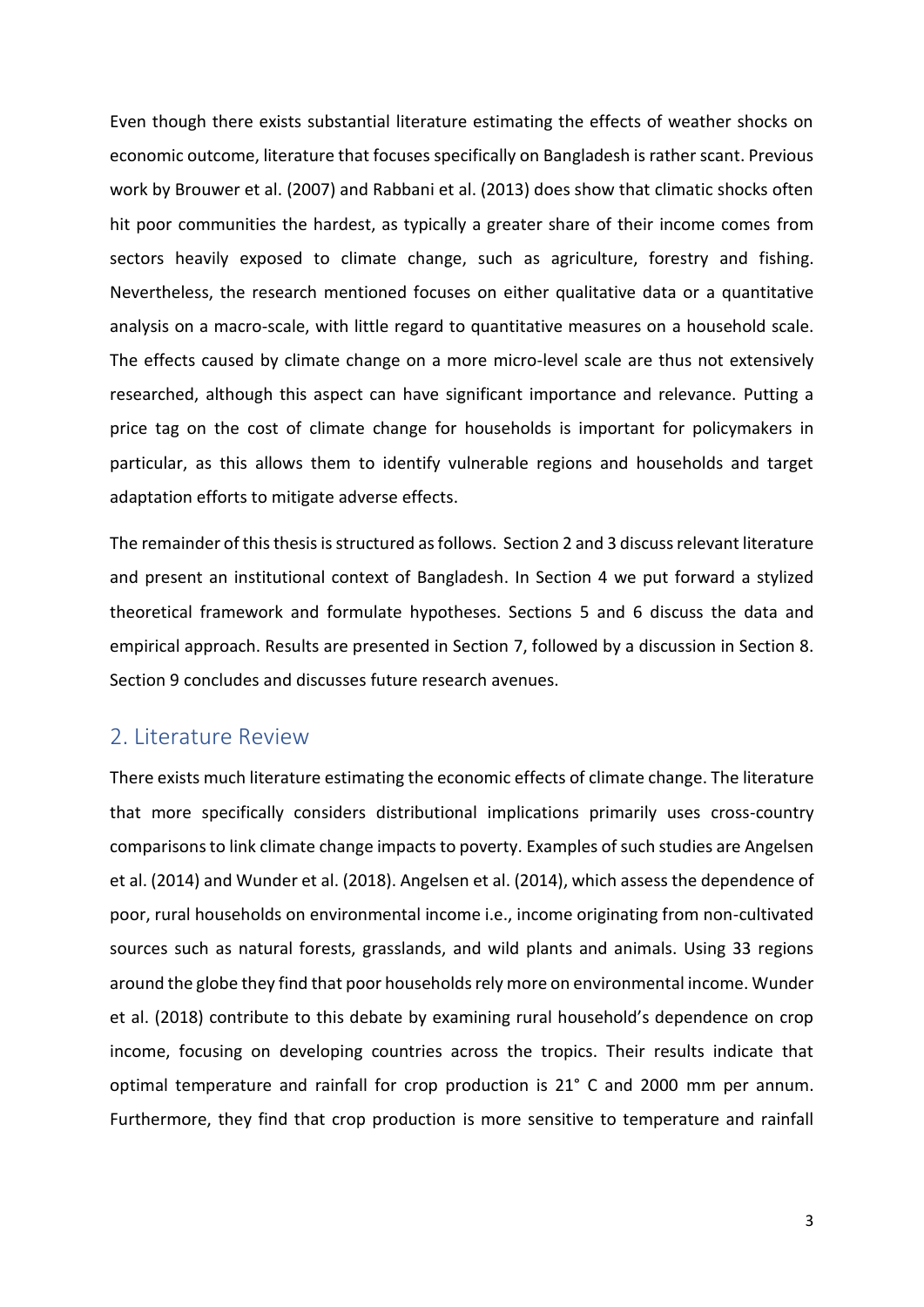perturbations than forestry. This represents a potential for labor to reallocate to the latter sector in response to climate change as part of a mitigation strategy.

Literature which examines how climate change and climatic events interact with economic activities such as how temperature impact economic growth, how floods effect crop production or how other natural disasters impact economic activities is well-researched. Dell et al. (2012), Padli et al. (2009), Hsiang & Jina (2014) and Toya & Skidmore (2007), examine different channels where climate change impact economic activities. Dell et al. (2012) estimate the relationship between local temperature and economic activities. Dividing countries into poorer and richer, they find that a rise of 1° C reduces economic growth by 1.3 percentage points on average. Instead of temperature, Padli et al. (2009) examine natural disasters in over 73 countries. Their results indicate that wealthier nations are better prepared for natural disasters, and are also more prepared to minimize the aftermath of disasters in the aspect of economic impacts. As our research considers temperature and disasters, we build on the work by Dell et al (2012) and Padli et al. (2009). Contrary to these papers, however, we examine the impacts on a household level rather than a cross-country study. Hsiang & Jina (2014) investigate how climate catastrophes affect economic growth. They use a simulation model that estimates the causal effects of cyclones on long run growth by adopting a difference-in-difference approach. They find evidence that countries frequently affected by cyclones have 1-7.5 percentage points lower annual average growth, as compared to a situation where no cyclones have occurred. Using their results, they additionally compute the global average annual growth rate in a world without cyclones and establish that cyclones reduced the global growth rate from 3.8% to 2% between the years 1970-2008.

The examination of natural disasters impact on countries on a macro-level is also researched by Toya & Skidmore (2007), who, compared to Hsiang & Jina (2014), do not solely focus on one type of natural disaster. They examine the degree to which natural disasters effect economic development at a country level, examining 151 countries. Their results indicate that the cost for safety measurement implementations which would reduce the impacts of natural disasters exceeds the expected benefits for poorer people. Due to the cost exceeding the benefits, a consequence might be that no implementation is executed. Furthermore, their findings show a negative relationship between schooling and damages per GDP, implying that other aspects besides income are important in reducing the number of deaths and damages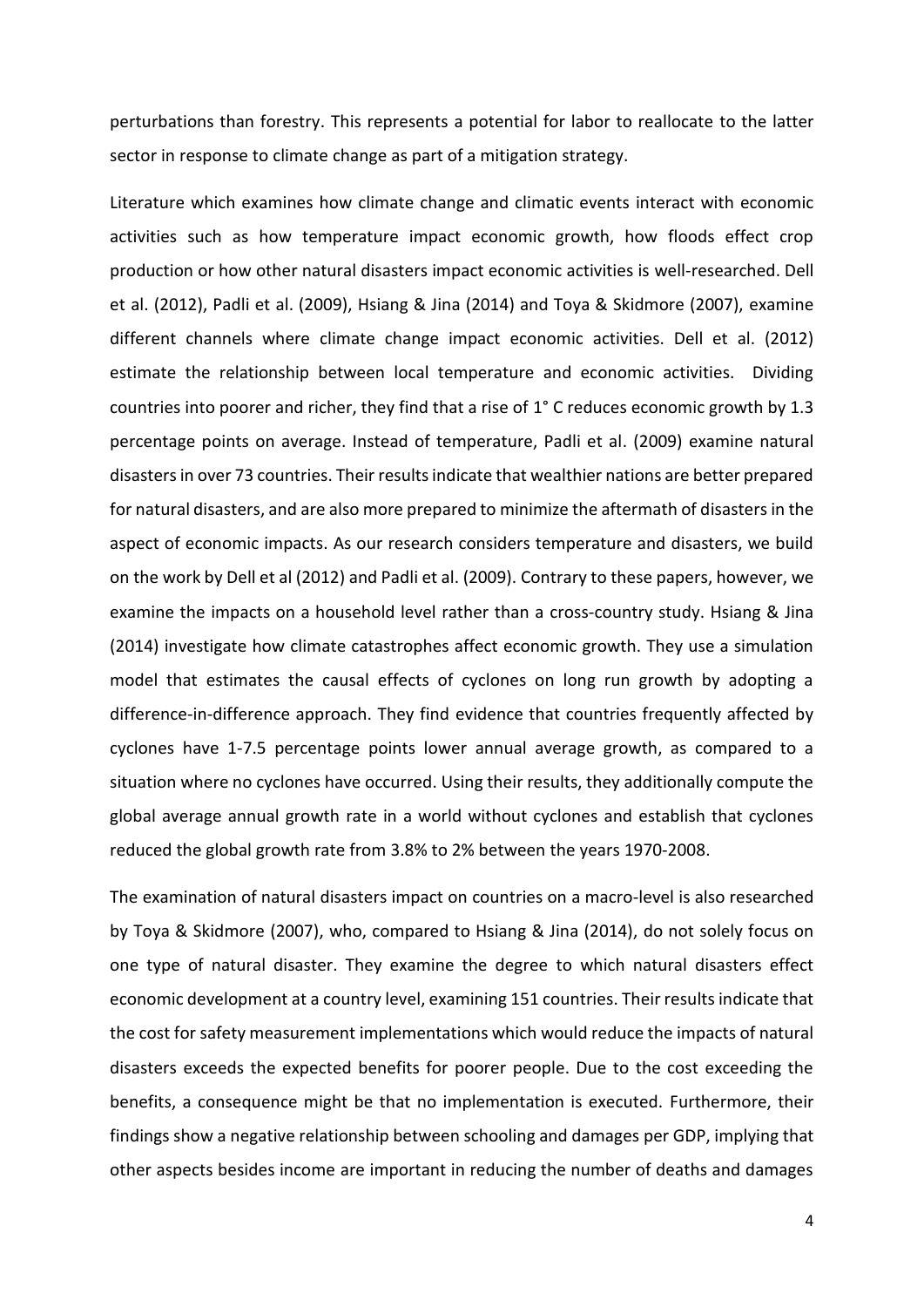per GDP. The above-mentioned articles focus on natural disasters and its macro-level impacts. Our research measures the impacts of natural disasters such as floods and droughts on a household level.

The reviewed literature above are all cross-country analyses. A growing number of qualitative micro-level studies have also been conducted to investigate the effects of natural disasters within countries, especially Bangladesh. Due to the limited availability of detailed data in developing countries, a large portion of these micro-level studies use customized surveys implemented by the researchers. Examples of such studies established in Bangladesh are Brouwer et al. (2007), Islam et al. (2013), Rabbani et al (2013), Akter & Mallick (2013) and Sen (2003). Brouwer et al. (2007) investigate the relationship between environmental risk, poverty and vulnerability in a severely flood-prone area southeast of the capital Dhaka. They conduct interviews with 700 residents and show a positive relationship between poverty, vulnerability and environmental risk. More specifically, they find that poorer respondents live closer to the river, which increases their vulnerability to floods. Additionally, they find that people who are faced with a higher risk regarding floods are those people least prepared for the impacts of floods.

When examining the impacts of climate change on the coastal area of Bangladesh, Islam et al. (2013) and Rabbani et al. (2013) use a similar approach as Brouwer et al (2007). Islam et al. (2013) examine two fishing communities and how climate change interacts with vulnerability for fishery-based livelihoods. Combining their qualitative interviews with quantitative climate data, Islam et al. (2013) show that the approach for reducing vulnerability needs to be multifaceted. This means that the approach for reduction needs to simultaneously consider sensitivity and exposure, as well as the adaptive capacity due to different levels of exposure. Additionally, their results show that households who are the most sensitive to climate change do not need to be the most exposed ones. This implies that climate events impact communities in an unbalanced matter; sensitivity and vulnerability both depend on factors such as socio-economic characteristics of the household and community. Rabbani et al. (2013), explore the impacts of climate change on ponds (small isolated wetlands) focusing on two districts in the south-west Bangladesh. Their results suggest that improved water management is needed to mitigate the effects of climatic events, such as floods and droughts, on the quality and quantity of water sources. The need for water management is needed on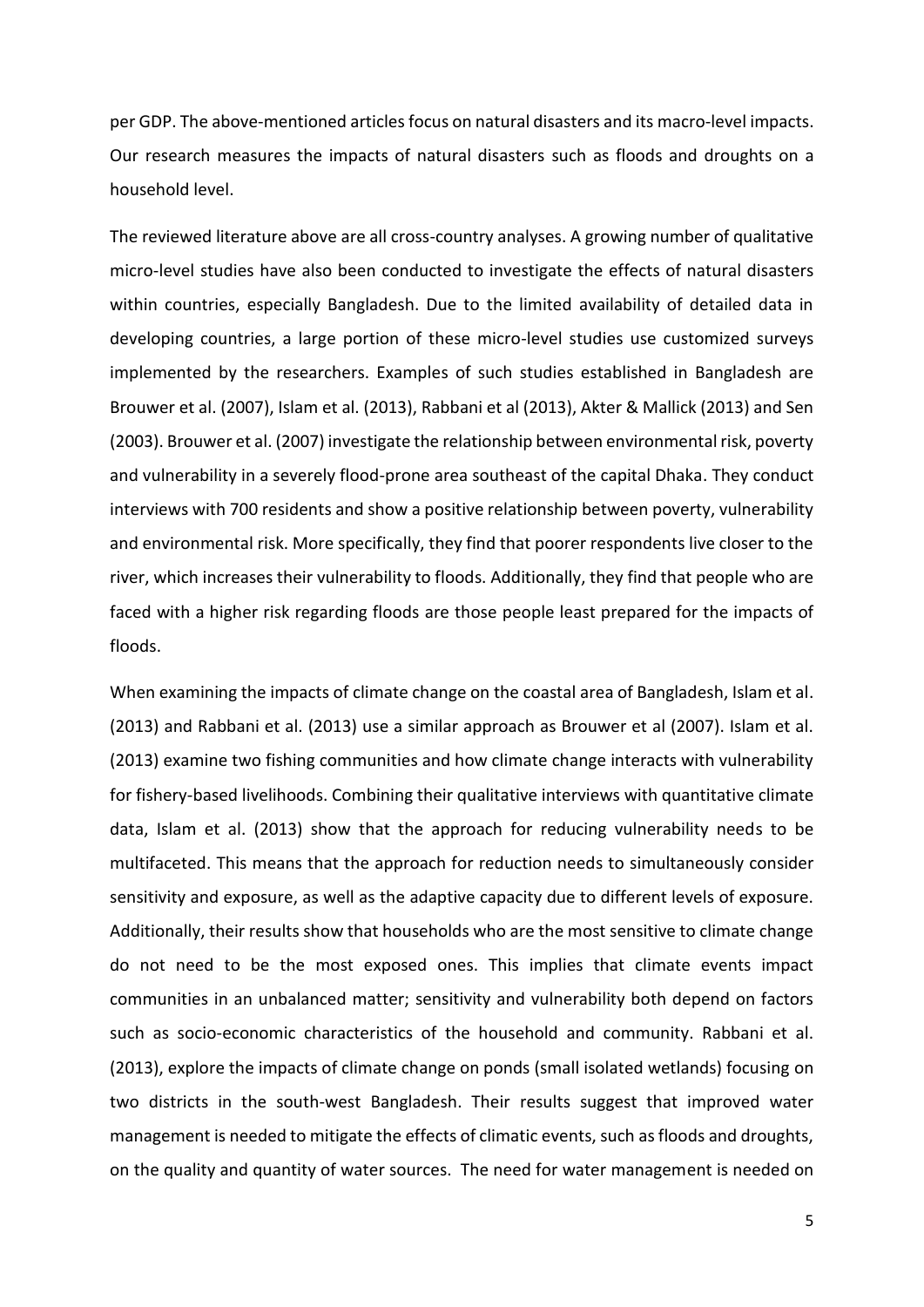a regular basis and not solely ex-post. Other solutions are discussed as well, such as shifts in crop production from traditional crops to crops more tolerant to salinity and droughts. Brouwer et al. (2007), Islam et al. (2013) and Rabbani et al. (2013) all examine the impacts of climate change on specific study areas of Bangladesh. By building on their work our research is conducted on the whole population, leading to a more generalized approach and result.

Resilience to climate change is an additional aspect to consider, i.e. the capacity to recover from an external shock such as a flood or drought. This aspect is examined by Akter & Mallick (2013). They study the linkage between poverty and vulnerability to climate change using the cyclones which hit Bangladesh in 2009 as a natural experiment. They study the impacts of the cyclones on households in a "before-after" method considering the households located in a low-income community within a cyclone prone area. Their findings support the results by Brouwer et al. (2007) that poorer households are more sensitive and vulnerable to natural disasters. Additionally, their findings indicate that poorer household suffer higher economic, physical and structural damage. This is despite their results which showed that poorer households acquire a better ability to recover from a shock. Sen (2003) examines drivers which descend people into poverty as well as which drivers help people escape poverty. To examine the drivers and what direction they effect households, Sen (2003) uses a panel dataset of 279 rural households which were interviewed in 1987-88 and 2000. The approach is to use beforeafter comparisons. The main contribution from this research is the insight that people ascending out of poverty use multiple strategies and not solely focus on one approach. People descending into poverty are mainly driven by shocks to income, shocks such as natural disasters, or health issues. Our research builds on the approach by Akter & Mallick (2013) to examine the impacts of natural disasters on households, as well as Sen (2003) when considering the channels which descend households into poverty.

In relation to the research mentioned above regarding Bangladesh, Banerjee (2010) finds evidence that floods can have a positive impact on agricultural performance. That study examines more and less flood-prone areas in Bangladesh and measures the annual average yield for rice and jute over 20 years. As Banerjee (2010) discusses, floods occurring due to monsoons might have a positive impact. These floods could act as inputs to the agricultural sector in the form of irrigation. This further results in the conclusion that flood-prone areas can have a higher annual yield in relation to less flood-prone areas.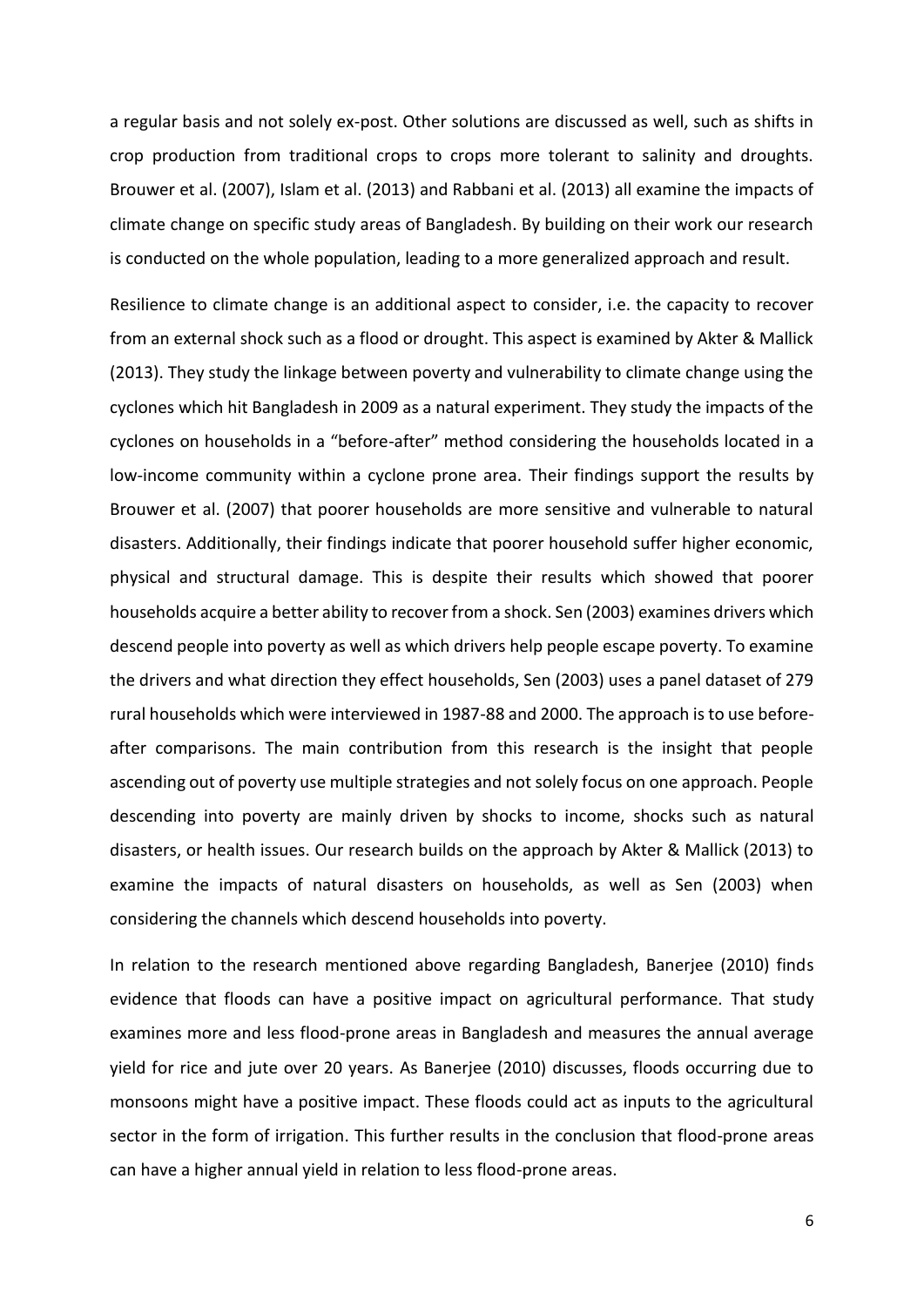Haque & Jahan (2015) studies what sectors in the economy that are affected by climate change and how the effects differ across sectors. By conducting an input-output model they examine national and regional outputs in different regional divisions of Bangladesh. Their results indicated that the Rajshahi division is the most vulnerable division and that the Dhaka division loses output to the largest extent during floods. The results regarding Dhaka are expected due to the population density in the division, containing approximately 30 percent of the total population. Our thesis builds on a theoretical framework which considers the impacts of climatic events on two sectors, the "agricultural" and the "modern" sector. The two studies by Banerjee (2010) and Haque & Jahan (2015) give vital information regarding how floods can interact with the agricultural sector.

Arouri et al. (2015) establish a research similar to our approach when examining the entire population of Vietnam. They research the effects of natural disasters on household welfare. Using storms, floods and droughts as their disaster types they use a fixed-effects regression, eliminating unobserved time-invariant and commune-level variables. They find that all three disaster types have a significant effect on household income and household expenditure. Their findings include that the decrease in per capita income for households living in areas with storms were 1.9%, floods 5.9% and droughts 5.2%. As this paper examines the impacts of floods, droughts and extreme temperature on household income, we establish a similar fixedeffects examination as the one established by Arouri et al. (2015). Using the same dataset as our thesis, Mishra et al. (2015) investigates how households of different income-levels are affected differently by off-farm work. Similar to their approach, we also establish an unconditional quantile regression based on income-levels. They find evidence that off-farm work increases food consumption in Bangladesh, an effect which they conclude differs between quantiles. The 50<sup>th</sup> quantile and above are more likely to gain from an off-farm income in relation to the quantiles below. Our thesis, in relation to Mishra et al. (2015), makes use of a quantile regression when considering the effects of climate events on household income.

As our focus is on the entire country of Bangladesh and not on a specific study-area or on a specific part of the population, our approach issimilar to the approach Arouri et al. (2015) had in Vietnam. We add an additional dimension by establishing an unconditional quantile regression in addition to the fixed-effects model in Arouri et al. (2015). This methodology is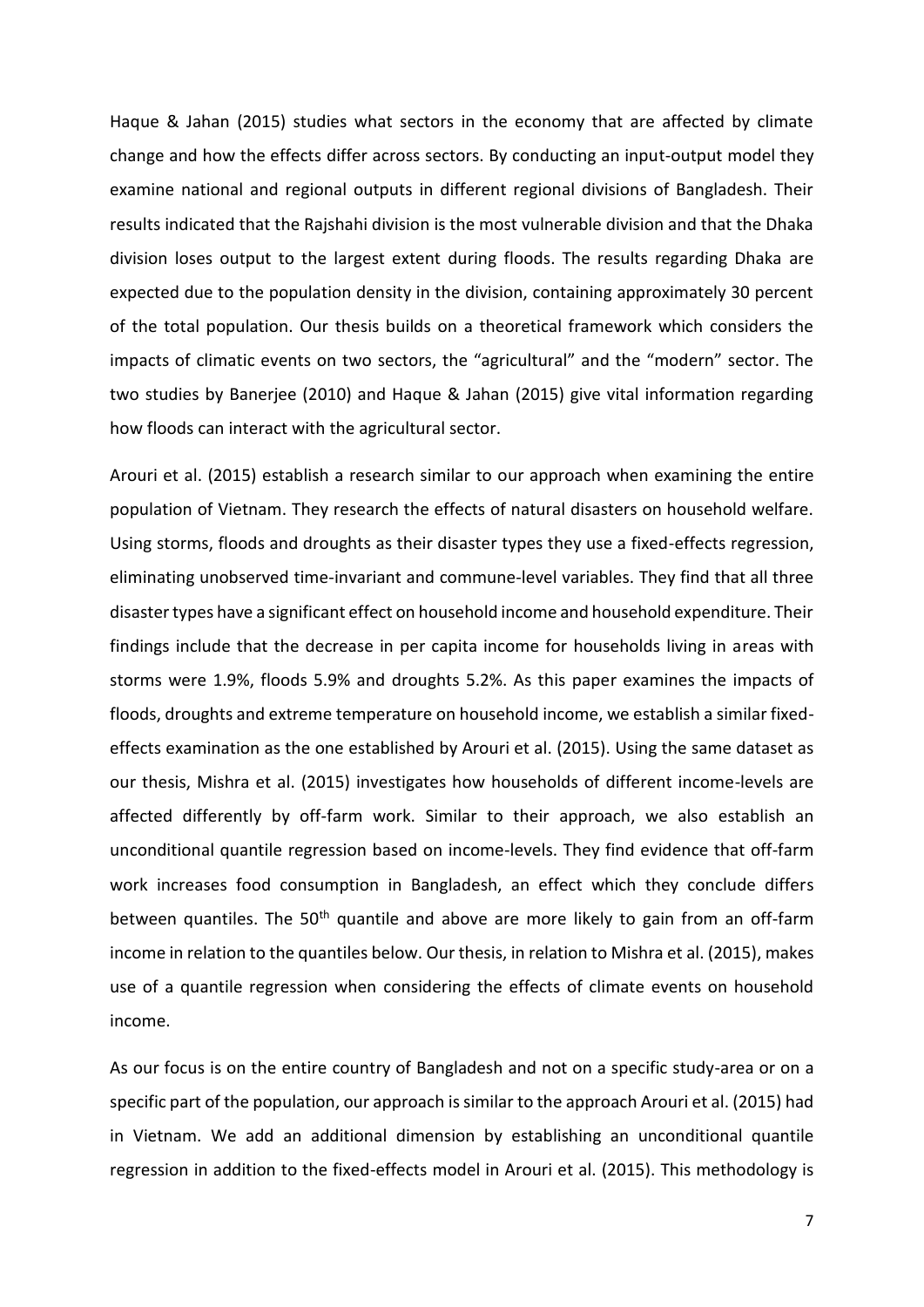introduced by Firpo et al. (2009) and implemented by Mishra et al. (2015), who uses the same household data as is used in our thesis. Benefitting from the previous research when conducting our paper, we further analyze the effects of climate events on economic development in Bangladesh.

## <span id="page-12-0"></span>3. Institutional Context

Bangladesh is a developing country located in South Asia. It has a population over 160 million people, of which approximately 36 percent live in urban areas. In the past two decades, the country's real GDP per capita growth has averaged around 5 percent, making it one of the fastest growing economies in the world (World Bank 2018). A large influx of foreign capital and investments in infrastructure has enabled the economy in Bangladesh to modernize, shifting more of the efforts from the agricultural sector towards manufacturing industry. The textile industry, being one of the main industrial sectors in the country, accounts for more than 80 percent of the exports (CIA 2018). In 2008 the Bangladeshi government declared the so called "Vision 2021", a plan which was designed for the country to reach middle income status by 2021 (Bangladesh Government 2008). However, this vision was adjusted to in 2019 to a "Vision 2041" which has a goal for Bangladesh to be a developed country by 2041 (Bangladesh Government 2019).

The geographical context of the country has in many ways blessed the country historically. Being a lowland country with over 230 freshwater rivers situated close to the equator, the country has been endowed with some of the most fertile lands in the region. Still, the agricultural sector employs half of the country's working population, with rice being the single most important product in the country (CIA 2018). However, the geography of the country also comes with the risk of climate shocks. Floods, for example, are major events that strike the country every year. Since 1989, the Dartmouth Flood Observatory (DFO) has recorded 83 major flooding events in Bangladesh (DFO 2018). Two of the most extreme events occurring in the past decades were floods in 2003 and 2007, which respectively dislocated 9.5 million and 5 million people in the country. As small-scale floods can be necessary to sustain the agricultural sector, floods of larger scale, however, have devastating consequences to Bangladesh. Casualties, dislocation of people, and destruction of property is a threat to the country's wellbeing and economic development. On top of this, future forecasts predict that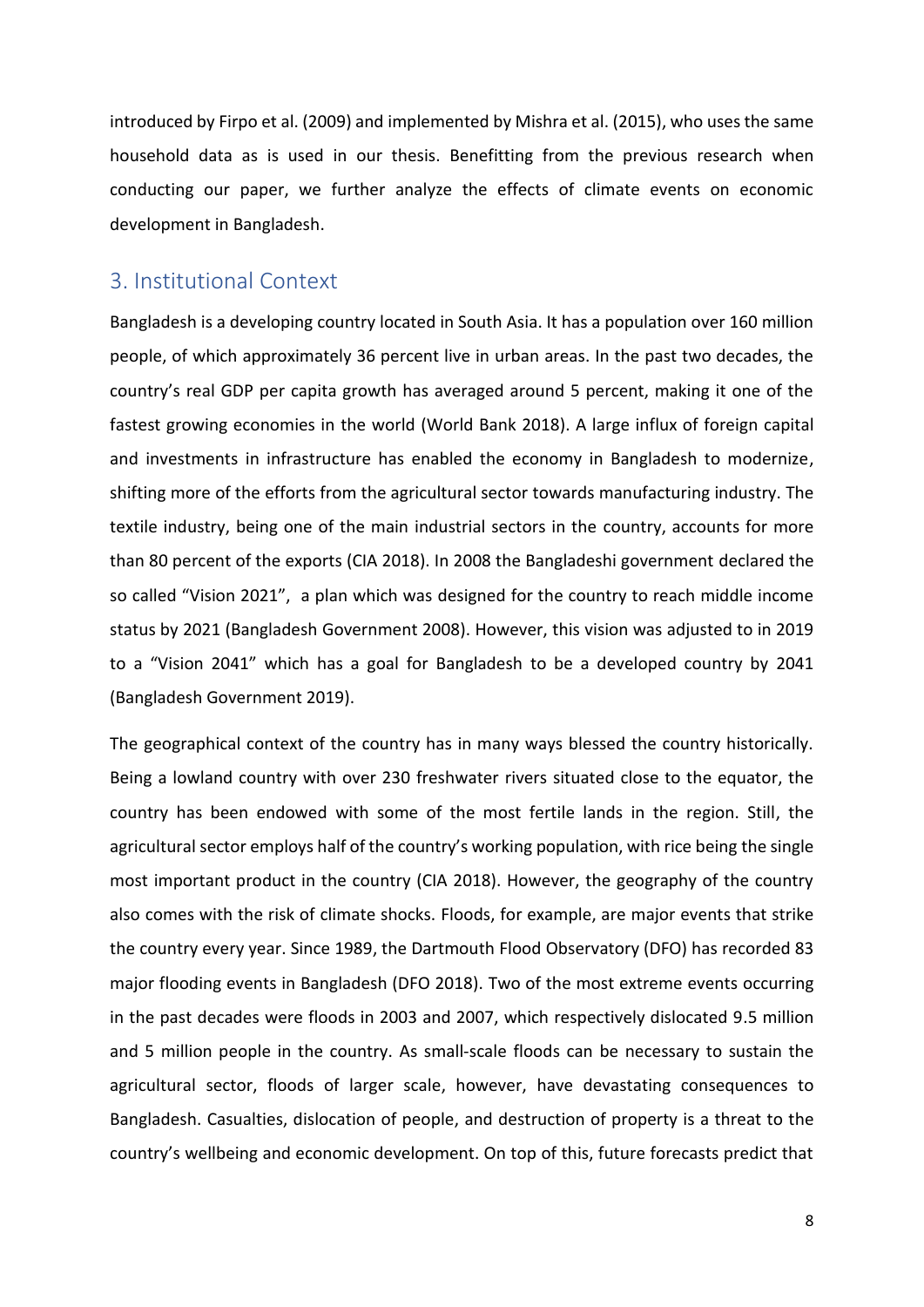climate change is expected to increase the severity and frequency of major floods in the region while the rise in sea level is expected to put 27 million people at risk by the year of 2050 (IPCC 2014).

Considering the economic and geographic contexts of the country, Bangladesh makes an interesting case-study for economic impact of climate events and climate shocks. As the country aims for long term economic growth, climate change is expected to stall this process during the modernization of the country's economy (IPCC 2014). Climate events as a consequence of climate change can be a great hurdle in overcoming their goals. Thus, investigating the effects that climate events have on household income can be of great importance for policy makers when implementing adaption and mitigation strategies.

## <span id="page-13-0"></span>4. Theoretical Framework and Hypotheses

### <span id="page-13-1"></span>4.1 Theoretical Framework

**.** 

To evaluate the effect of climate change and climatic shock on the economy, we put forward a stylized theoretical framework (Cobb & Douglas 1928). In this framework, output is derived from the level of production input via three production factors. The production factors are: labor, represented by *L*; capital, represented by *K;* and land, represented by *T*. *P* represents total factor productivity, capturing factors such as technological level. A climate shock may then adversely affect the stock of capital and land by destroying machinery and lowering land quality.<sup>1</sup> We consider an economy with two sectors. The reason for this is to differentiate and represent different sectors for households of different income levels. The first sector is called the modern sector, subscript *M*, and represents the sector where households of higher income are engaged. The second sector is called the agricultural sector, subscript A, and represents the sector where households of lower income are engaged. The production function for the modern sector is as follows:

$$
Y_M = P_M K_M^{\alpha_M} T_M^{\beta_M} L_M^{1-\alpha_M-\beta_M}
$$
 (1)

Where  $\alpha_M$ ,  $\beta_M > 0$  and  $\alpha_M + \beta_M < 1$ . The parameters  $\alpha_M$  and  $\beta_M$  represent the output elasticities of capital and land, respectively. They represent the responsiveness of output due

 $<sup>1</sup>$  In principle, labor can also be affected due to casualties. However, the main channels for economic output</sup> affected are more likely to be capital and land; thus, these are the main focus of our model.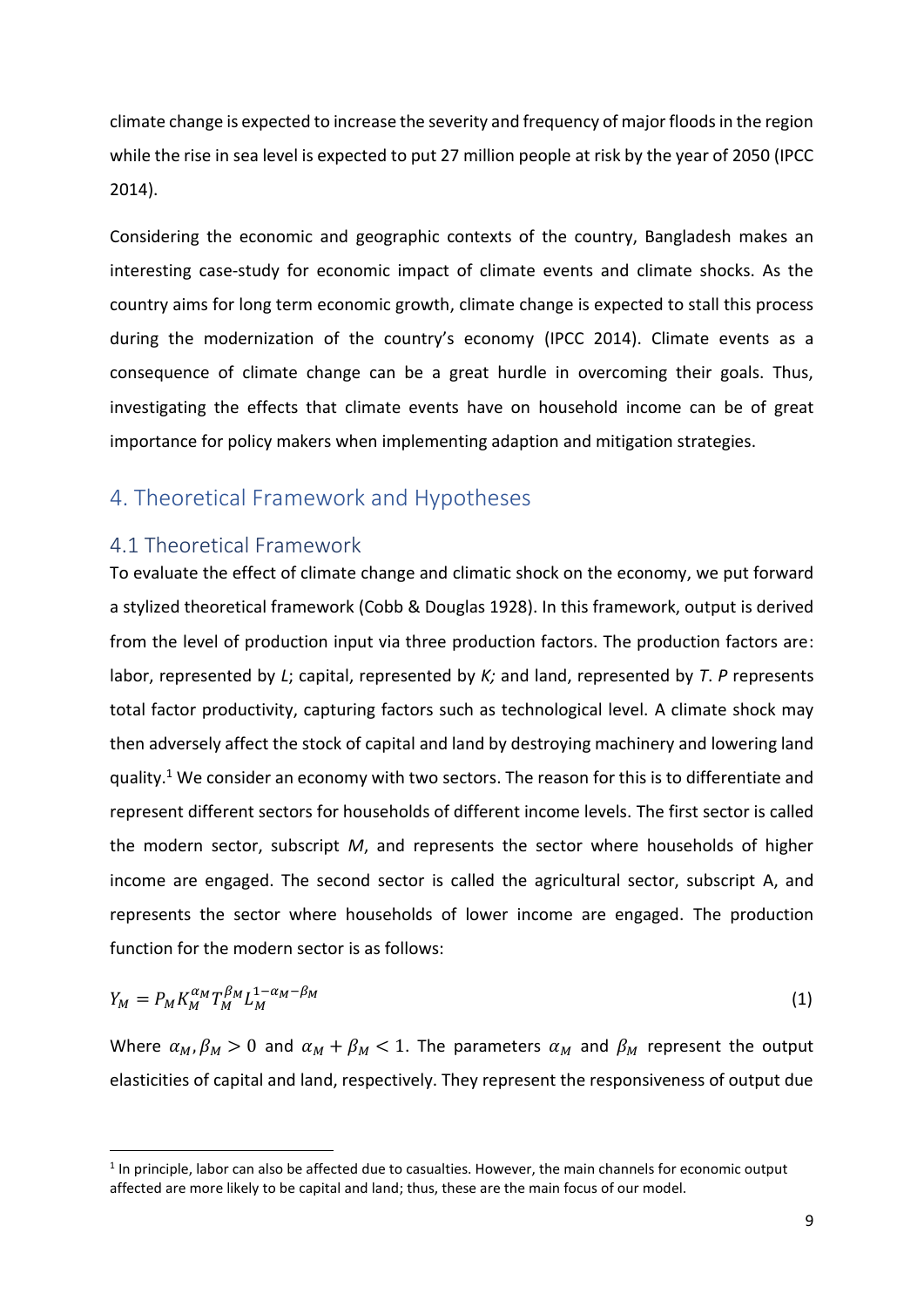to a unit change in the production factor they represent. The production function for the agricultural sector is as follows:

$$
Y_A = P_A K_A^{\alpha_A} T_A^{\beta_A} L_A^{1-\alpha_A-\beta_A}
$$
 (2)

Where again  $\alpha_A$ ,  $\beta_A > 0$  and  $\alpha_A + \beta_A < 1$  and the specifications for  $\alpha_A$  and  $\beta_A$  are the same as for the modern sector.

We assume that land is a more important production factor in the agricultural sector *A* as crop yields highly depend on land quality. Furthermore, we assume that capital is more important in the modern sector *M* as industrial output is highly dependent on e.g. machinery. The main purpose of these assumptions is to differentiate and show that the two sectors mainly rely on different inputs to the economy. Further, the different inputs can be affected differently by climatic events.

To capture the assumptions that land is more important in the agricultural sector and capital is more important in the modern sector, we assume that  $\beta_M < \beta_A$  and that  $\alpha_A < \alpha_M$ . We assume that labor  $L_M$  and  $L_A$  are fixed and exogenous. Land and capital are given by:

$$
T_i = \overline{T}_i e^{-\gamma \tau \Omega} \tag{3a}
$$

$$
K_i = \overline{K}_i e^{-\gamma_K \Omega} \tag{3b}
$$

Where  $\bar{T}_i$  represents the given land endowments,  $\bar{K}_i$  the initial capital endowments. The  $\Omega$ then captures an exogenous climate event, such as a flood, drought or extreme temperature, while  $γ_T$  and  $γ_K$  represents the sensitivity of *T* and *K* to such an event, respectively. Then, if  $Ω$  $>$  0, the event adversely affects land and capital. The larger Ω is, the more adverse is the event.

To consider the effect of climate events on household income, we determine the effect of an event on wages. Therefore, we first need an expression for wages. In each sector the wage is equal to the marginal output of labor:

$$
\frac{\delta Y_i}{\delta L_i} = (1 - \alpha_i - \beta_i) \frac{Y_i}{L_i} = w_i \tag{4}
$$

Where  $i = A, M$ . Thus, wages are a negative function of the output elasticity of capital and land, meaning that the more important other production factors are to the economy, the lower wages are payed to workers. Incorporating marginal output per worker and how it is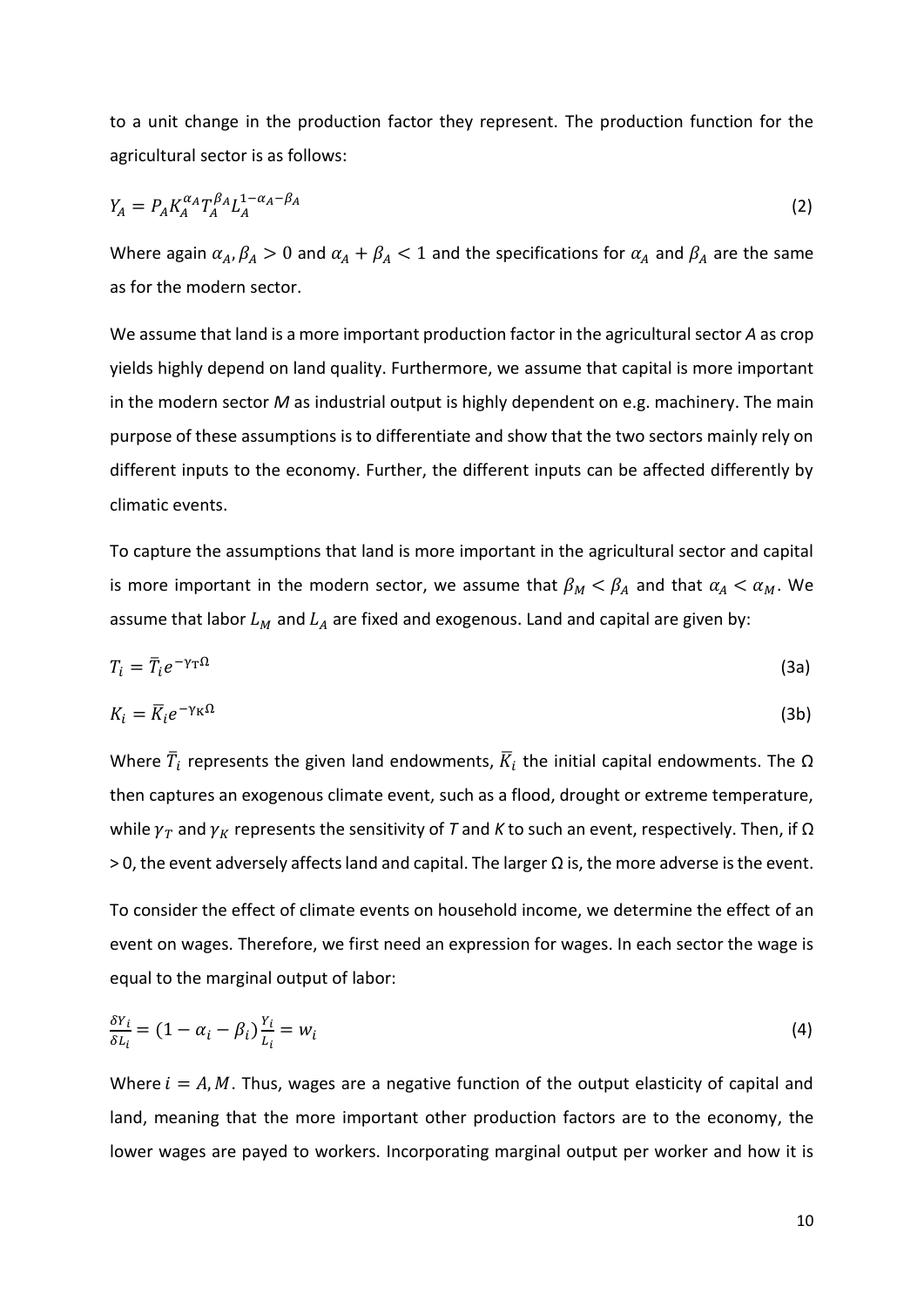affected by climatic events is represented in Equation 8 below. We start with the marginal effect of a climatic event on land and capital:

$$
\frac{\delta T_i}{\delta \Omega} = -\gamma_{\rm T} T_i \tag{5a}
$$

$$
\frac{\delta K_i}{\delta \Omega} = -\gamma_K K_i \tag{5b}
$$

Deriving wages subject to stock of land leads to:

$$
\frac{\delta w_i}{\delta r_i} = (1 - \alpha_i - \beta_i) \frac{1}{L_i} \frac{\delta Y_i}{\delta L_i} = \beta_i \gamma_T w_i \frac{1}{T_i}
$$
\n(6a)

And subject to stock of capital leads to:

$$
\frac{\delta w_i}{\delta K_i} = (1 - \alpha_i - \beta_i) \frac{1}{L_i} \frac{\delta Y_i}{\delta L_i} = \alpha_i \gamma_K w_i \frac{1}{K_i}
$$
\n(6b)

Combining marginal effects on land and capital by climatic events and marginal effects on wages by land and capital leads to:

$$
\frac{\delta w_i}{\delta \Omega} = \frac{\delta w_i}{\delta T_i} \frac{\delta T_i}{\delta \Omega} + \frac{\delta w_i}{\delta K_i} \frac{\delta K_i}{\delta \Omega} = -(\beta_i \gamma_T w_i + \alpha_i \gamma_K w_i)
$$
(7)

Or:

$$
\Delta w_i = -\left[\beta_i \gamma_T w_i(\Delta \Omega) + \alpha_i \gamma_K w_i(\Delta \Omega)\right]
$$
\n(8)

Thus, a climatic event  $\Omega$  will have a negative effect on wages and the magnitude of the effect is dependent on the output elasticities for capital and land ( $\alpha_i$  and  $\beta_i$ ), as well as the production factor sensitivities to climate events ( $\gamma_K$  and  $\gamma_T$ ). From this model we can conclude that the loss of wages due to land destruction is larger in the agricultural sector than it is in the modern sector. Similarly, we can conclude that the loss of wages due to capital destruction is larger in the modern sector than it is in the agricultural sector. We can conclude this due to our assumptions that land is more important in the agricultural sector ( $\beta_M < \beta_A$ ) and that capital is more important in the modern sector ( $\alpha_A < \alpha_M$ ). This conclusion, however, relies on the assumptions that wages and factor-sensitivity to climate events are identical in both sectors. Since we assume that low income households primarily act in the agricultural sector and vice versa, this is not the case for wages. Looking at the percentage effects we can however conclude that the effect is always given by output elasticity and factor sensitivity: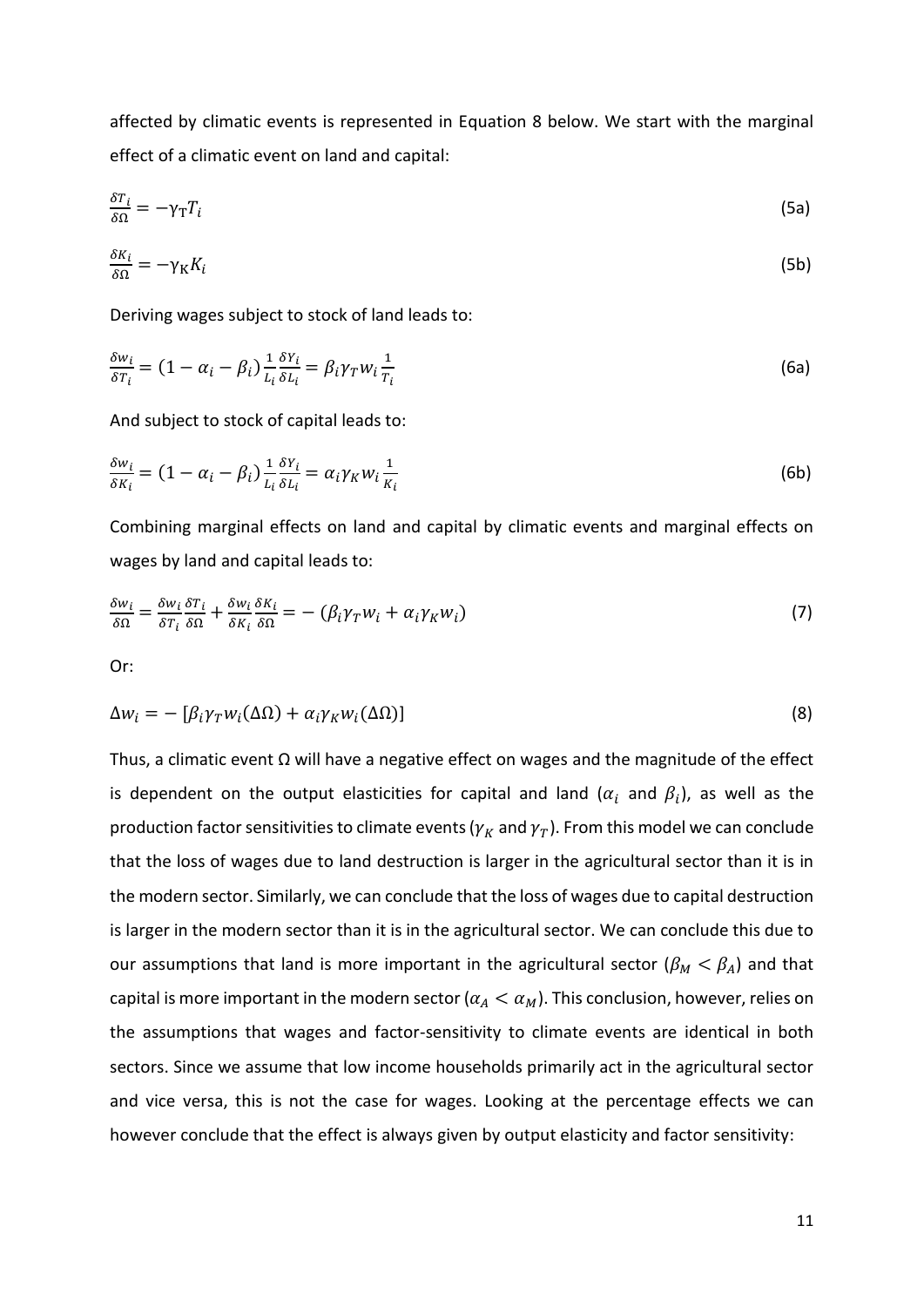$$
\% \Delta w_i \approx \frac{\delta w_i}{w_i} = -\left[\beta_i \gamma_T(\Delta \Omega) + \alpha_i \gamma_K(\Delta \Omega)\right]
$$
\n(9)

Subsequently, we have illustrated that the adverse effect will always increase with the magnitude of the shock Ω.

In conclusion, we have a model that represents two sectors: the modern sector and the agricultural sector. Both sectors rely on capital, land and labor as production factors and assume labor as exogenously given. Land and capital are given by functions of endowments and climatic events. Climatic events have a negative effect on the stock of productive land and capital. The agricultural sector relies primarily on land and the modern sector relies primarily on capital, which is represented by their elasticity of output in the different sectors. Thus, given this stylized model, we can draw three main conclusions about how climatic shocks affects household income. First, climatic shocks hit the stock of productive land and capital negatively. Second, the reduction in productive land and capital has an adverse effect on labor wages, reducing the marginal output per worker. Third, since the agricultural sector is more dependent on land inputs, the loss of wages due to land destruction is larger in this sector and vice versa for the modern sector.

#### <span id="page-16-0"></span>4.2 Hypotheses

Based on the theoretical framework and previous literature we draw a hypothesis that climate events, such as floods, droughts and extreme temperature, have an adverse effect on household income. Furthermore, we conclude that the effect differs depending on the level of household income, i.e. what sector of the economy the household is engaged in. If land is more sensitive to climate events than capital ( $\gamma_T > \gamma_K$ ), then lower income households would be more affected by climate events, since these households are engaged in a sector that relies more heavily on land as input. However, if capital is more sensitive to climate events ( $\gamma_K$  >  $\gamma_T$ ), then higher income households would be more affected by climate events, since these households are engaged in a sector that relies more heavily on capital as input. The previous literature such as Brouwer et al. (2007), Toya & Skidmore (2007) as well as Akter & Mallick (2013) mainly support the former rather than the latter, which leads to our additional hypothesis to be that low-income households are more sensitive to climate events than high income households.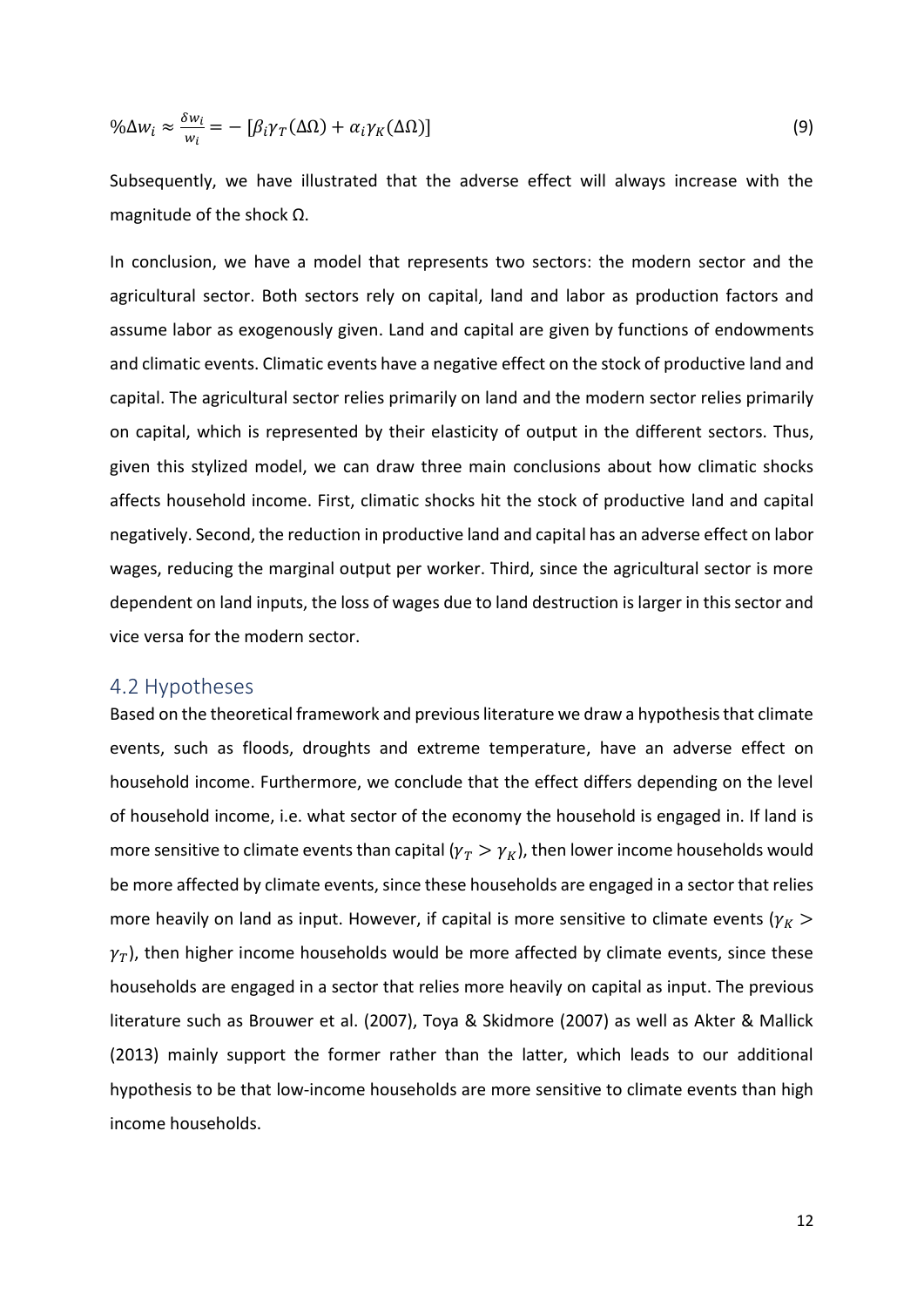### <span id="page-17-0"></span>5. Data

Data used in this research was obtained from several sources. Household data was obtained from the Bangladesh Bureau of Statistics (2007, 2012) and originates from their household income and expenditure survey. Data on temperature was obtained from the Bangladesh Meteorological Department (2016). Data regarding floods was collected from the Dartmouth Flood Observatory (2019) and for droughts the Standardized Precipitation- Evapotranspiration Index (SPEI) is used and obtained from the SPEI Global Drought Observatory (Santiago et al. 2019).

#### <span id="page-17-1"></span>5.1 Household Data

The household income and expenditure surveys were conducted by the Bangladesh Bureau of Statistics. This thesis makes use of the surveys conducted in 2005 and 2010. The survey from 2005 includes 10 080 households while the survey from 2010 includes 12 240 households. All households in the surveys are randomly selected and are all located in 64 zilas (districts). To ensure random selection, a two-stage stratification is used. The first stage is stratifying on a geographical level and within these sampling units 20 households are randomly selected. The survey contains questions regarding the household's economic activities, consumption, health, and education, as well as general information concerning the household.

From this household survey we calculate household net income. This variable is our main dependent variable throughout this paper. Income is determined using the Rural Income Generating Activities (RIGA) approach. This approach is developed by the World Bank, Food and Agriculture Organization of the United Nations (FAO), and the American University in Washington DC. It determines total household income by adding up multiple income bearing components of household income, according to the model below:

 $TOTY_i = Agwage_i + Nonagwage_i + Crop_i + Lives tock_i + Selfemp_i + Transfer_i +$  $Other_i$ (10)

Where *i* indicates each household. Agwage and Nonagwage are income received from agricultural and non-agricultural activities for which the household has been compensated for by cash or in-kind wage payments. Crop denotes all income from produced crops which are either sold or consumed by the household. Livestock is defined accordingly; this category includes the sale and barter of livestock, by-products, as well as consumption of own livestock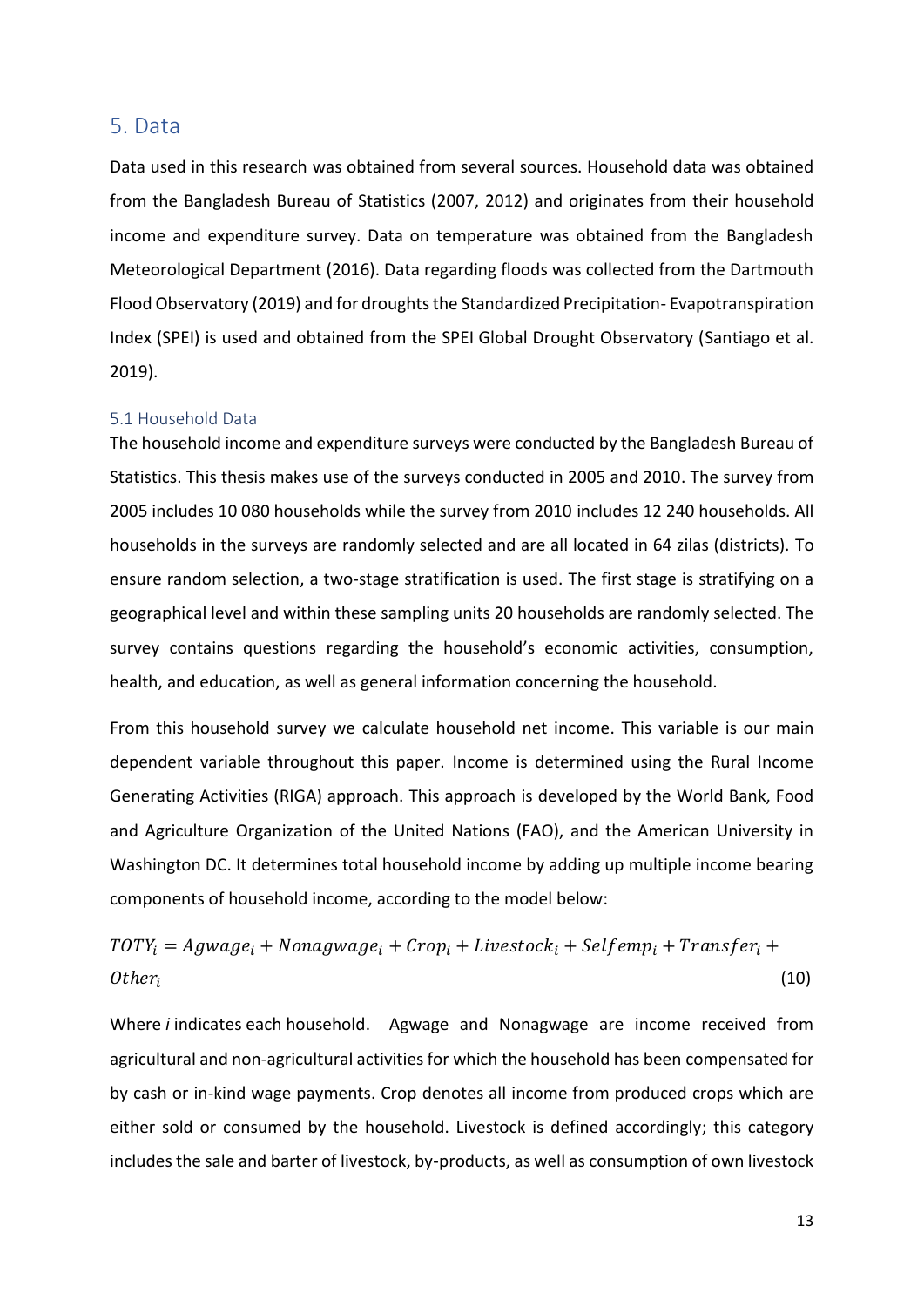and by-products from livestock. Selfemp includes the part of income earned from non-farm households, such as enterprises, and is calculated from the net revenue of the enterprise and the households share of that enterprise. Transfer incudes all non-labor income through private transfers, such as national and international remittances. Other includes all other nonlabor income, such as income from rental of land or assets, insurance money and other nonlabor sources not specified. To obtain net income, agricultural expenses are subtracted (Covarrubias et al 2009).

We recoded all observations for which household net income is negative. Such negative values most likely originate from wrongly stated agricultural expenses. This led to 16 recoded values for 2005 and 87 in 2010. No meaningful difference was detected when dropping the values instead of recoding; thus, the observations have been recoded. Household net income is deflated using the GDP-deflator from the World Bank and 2006 is used as a base year.

Table 1 presents some descriptive statistics. Our main variable of interest is the monthly net income for households. From Table 1 we observe that average income does not change substantially between the two surveys.

Urban is a dummy variable which takes the value 1 if the household is located in an urban area. From Table 1 we then observe that approximately 65 percent of the population lives in a rural area. Agricultural dependence indicates what percentage of the household's income originates from agricultural activities (on average 31 percent originates from agricultural related income). Household size presents the number of people living in the household and the head-of-household age is the age of the head of the household in question. The number of people of working age indicates the number of people living in the household between 13 and 59 years old. Head of household education indicates the highest class completed by the head of household ranging from 0 to 13, 13 being post-graduate or equivalent. Average education levels are low, and about 50% of the heads of household in our sample have not completed any classes. The last variable in the table presents information regarding the head of household's gender, a dummy variable which takes the value 1 if the head of household is a female. As the table presents, approximately 10 percent of the households have a female head in 2005, a value which slightly increases between the two years. In Table 11 in the appendix, further descriptive statistics can be found regarding the four quantiles which we examine.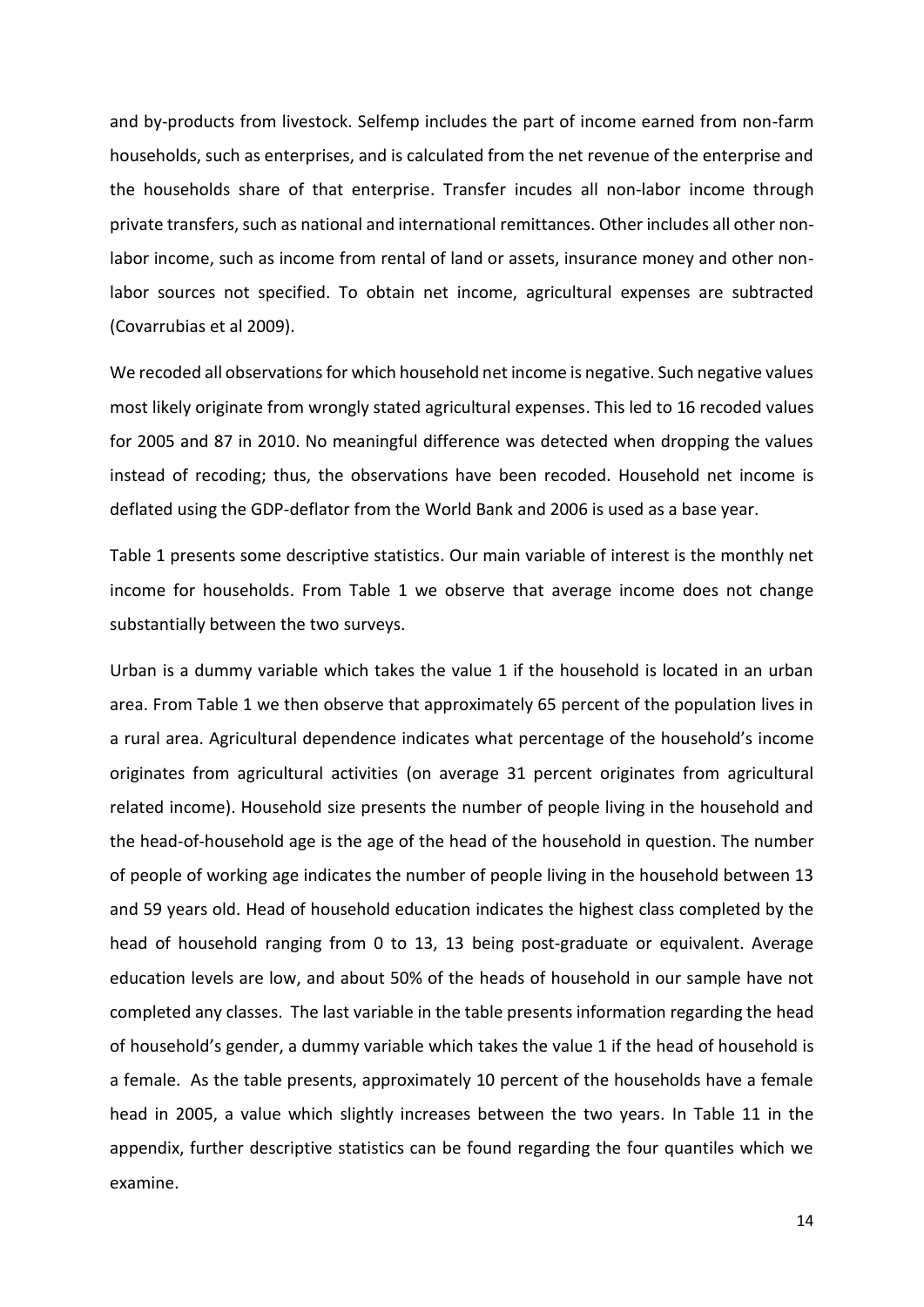#### <span id="page-19-1"></span>*Table 1 - Descriptive Statistics (Households)*

|                       |              |        | 2005      |     |              |              |        | 2010     |     |        |
|-----------------------|--------------|--------|-----------|-----|--------------|--------------|--------|----------|-----|--------|
|                       | Observations | Mean   | Std. Devi | Min | Max          | Observations | Mean   | Std. Dev | Min | Max    |
| Net income            | 10 080       | 7323   | 16777     | 0   | 1011174      | 12 240       | 7765   | 12960    | 0   | 706750 |
| Urban                 | 10 080       | 0,365  | 0,481     | 0   | $\mathbf{1}$ | 12 240       | 0,359  | 0.4799   | 0   | 1      |
| Agricultural          |              |        |           |     |              |              |        |          |     |        |
| dependence            | 10 080       | 31,053 | 36,573    | 0   | 100          | 12 240       | 31,929 | 39,112   | 0   | 100    |
| <b>Household size</b> | 10 0 80      | 4,858  | 2,074     | 1   | 20           | 12 240       | 4,541  | 1,888    | 1   | 17     |
| No. of people in      |              |        |           |     |              |              |        |          |     |        |
| working age           | 10 0 80      | 2,989  | 1,509     | 0   | 14           | 12 240       | 2,829  | 1,412    | 0   | 12     |
| <b>Household head</b> |              |        |           |     |              |              |        |          |     |        |
| age                   | 10 0 75      | 45.409 | 13,507    | 12  | 99           | 12 240       | 46,007 | 13,883   | 11  | 122    |
| <b>Household head</b> |              |        |           |     |              |              |        |          |     |        |
| education             | 10 0 80      | 3.793  | 4.443     | 0   | 13           | 12 240       | 3,840  | 4,449    | 0   | 13     |
| <b>Household head</b> |              |        |           |     |              |              |        |          |     |        |
| gender                | 10080        | 0.103  | 0.304     | 0   | 1            | 12 240       | 0.143  | 0.349    | 0   | 1      |

*Source: Household Income and Expenditure Survey (2005 & 2010)*

#### <span id="page-19-0"></span>5.2 Temperature Data

Our temperature data is obtained from the Bangladesh Meteorological Department (2016). It is collected by 34 weather stations on a daily basis. Further the weather stations are matched to zila(s), determining the daily average temperature for each zila. This is a vital process to be able to match weather and household data. To incorporate weather shocks in our analysis we construct a measure of the number of days each zila has experienced an extreme temperature. The measurement is as follows: the number of days the maximum (minimum) daily temperature deviates above (below) the mean by two standard deviations. This measurement is calculated for each weather station and month over the time period 2004- 2015. This gives us the number of days which the temperature has deviated from normal in that specific weather station, allowing for an analysis of impacts from extreme temperatures.

Figure 1 presents the average number of days which the temperature has deviated more than two standard deviations from the mean for the 34 weather stations over the time-period of 2004-2015. The figure indicates that on average the years of 2007 and 2012 had on average more very cold days.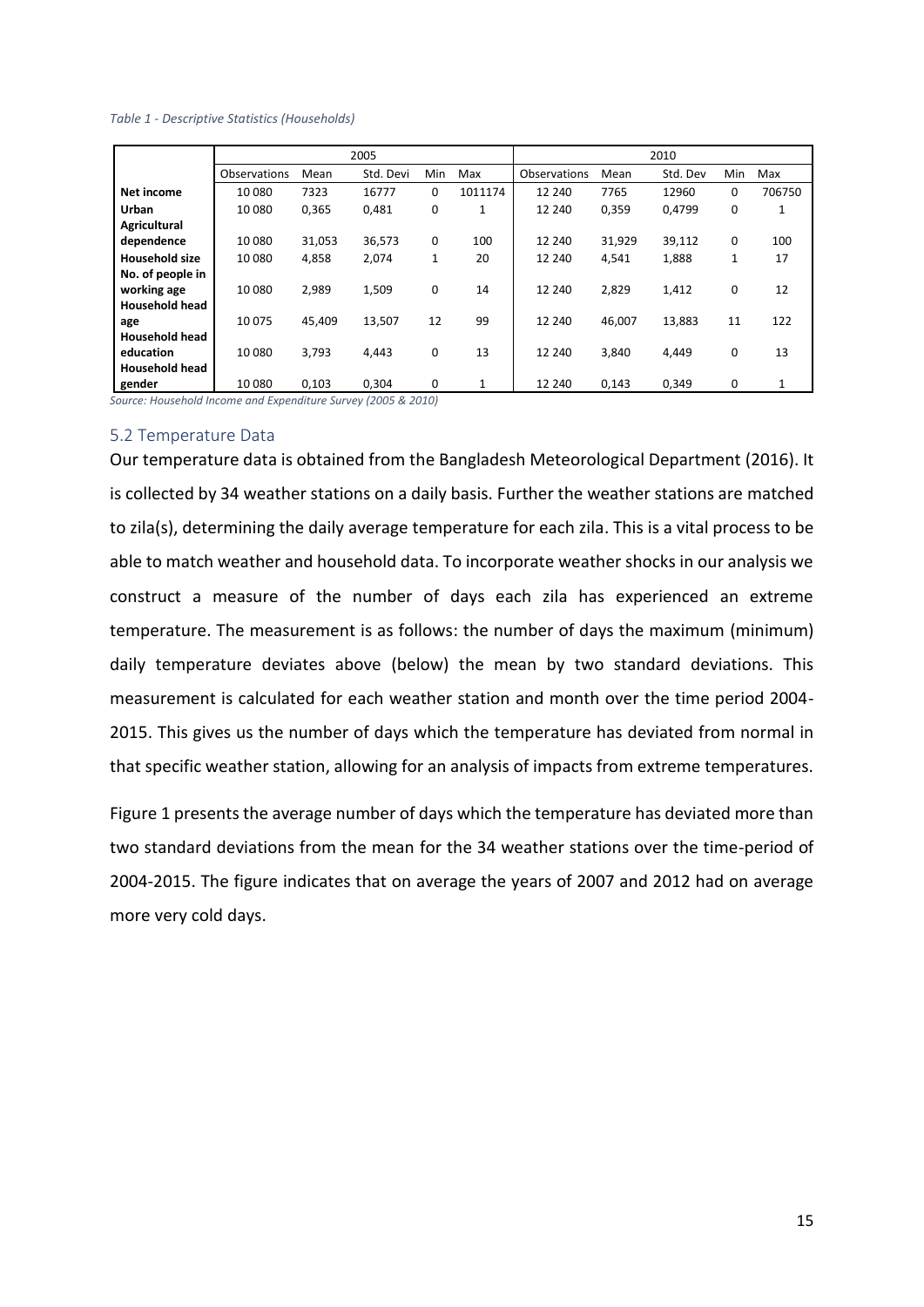<span id="page-20-1"></span>



*Source: Bangladesh Meteorological Department (2016)*

#### <span id="page-20-0"></span>5.3 Floods Data

Data regarding floods was collected from the Dartmouth Flood Observatory (2019). The data is collected at the zila-level. Floods are categorized according to three levels of magnitude: low, medium, and high. The categorization is performed taking how large area the flood covered, how many people were dislocated, deaths, and duration of the flood, with more severe floods more likely ranked as medium or high.

Figure 2 presents the frequency of floods by magnitudes for 2002-2015. We can see that the number of zilas hit by floods has decreased substantially from the time periods 2007 and onwards. The two spikes in 2003 and 2007 indicate two extreme floods that affected many zilas those years.



<span id="page-20-2"></span>*Figure 2 - Floods*

*Source: Bangladesh Meteorological Department (2016)*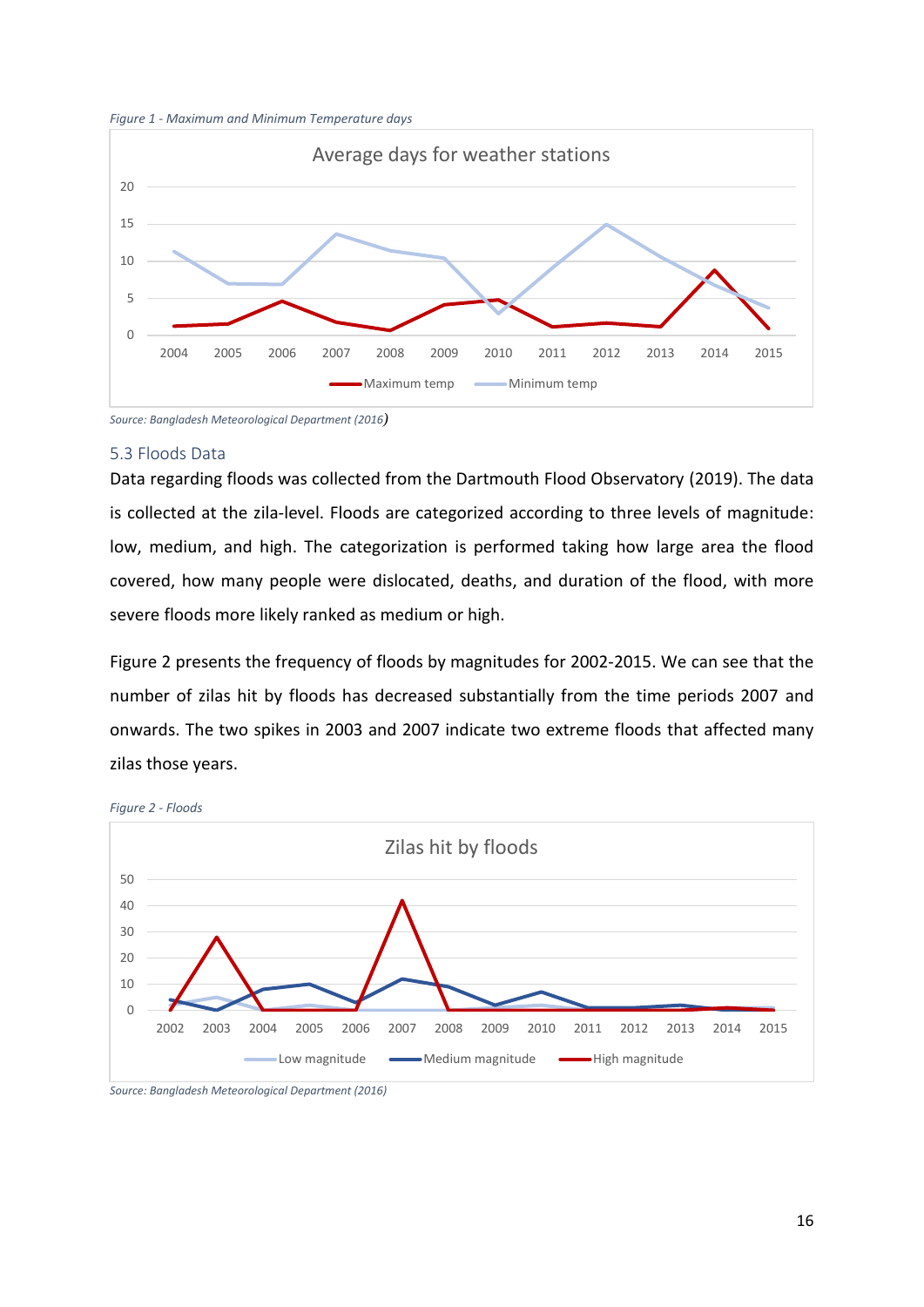#### <span id="page-21-0"></span>5.4. Droughts Data

Data on droughts is obtained from the SPEI Global Drought Observatory. The Standardized Precipitation- Evapotranspiration Index (SPEI), incorporates aspects such as precipitation as well as humidity when determining if a drought has occurred. This data has been collected on a zila-level to match with household data. The SPEI-data is on a monthly basis, meaning the index tells us if a specific month is determined as a month with a drought. Similar to floods, droughts are categorized in three levels: moderate, severe and extreme.

Figure 3 presents the average yearly number of dry months experienced by all zilas from 2002 to 2015. As, the figure shows the average number of months with droughts have increased substantially from 2011 onwards. Severe droughts have an increasing pattern from 2013 while moderate droughts are slightly decreasing the most recent years. In our dataset only one extreme drought occurred in 2015, as Figure 3 presents.

<span id="page-21-1"></span>



*Source: SPEI Global Drought Observatory (2019)*

A correlation matrix has been produced to examine if the climate events correlate. Table 2 presents the correlations between the climate variables. Only the temperature variables have a positive correlation above 0.6. Moderate droughts and low magnitude floods have a negative correlation of approximately 0.5. This leads us to believe that multicollinearity is not present in our regressions. It should be noted that the data included in the correlation matrix is solely from the time span three years prior to each household survey, i.e. 2002-2004 and 2007-2009.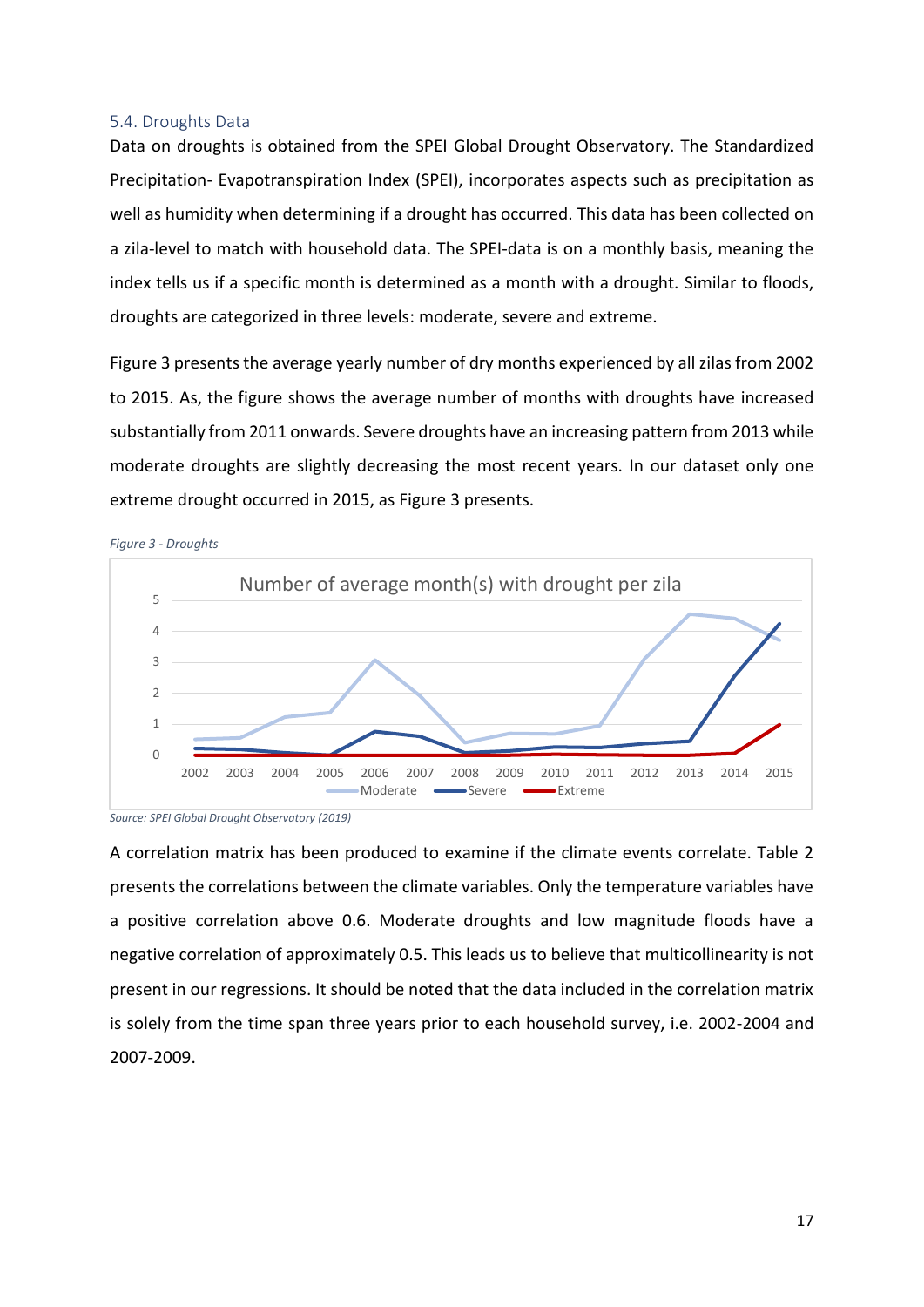*Table 2 - Correlation Matrix over Climate Variables*

|                         | Floods low<br>magnitude | Floods<br>medium<br>magnitude | Floods<br>high<br>magnitude | Moderate<br>droughts | Severe<br>droughts | Minimum<br>temp. days | Maximum<br>temp. days |
|-------------------------|-------------------------|-------------------------------|-----------------------------|----------------------|--------------------|-----------------------|-----------------------|
| Floods low magnitude    | 1.0000                  |                               |                             |                      |                    |                       |                       |
| Floods medium magnitude | 0.1577                  | 1.0000                        |                             |                      |                    |                       |                       |
| Floods high magnitude   | $-0.3810$               | $-0.1151$                     | 1.0000                      |                      |                    |                       |                       |
| Moderate droughts       | $-0.4697$               | 0.2655                        | 0.0958                      | 1.0000               |                    |                       |                       |
| Severe droughts         | 0.1132                  | 0.1863                        | 0.1071                      | 0.1833               | 1.0000             |                       |                       |
| Minimum temp. days      | $-0.3169$               | 0.3240                        | 0.2856                      | 0.3336               | 0.0923             | 1.0000                |                       |
| Maximum temp. days      | $-0.1425$               | 0.1946                        | 0.2345                      | 0.1640               | 0.1238             | 0.7699                | 1.0000                |

*The matrix is excluding zila fixed-effects and only incorporates data three years prior to each survey.*

## <span id="page-22-0"></span>6. Methodology

This thesis utilizes data collected from four different sources. To examine the impact that climate events has on household income, three approaches are conducted. Firstly, a fixedeffects regression is conducted to establish the effect on an average household in Bangladesh. Secondly, an unconditional quantile regression is conducted to examine how the effects differ between income-levels. Thirdly, a deeper analysis of the extreme floods in 2003 and 2007 is conducted to enhance the understanding of extreme floods. To connect floods, droughts and temperature to the household data in a precise matter, a three-year period is chosen, meaning only climate events occurring three years prior to the household surveys are incorporated in the analysis. Throughout these approaches, logged household net income is used as the dependent variable.

#### <span id="page-22-1"></span>6.1 Fixed-Effects Regression

The fixed effects regression estimates the impact of our climate variables on the entire population, estimating the average impact across the country. Our fixed effects approach is to a large extent based on Arouri et al. (2015) and Dell et al. (2012), who both implement similar approaches. Our specification is depicted by:

$$
\ln\left(Household Net income_{ijt}\right) = \beta_0 + \beta_1 Floods_{jt} + \beta_2 Droughts_{jt} + \beta_3Temp_{jt} + \beta_4 Head character_{ijt} + \beta_5 Household character_{ijt} + \gamma_t + \delta_j + u_{ijt}
$$
\n(11)

Where the subscript I indicates household (i=1,..., N), subscripts j is for zilas (j=1,...64) and subscript t indicate which year (t=2005 & 2010). Our main variables of interest are,  $Floods_{it}$ , Droughts<sub>it</sub> and Temp<sub>it</sub> which are defined and discussed in section five above. Head charact<sub>iit</sub> and Household charact<sub>iit</sub> are vectors of control variables regarding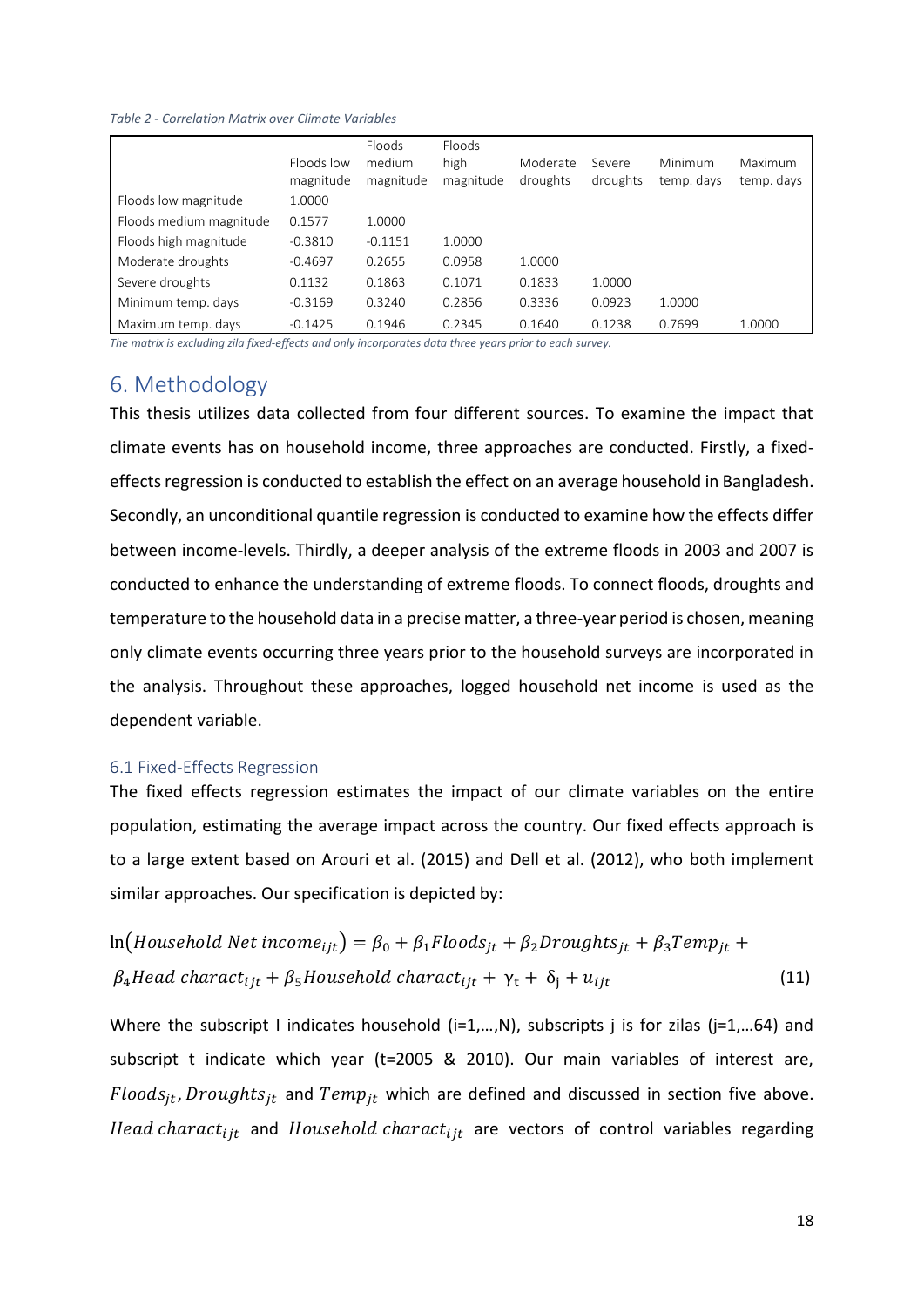household head and household characteristics while  $\gamma_t$  and  $\delta_j$  indicate time fixed-effects and zila fixed-effects, respectively.

The dependent variable is logged, which implies that the coefficient on the independent variables denotes the percentage effect on household income of a unit change in the independent variables. The main reason for using the log of household income is based on our theoretical model in Equations 8 and 9. The theoretical model considers that the linear effects (when the coefficient on the independent variables denotes a unit effect on household income for unit change in the independent variables) is dependent on the wage variable itself.. I.e. the effect on wages in nominal terms is dependent on the initial level of wages. (Equation 8). This is overcome by examining the effect in percentage, as presented in Equation 9.

To determine the causal effect of our variables of interest on household income, controlling for unobserved effects that correlate with our climate variables is essential. Since the climate variables are measured on zila-level and we are estimating the impacts on household-level, there is a possibility that unobserved zila-level variables might correlate with our climate variables. Unobserved variables might be time-invariant as well as time-variant.

Time-invariant variables which could correlate with the climate variables are entity (zila) fixed and could capture characteristics such as the geographical aspect. If mountains or plains are located in the zila, this could impact effect of our climate variables on household income. Another factor which could affect our estimates is, for instance, that poorer households are more likely to settle in zilas with low-quality land that are more often exposed to climate shocks. This would lead to an overestimation if we do not control for zila fixed effects. Local policies and local socioeconomic and demographic structures could also bias the estimates. If the unobserved variables decrease (increase) the impact of the climate shocks, we would underestimate (overestimate) the effects without zila fixed effects. Controlling for zila fixed effects account for this issue regarding reverse causality across zilas.

We additionally include time fixed-effects to account for any time fixed-effects, common across zila's. Including such effects is important because these variables may bias our estimates leading to an over- or underestimation. Variables which are controlled for with time fixed-effects are within-country migration, if high-income earners move due to climate events between the two surveys. Such migration could lead us to over/underestimate the effects.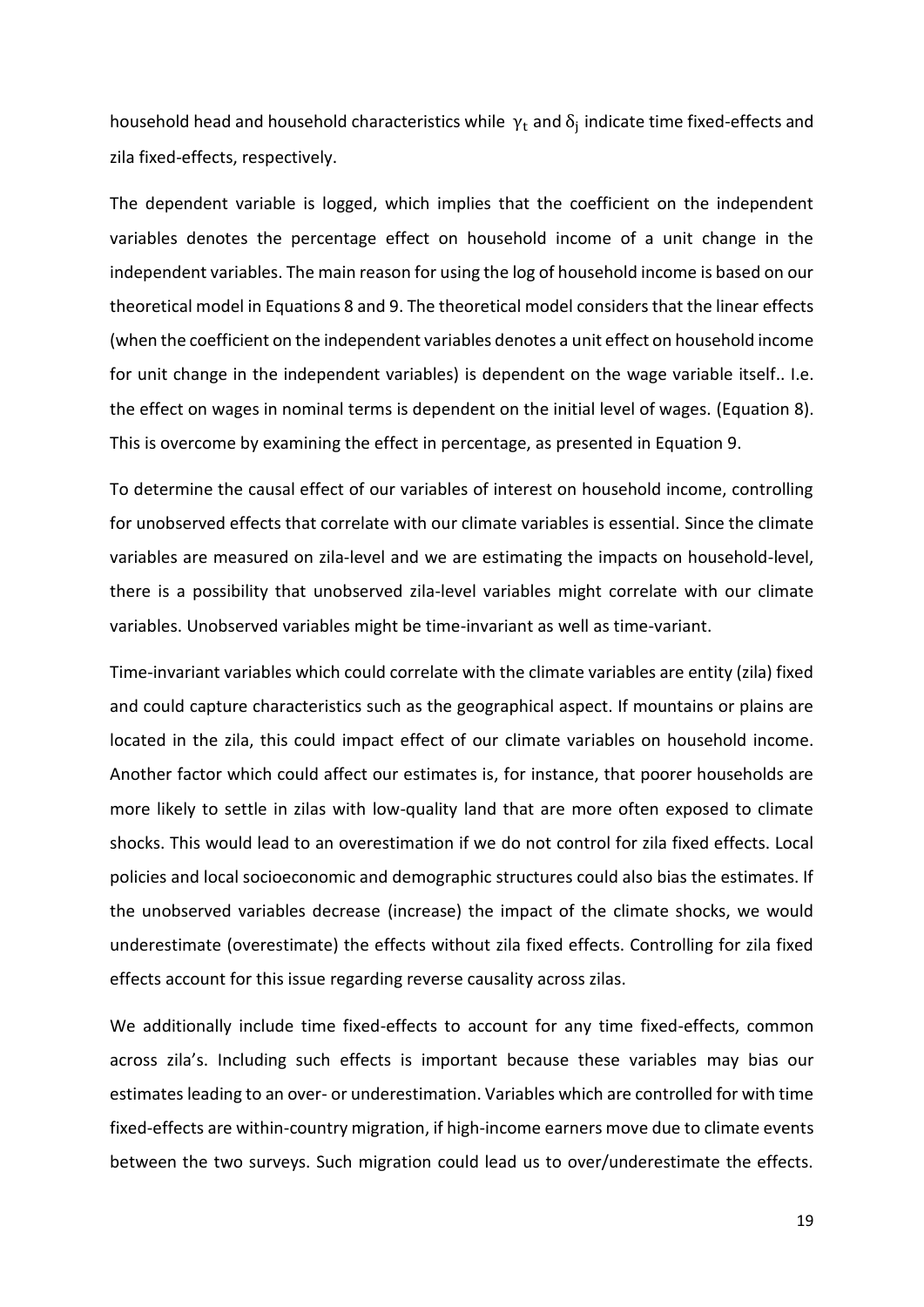Migration of low-income earners due to decreased demand for low-skilled workers because of climate events, might also lead to an over/underestimation of the effects. Other examples of time-variant variables could be economic and/or technological developments between the two survey years, which could impact the effects that the climate events have on households.

It would be optimal to estimate the effects with panel-data, which would allow us to control for entity and time fixed-effects on a household level. This would allow us to control for variables which might bias the estimates on a household level. An example of such variables could be where households move or develop on a household level such as number of income earners and income levels. These unobserved characteristics might bias the estimates in our regression, and controlling for such characteristics is the optimal approach when panel-data is available. Due to the unavailability of household-level panel-data in Bangladesh, we are not able to control for these effects (i.e. the unobserved time-variant variables might cause endogeneity issues). Although we are not able to control for time fixed-effects on household level, the years in which the survey was conducted allows us to control for the average differences in the dependent variable by including the survey year in the regression. This controls for the endogeneity issues on a national level. The final issue regarding internal validity of our regression is the possibility of within zila correlations with the error-term. This issue is solved with clustered standard errors.

#### <span id="page-24-0"></span>6.2 Unconditional Quantile Regression

To examine the impacts of climatic events for households with different income-levels, the fixed-effects regression is complemented with an unconditional quantile regression (UQR). Our UQR approach is similar to the approach by Mishra et al. (2015), although examining different variables. The UQR allows for the estimation of the explanatory variables for different quantiles. These quantiles are determined by the dependent variables which in our regression is household net income. Dividing the households by quantiles allows for the examination of the climatic events on different income-levels, i.e. if low-income households are more vulnerable to climatic events in relation to high-income households. This aspect of low-income households being more vulnerable to climate events relates to our theoretical model and hypothesis, which indicate that an agricultural sector with lower wages are more affected by climate events than a modern sector with higher wages. A quantile regression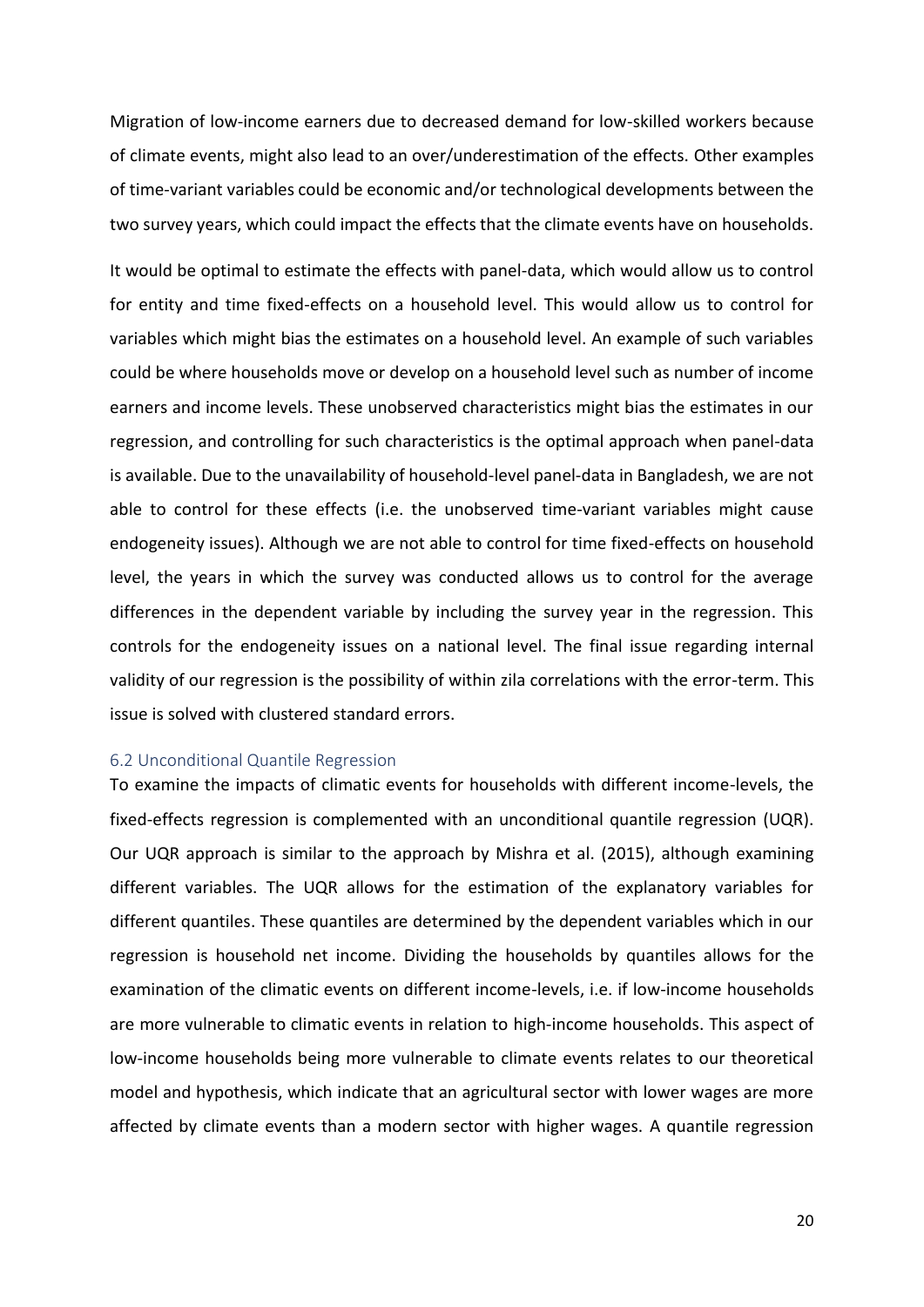allows us to observe the effect of weather shock by income level, and thus enables us to investigate whether low- and high-income households are affected differentially.

The unconditional quantile regression approach was primarily developed by Firpo et al. (2015) and has increased in popularity due to its easy implementation and interpretation. The approach uses a so-called influence function (IF), more precisely the re-centered influence function (RIF). The re-centered influence function determines what households are located in which quantile; this is exclusively determined regarding the dependent variable household net income. Further, it implies that households solely are included in one quantile, i.e. households do not cross. Furthermore, when established what household are in what quantile, the RIF determines the weight by which an observation influences the estimate based on its position in the distribution of the dependent variable. In the appendix, section A.4 Table 11, descriptive statistics is presented for the different quantiles. The table there presents the average income for the quantiles and how the quantiles differ in characteristics. The purpose of using a RIF and a UQR is that the RIF determines which households are in the preferred quantile prior to running the regression, i.e. it is not conditional on any independent variables.

By determining which quantile each household is situated in prior to the regression, its outcome cannot change in the set of conditioning covariates, which is the case when running a standard conditional quantile regression (CQR). The CQR approach was developed by Koenker & Hallock (2001) and is conditioned on a set of covariates which changes over the distribution while the UQR is marginally measured over the whole distribution. This thesis builds on the UQR approach by Firpo et al. (2009) by including zila fixed effects to mitigate potential endogeneity problems mentioned above. A further explanation and discussion of the unconditional quantile regression approach, as well as a deeper analysis of the RIF, can be found in the appendix, section A.1. Determining the marginal effects of the independent variables for a certain quantile is proven by Firpo et al. (2009). By taking the average of our RIF regression in respect to the change of the distribution of our covariates, this leads to our specification:

$$
E[RIF(y; q\tau)|X, C] = Xij \beta + C_j \alpha + \varepsilon_{0j} + u_{ij}
$$
\n(12)

Just as in (11), the outcome variable is the log households net income (y), which in (12) is measured at quantile  $\tau$ .  $X_{ij}$  is a vector of observed attributes for household i in zila j, with  $\beta$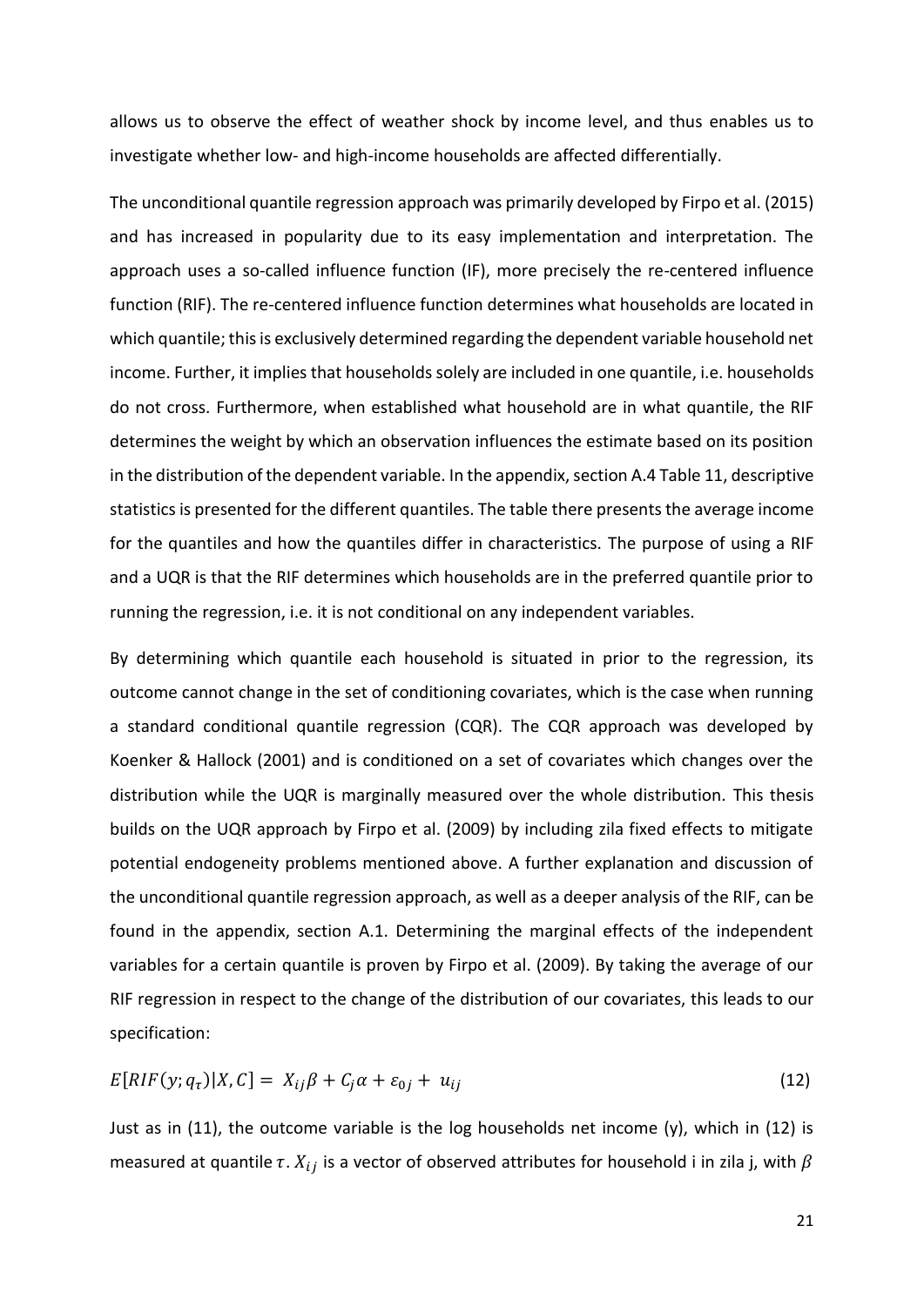as its coefficient.  $\mathcal{C}_j$  is a vector of the climate variables mentioned in (11) which affect zila j and  $\alpha$  as its coefficient. The results can be interpreted as an ordinary least squared estimator. Similar to the estimation in (11), there may be unobserved variables which correlate with our explanatory variables. Not accounting for these variables may then again bias the coefficient of our variable of interest. To accommodate this, we again control for time and zila fixed effects. A further discussion regarding potential endogeneity and bias can be found in section 6.1.

#### <span id="page-26-0"></span>6.3 Extreme Floods

To extend the analysis further, a deeper analysis regarding the impacts of the extreme flood events of 2004 and 2007 is conducted. The approach to examine the extreme floods of 2004 and 2007 is influenced by Banerjee (2010), who examines these events as well. Being a lowland country with a vast river delta, Bangladesh experiences floods almost every year (Dartmouth Floods Observatory 2019). Compared to the other climate shocks we have analyzed, floods are the more occurring one, with higher variation. This indicates that floods are the major climate shock that the households of Bangladesh are subject to. Therefore, it seems most relevant to perform a deeper analysis of this topic. Further, we analyze these two events specifically as it is the two floods with highest magnitude score by Dartmouth Flood Observatory (2019) that match our timeframe. The flood of 2003 is the most severe flood, dislocating approximately 9.5 million people while the flood in 2007 dislocated approximately 5 million people. Both floods affected 27 zilas around the country. By substituting the variable for floods of high magnitude with a dummy variable each for these two flood events, we can look separately and analyze their impacts on household income.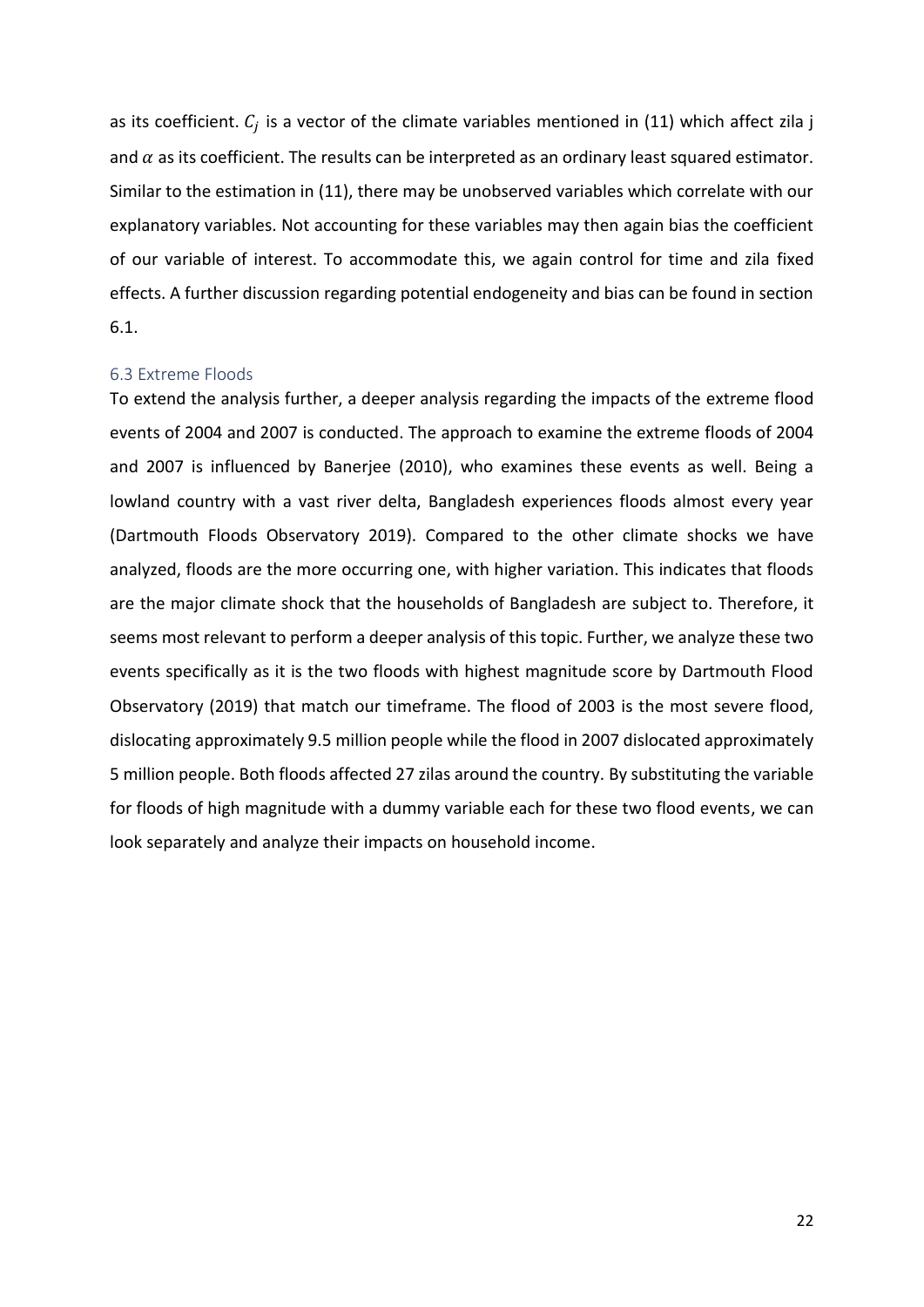## <span id="page-27-0"></span>7. Results

### <span id="page-27-1"></span>7.1 Baseline Regression

*Table 3 - Baseline Regression*

|                                 | Fixed effects | Floods       | Droughts     | Temperature  | Baseline     |
|---------------------------------|---------------|--------------|--------------|--------------|--------------|
|                                 | (1)           | (2)          | (3)          | (4)          | (5)          |
| Floods low magnitude            |               | $-0.117$     |              |              | $-0.168$     |
|                                 |               | (0.073)      |              |              | (0.102)      |
| Floods medium magnitude         |               | 0.053        |              |              | $0.080*$     |
|                                 |               | (0.040)      |              |              | (0.047)      |
| Floods high magnitude           |               | $-0.038$     |              |              | $-0.035$     |
|                                 |               | (0.035)      |              |              | (0.033)      |
| Moderate droughts               |               |              | 0.004        |              | 0.000        |
|                                 |               |              | (0.005)      |              | (0.008)      |
| Severe droughts                 |               |              | 0.004        |              | 0.003        |
|                                 |               |              | (0.006)      |              | (0.007)      |
| Maximum temp. days              |               |              |              | 0.007        | 0.008        |
|                                 |               |              |              | (0.007)      | (0.006)      |
| Minimum temp. days              |               |              |              | $-0.001$     | $-0.005**$   |
|                                 |               |              |              | (0.003)      | (0.002)      |
| 2010                            | $0.093***$    | $0.082**$    | $0.088***$   | 0.086        | $0.142**$    |
|                                 | (0.028)       | (0.031)      | (0.030)      | (0.085)      | (0.061)      |
| Household head female           | $-0.098***$   | $-0.098***$  | $-0.098***$  | $-0.097***$  | $-0.098***$  |
|                                 | (0.033)       | (0.034)      | (0.033)      | (0.033)      | (0.034)      |
| Household head age              | $0.015***$    | $0.015***$   | $0.015***$   | $0.015***$   | $0.015***$   |
|                                 | (0.003)       | (0.003)      | (0.003)      | (0.003)      | (0.003)      |
| Age squared                     | $-0.000$ ***  | $-0.000$ *** | $-0.000$ *** | $-0.000$ *** | $-0.000$ *** |
|                                 | (0.000)       | (0.000)      | (0.000)      | (0.000)      | (0.000)      |
| Household head education        | $0.059***$    | $0.059***$   | $0.059***$   | $0.059***$   | $0.059***$   |
|                                 | (0.002)       | (0.002)      | (0.002)      | (0.002)      | (0.002)      |
| Household size                  | $0.078***$    | $0.078***$   | $0.078***$   | $0.078***$   | $0.078***$   |
|                                 | (0.004)       | (0.004)      | (0.004)      | (0.004)      | (0.004)      |
| Number of people in working age | $0.148***$    | $0.148***$   | $0.148***$   | $0.148***$   | $0.148***$   |
|                                 | (0.006)       | (0.006)      | (0.006)      | (0.006)      | (0.006)      |
| Agricultural dependence         | $-0.004***$   | $-0.004***$  | $-0.004***$  | $-0.004***$  | $-0.004***$  |
|                                 | (0.000)       | (0.000)      | (0.000)      | (0.000)      | (0.000)      |
| Urban                           | $0.097***$    | $0.097***$   | $0.097***$   | $0.097***$   | $0.098***$   |
|                                 | (0.021)       | (0.022)      | (0.021)      | (0.021)      | (0.022)      |
| Constant                        | $7.111***$    | $7.127***$   | 7.098***     | $7.123***$   | $7.184***$   |
|                                 | (0.069)       | (0.075)      | (0.068)      | (0.074)      | (0.071)      |
| Observations                    | 22,196        | 22,196       | 22,196       | 22,196       | 22,196       |
| R-squared                       | 0.330         | 0.331        | 0.330        | 0.330        | 0.332        |
| Number of zila                  | 64            | 64           | 64           | 64           | 64           |

*All monetary values are computed into real Tk. Using GDP-deflator and 2006 = 100 Numbers in parenthesis are clustered robust standard errors. Significant at the \* 10% level, \*\* 5% level, \*\*\* 1% level*

The results from our baseline regression are presented in Table 3. The first column indicates the fixed-effects model without our climate variables; these are added in columns two, three and four. When including each climatic event separately, no significant effect was found. The baseline regression is presented in column five where all climatic events are included.

All the climate shock variables except floods with medium magnitude and the variable indicating extreme low temperatures are insignificant. The coefficient of medium magnitude floods can be interpreted as household experience on average an 8% higher household net income if situated in a zila where a medium flood has occurred within the past three years. Due to the low significance, one needs to be careful drawing to many conclusions from this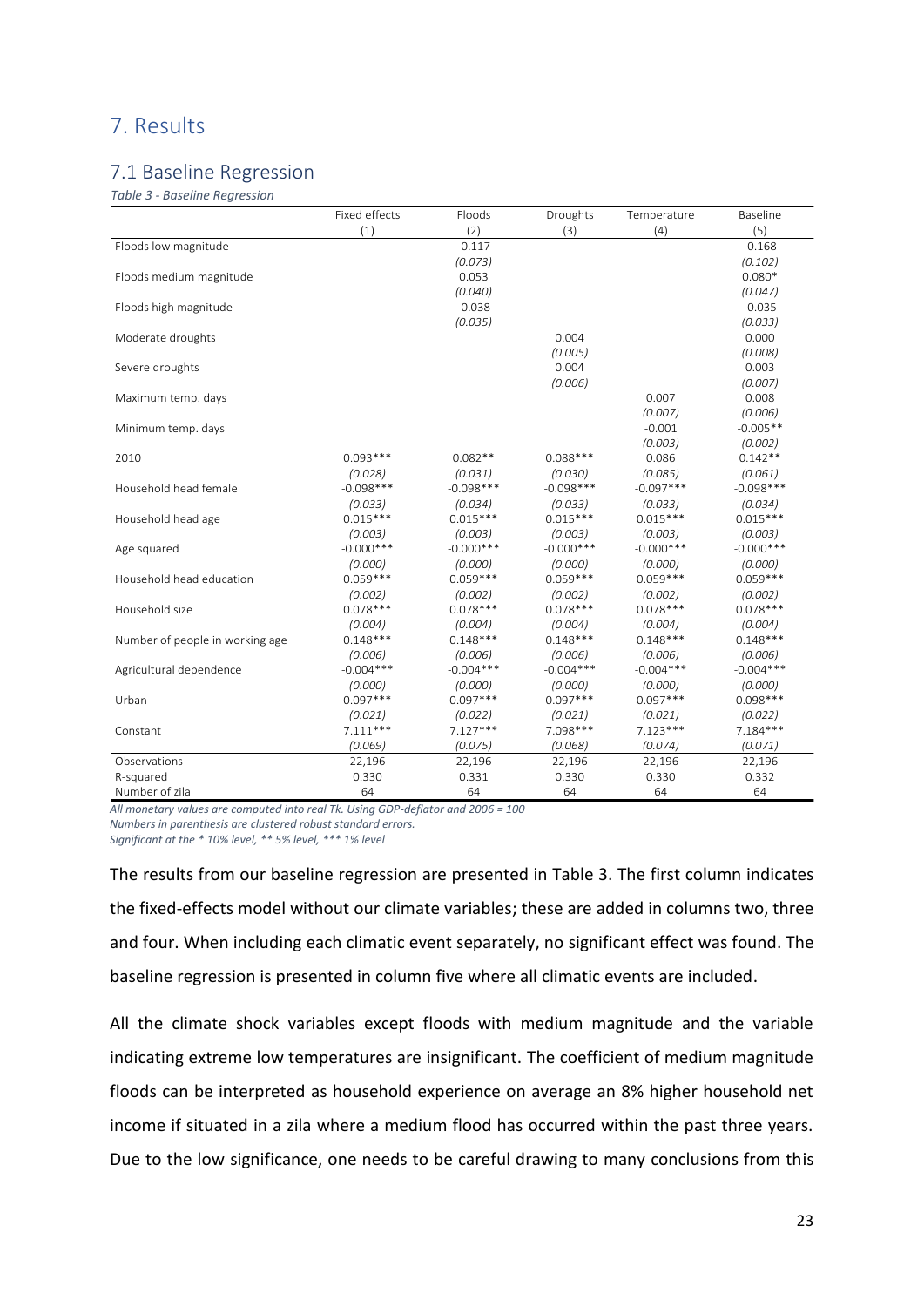result. The extreme low temperature variable indicates that for each day the minimum daily temperature is two standard deviations below the mean, households in that zila will experience a 0.5% lower household net income. These results do not completely align with our hypothesis that climate shocks have an adverse effect on households.

As for our control variables on household-level, they are all statistically significant at a one percent level. Coefficient signs are expected. A female as a head of household and a greater share of income originating from agricultural income is associated with 9.8% and 0.4% lower income, respectively. Education levels for the head of household is associated with a positive impact of 5.9% for each additional completed year of education. The age of the head of household has an expected association with household income, increasing in a diminishing sense. Household size and the number of working age persons in the household are both positively associated with household net income: 7.8% for each additional member of the household and an additional 14.8% if the person is of working age. The control variables indicate robust estimates across all columns.

#### <span id="page-28-0"></span>7.2 Unconditional Quantile Regression

In Table 4 we present the results for the UQR for the 25th and 90th quantiles; the full estimation including all the quantiles can be found in Table 6 in the appendix. The dependent variable for household income is again logged, and all regressions are run with fixed-effects and clustered standard errors.

For the 25th quantile in Column 7 we see a negative effect for cold days indicating a 0.5% drop in household income for each day cold day experienced by a household, just as the baseline regression presented. However, the significance level is quite low at ten percent. Additionally, no other climate shock variables show significant results.

The results for the 90th quantile in Column 8 show a different story: statistically significant negative effects for floods of low and high magnitude. Floods of low magnitude have a negative effect on household income by 31.2%, a result which is significant at the five percent level. The implication is that households in the 90th quantile situated in a zila that has experienced a flood of low magnitude has a 31.2% lower income than other households. The size of this effect is alarmingly high, which raises doubts regarding what the variable is actually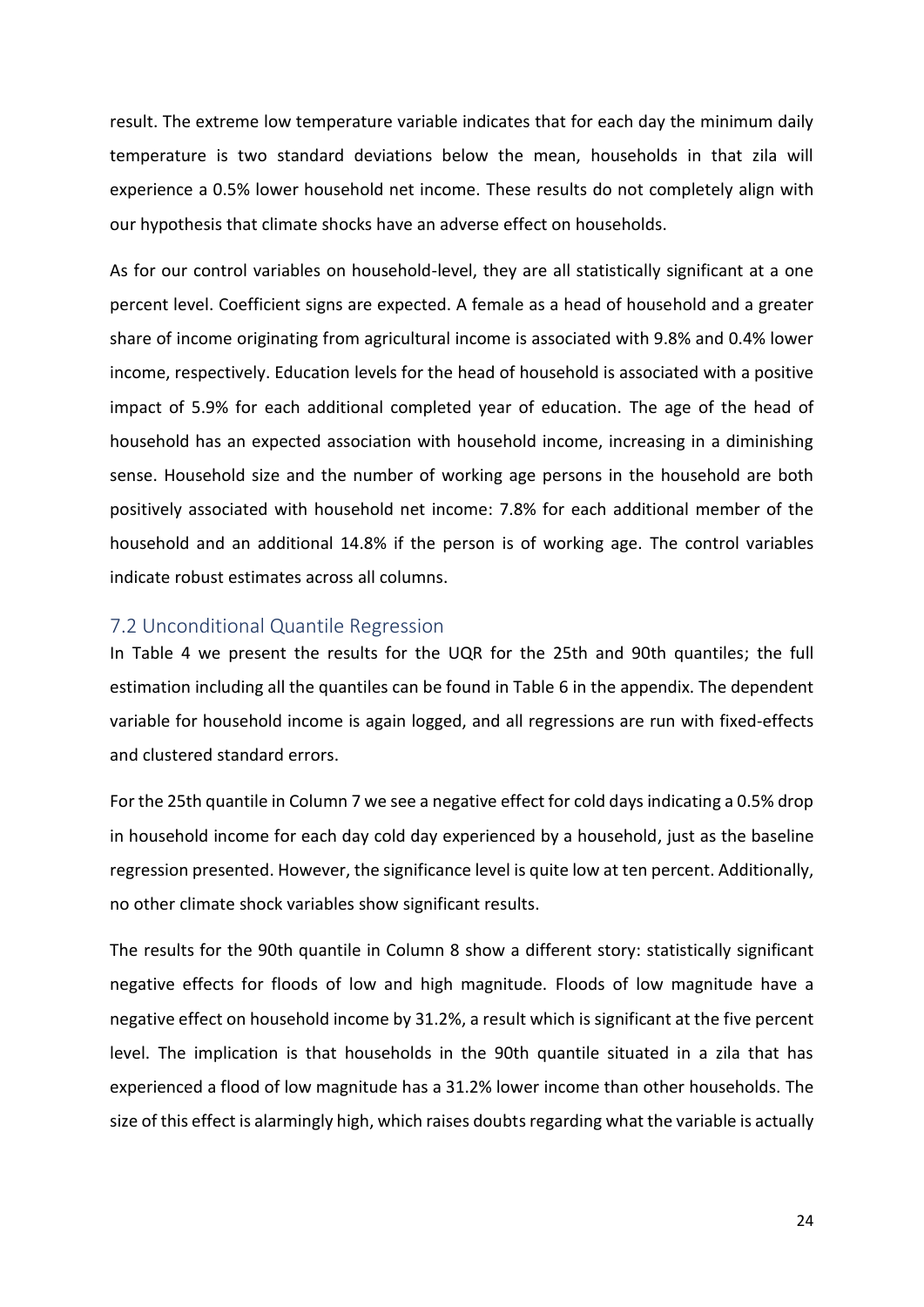measuring. Further, floods of high magnitude have a negative effect of 17.4% significant at a one percent level. Cold days are insignificant as are all other climate shock variables.

|                         | Floods 25Q | Floods 90Q  | Drought 25Q | Drought 90Q | Temp. 25Q  | Temp. 90Q | Full 25Q   | Full 90Q    |
|-------------------------|------------|-------------|-------------|-------------|------------|-----------|------------|-------------|
|                         | (1)        | (2)         | (3)         | (4)         | (5)        | (6)       | (7)        | (8)         |
| Floods low magnitude    | $-0.080$   | $-0.233**$  |             |             |            |           | $-0.128$   | $-0.312**$  |
|                         | (0.081)    | (0.106)     |             |             |            |           | (0.119)    | (0.143)     |
| Floods medium magnitude | 0.049      | $0.078*$    |             |             |            |           | 0.084      | 0.090       |
|                         | (0.051)    | (0.045)     |             |             |            |           | (0.057)    | (0.055)     |
| Floods high magnitude   | 0.001      | $-0.171***$ |             |             |            |           | 0.006      | $-0.174***$ |
|                         | (0.040)    | (0.053)     |             |             |            |           | (0.040)    | (0.053)     |
| Moderate droughts       |            |             | 0.001       | 0.005       |            |           | $-0.002$   | $-0.006$    |
|                         |            |             | (0.006)     | (0.007)     |            |           | (0.010)    | (0.008)     |
| Severe droughts         |            |             | 0.001       | 0.009       |            |           | 0.001      | 0.006       |
|                         |            |             | (0.006)     | (0.008)     |            |           | (0.006)    | (0.009)     |
| Maximum temp. days      |            |             |             |             | $-0.002$   | 0.007     | $-0.001$   | 0.010       |
|                         |            |             |             |             | (0.008)    | (0.009)   | (0.008)    | (0.007)     |
| Minimum temp. days      |            |             |             |             | $-0.002$   | 0.002     | $-0.005*$  | $-0.001$    |
|                         |            |             |             |             | (0.004)    | (0.004)   | (0.003)    | (0.004)     |
| Control variables       | Yes        | Yes         | Yes         | Yes         | Yes        | Yes       | Yes        | Yes         |
| Constant                | $6.831***$ | 8.080 ***   | $6.830***$  | 7.980 ***   | $6.859***$ | 7.964 *** | $6.900***$ | $8.102***$  |
|                         | (0.127)    | (0.160)     | (0.126)     | (0.158)     | (0.130)    | (0.169)   | (0.124)    | (0.172)     |
| Observations            | 22,196     | 22,196      | 22,196      | 22,196      | 22,196     | 22,196    | 22,196     | 22,196      |
| R-squared               | 0.170      | 0.151       | 0.170       | 0.149       | 0.170      | 0.149     | 0.171      | 0.151       |
| Number of zila          | 64         | 64          | 64          | 64          | 64         | 64        | 64         | 64          |

*Table 4 - Unconditional Quantile Regression*

*All monetary values are computed into real Tk. Using GDP-deflator and 2006 = 100 Numbers in parenthesis are clustered robust standard errors.* 

*Significant at the \* 10% level, \*\* 5% level, \*\*\* 1% level*

Looking at Column 2 in Table 4, where climate shocks except for floods are omitted, we see a similar pattern, although the size of the effect for floods of low magnitude is smaller. Additionally, in Column 2, floods of medium magnitude have a positive effect of 7.8%, which is similar to the results in our baseline. These results do not confirm the hypothesis that poorer households are more vulnerable to climatic events in relation to richer households.

The full UQR table is presented in Table 6. There we can observe the effect for the 50<sup>th</sup> and the 75<sup>th</sup> quantile as well. For the 75<sup>th</sup> quantile, floods of low magnitude are associated with a negative effect of 22.9%, significant at the five percent level. Medium magnitude floods have once again a positive association on household income, an effect of 8.6% significant at the five percent level. For the 75<sup>th</sup> quantile, the effect of extremely low temperatures is similar to the baseline and significant at the five percent level.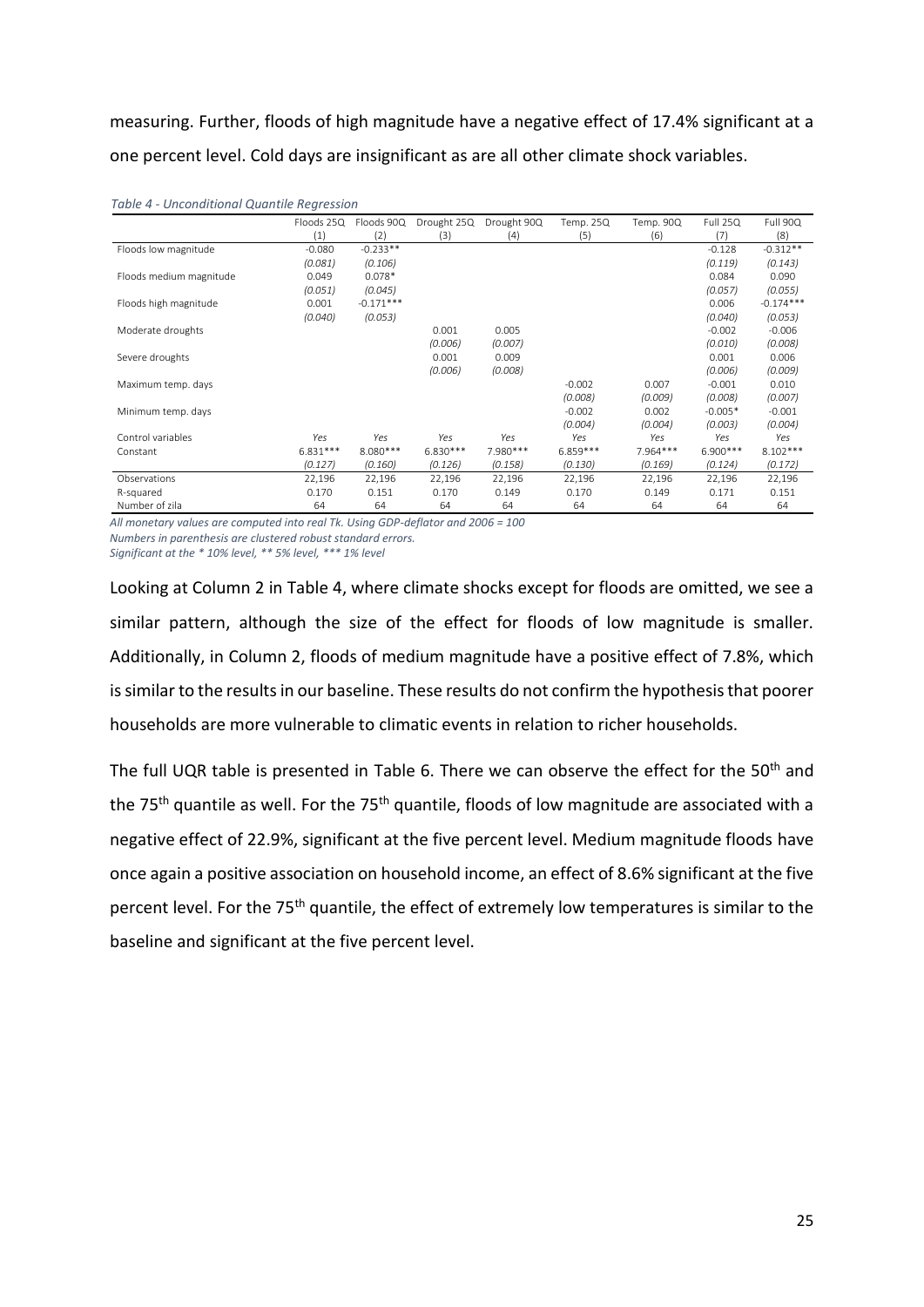## <span id="page-30-0"></span>7.3 Extreme Floods

*Table 5 -UQR and Baseline Regression with Major Floods separate*

|                        | 25Q        | 50Q        | 75Q        | 90Q        | <b>Baseline</b> |
|------------------------|------------|------------|------------|------------|-----------------|
|                        | (1)        | (2)        | (3)        | (4)        | (5)             |
| Major Flood in 2003    | $-0.009$   | $-0.024$   | $-0.039$   | $-0.108$   | $-0.032$        |
|                        | (0.066)    | (0.068)    | (0.065)    | (0.067)    | (0.054)         |
| Major Flood in 2007    | 0.052      | 0.018      | $-0.065$   | $-0.170**$ | $-0.021$        |
|                        | (0.068)    | (0.069)    | (0.062)    | (0.069)    | (0.055)         |
| Floods Low magnitude   | $-0.123$   | $-0.099$   | $-0.206*$  | $-0.228*$  | $-0.150$        |
|                        | (0.117)    | (0.115)    | (0.106)    | (0.132)    | (0.097)         |
| Flood medium magnitude | 0.077      | $0.077*$   | $0.096**$  | $0.118**$  | $0.083*$        |
|                        | (0.010)    | (0.009)    | (0.008)    | (0.009)    | (0.008)         |
| Moderate droughts      | $-0.002$   | 0.005      | $-0.001$   | $-0.004$   | 0.001           |
|                        | (0.010)    | (0.009)    | (0.008)    | (0.009)    | (0.008)         |
| Severe droughts        | 0.002      | $-0.001$   | 0.004      | 0.005      | 0.003           |
|                        | (0.007)    | (0.012)    | (0.009)    | (0.010)    | (0.007)         |
| Maximum temp. days     | $-0.002$   | 0.007      | 0.008      | 0.009      | 0.008           |
|                        | (0.008)    | (0.008)    | (0.007)    | (0.008)    | (0.007)         |
| Minimum temp. days     | $-0.004$   | $-0.006*$  | $-0.006**$ | $-0.003$   | $-0.005**$      |
|                        | (0.003)    | (0.003)    | (0.003)    | (0.005)    | (0.003)         |
| Control variables      | Yes        | Yes        | Yes        | Yes        | Yes             |
| Constant               | $6.897***$ | $7.010***$ | $7.529***$ | $8.085***$ | $7.182***$      |
|                        | (0.125)    | (0.104)    | (0.096)    | (0.174)    | (0.074)         |
| Observations           | 22,196     | 22,196     | 22,196     | 22,196     | 22,196          |
| R-squared              | 0.171      | 0.247      | 0.237      | 0.150      | 0.332           |
| Number of zila         | 64         | 64         | 64         | 64         | 64              |

*All monetary values are computed into real Tk. Using GDP-deflator and 2006 = 100 Numbers in parenthesis are clustered robust standard errors.* 

*Significant at the \* 10% level, \*\* 5% level, \*\*\* 1% level*

Table 5 presents the results when conducting a deeper analysis for the impacts of extreme floods by breaking down the extreme floods and focusing on the two biggest floods which occurred in our timespan, when considering floods of the highest magnitude. The first four columns indicate the UQR while the fifth indicates the fixed-effects regression. Column one presents the effects for the 25th quantile; no variables of interest are significant for this quantile. As for the second column, which indicate the impacts on the 50th quantile, floods with medium magnitude and extreme cold temperatures are weakly significant. The results indicate a positive effect of 7.7% for medium magnitude floods and a negative effect of 0.6% for cold days in the 50th quantile, Column 2.

Column 3 presents the effect for the 75th quantile, where floods of low magnitude are weakly significant while floods of medium magnitude and cold days are significant on a five percent level. These effects are similar to the estimates using the high magnitude flood variable presented in the appendix, Table 6. Floods of low magnitude have a weakly significant negative effect of 20.6%. Floods of medium magnitude positively affect household income, with each flood increasing expected income by 9.6%. This effect is significant at the five percent level. Finally, an additional day with extreme cold temperature negatively affects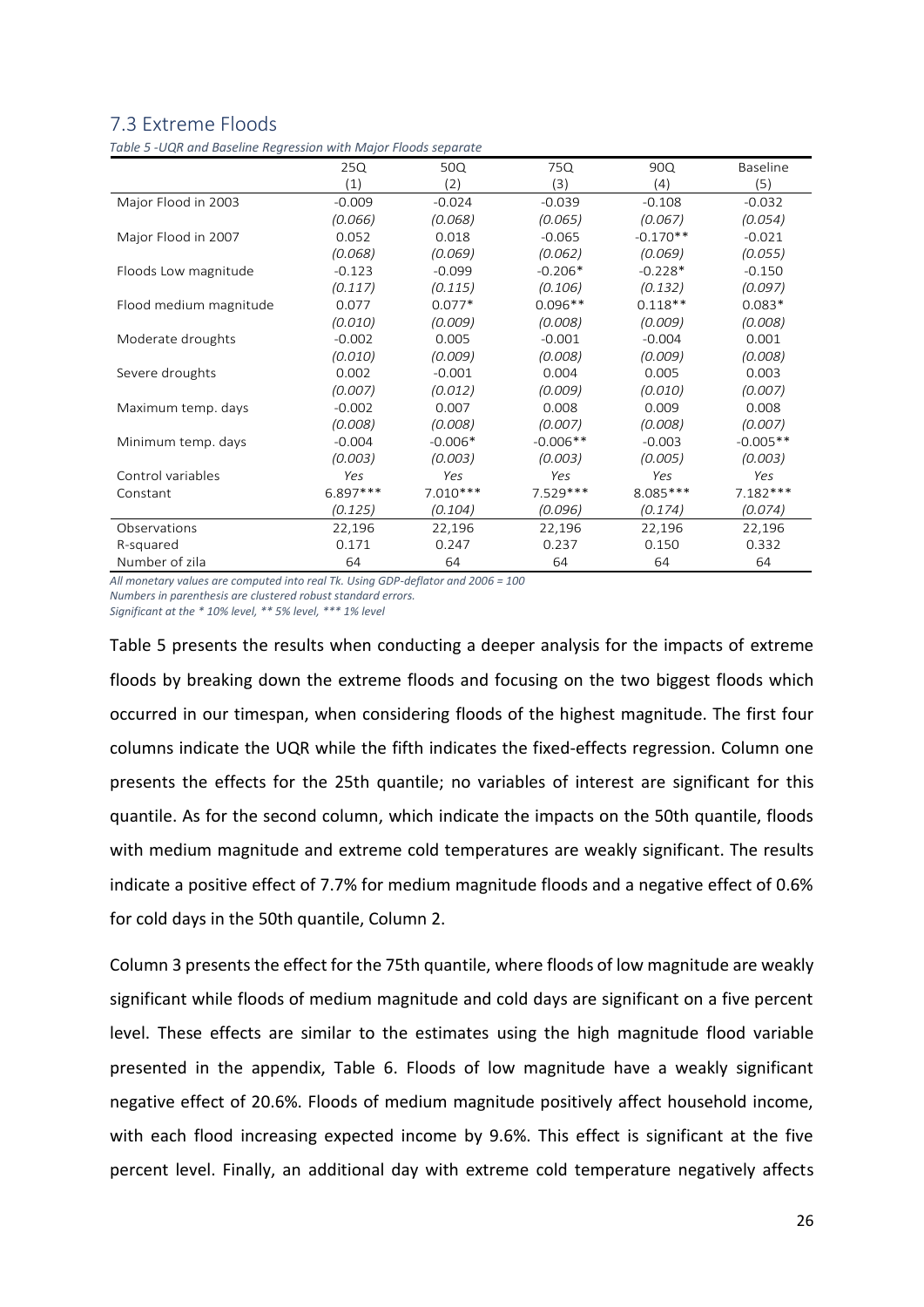income by 0.6%. Looking at Column 4 which presents the impacts for the 90th quantile, the major flood from 2007 indicates a negative effect on household income, an effect associated with a decrease of 17% for households experiencing the extreme flood of 2007 and belonging to the 90<sup>th</sup> quantile. This effect is significant on the five percent level. Medium magnitude floods indicate a positive effect of 11.8%, significant at the five percent level. Low magnitude floods are associated with a negative effect of 22.8%. An effect weakly significant at the 10 percent level.

Column 5 in Table 5 presents the baseline approach when the extreme floods are included. The only variables of interest which are significant are days with extremely cold temperatures and floods of medium magnitude. Days with extremely cold temperatures are associated with a negative effect of 0.5% at the five percent level. Floods of medium magnitude are weakly significant at the 10 percent level, showing a positive effect of 8.3%.

#### <span id="page-31-0"></span>7.4 Robustness Checks

The primary estimation using the logarithm of income in the estimation model is tested for robustness from different aspects. First, we examine a specification which considers dependent variables income as linear, as opposed to the log income used in the baseline estimation. All regression results regarding the linear estimation can be found in the appendix, A.3.1. Second, we examine the sensitivity of our results to outliers. These results can be found in the appendix, A.3.2. Third, we consider gross income as the dependent variable as opposed to the net income. These results regarding gross income can be found in the appendix, A.3.3.

#### *7.4.1. Linear Specification*

A linear specification is conducted to examine if the causal effects are robust in consideration to the logarithmic specification. As our theoretical model predicts, a linear specification can give progressive results (effect increasing with wages) since the loss of income is tied to the given wage level. Thus, low wage workers will have a smaller effect because they have less income to lose. The results of our linear specification are presented in the appendix, A.3.1. Table 7 presents the baseline regression. The significance for our variables of interest increase substantially. All floods are now significant on a five percent level. Minimum temperature is insignificant in the linear specification, a variable significant on a five percent level for the logarithmic specification. As presented in Equation 7, an overestimation might occur when examining climate events in absolute terms.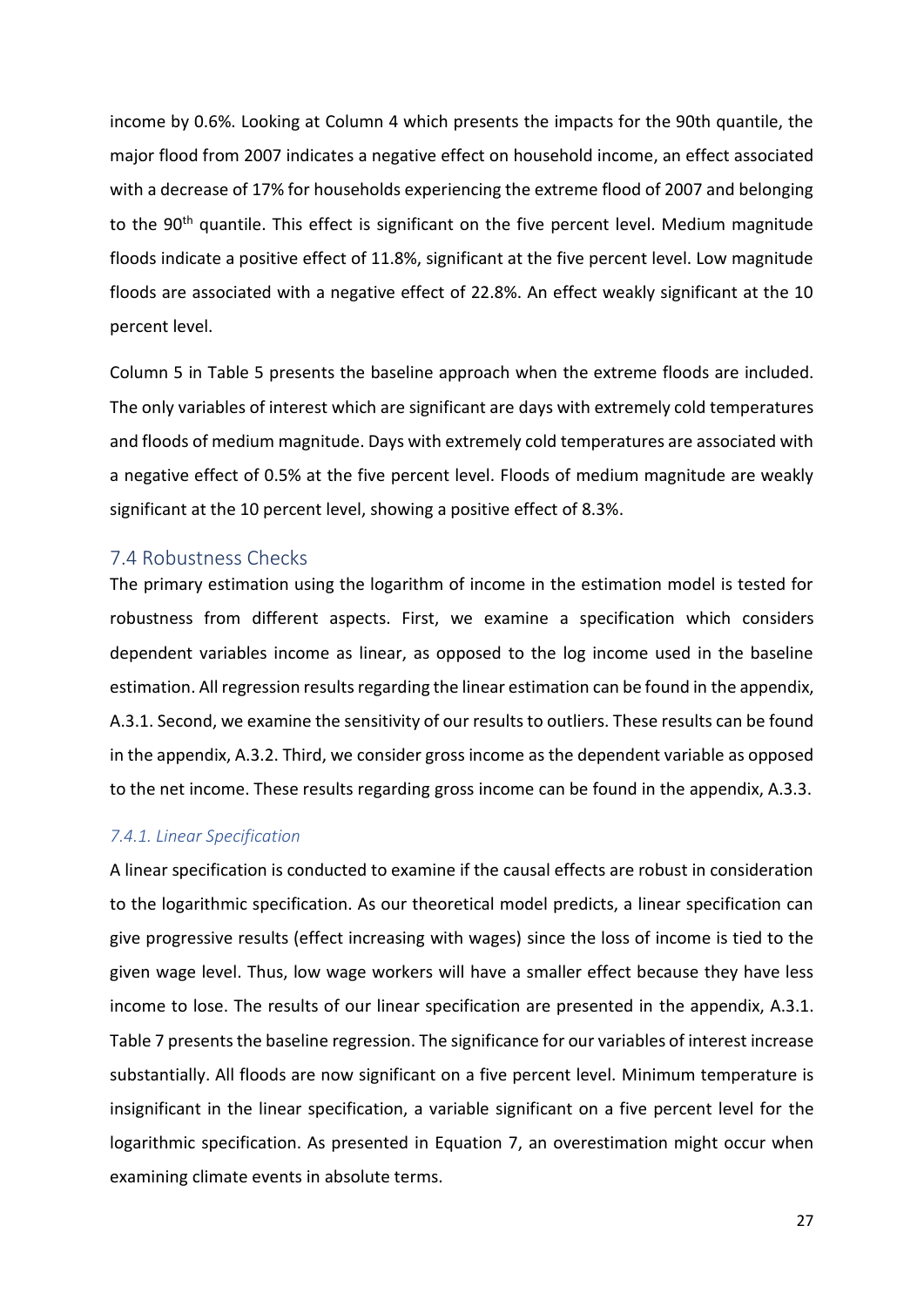Table 8 presents the UQR with a linear estimation. In relation to the baseline regression no major difference regarding significance is distinguished between the linear and logarithmic specifications. Observing the effects for the linear estimation, a progressive trend is found regarding the impacts of the floods with respect to the income levels, an observation which is in line with the theoretical framework, implying that the magnitude of the impacts is increasing in income when looking at absolute values rather than percentage changes (Equation 8 and Equation 9).

#### *7.4.2. Outlier Examination*

To examine if the results in our baseline and UQR approach are sensitive to outliers, an outlier examination is conducted by only including the middle 80%, i.e. dropping the richest and poorest 10% for each zila. These estimates can be found in the appendix, A.3.2, Table 9. The table shows that floods of high magnitude lose significance for the 90<sup>th</sup> quantile, although medium magnitude floods show similar positive impacts, just as the effect of extreme minimum temperature days. This suggests that floods of medium magnitude are less sensitive to outliers than floods of low and high magnitude.

#### *7.4.3. Estimating with Gross Income*

To examine if income and/or expenditures are affected by the climate events presented in our baseline and UQR approach, an estimation regarding gross income is conducted. If expenditures are increased due to climate events, household net income would decrease. This could imply that households increase expenditure/investments due to climate events, performing some spending adjustments. This would further imply that the effect estimated in our baseline regressions are wrongly interpreted. The estimation is presented in the appendix, A.3.3, Table 10. The estimates indicate no significant difference regarding the size and statistical significance of the climate variables. This further implies that the impact of climate events represents a hit on income and not an increase in expenditures.

### <span id="page-32-0"></span>8. Discussion

To summarize the results, the baseline regression shows that only extreme low temperature days has a negative impact on household income that is statistically significant. Furthermore, our estimates in the UQR presents that floods of low and high magnitude have an adverse effect on top income households while medium magnitude floods show positive effects.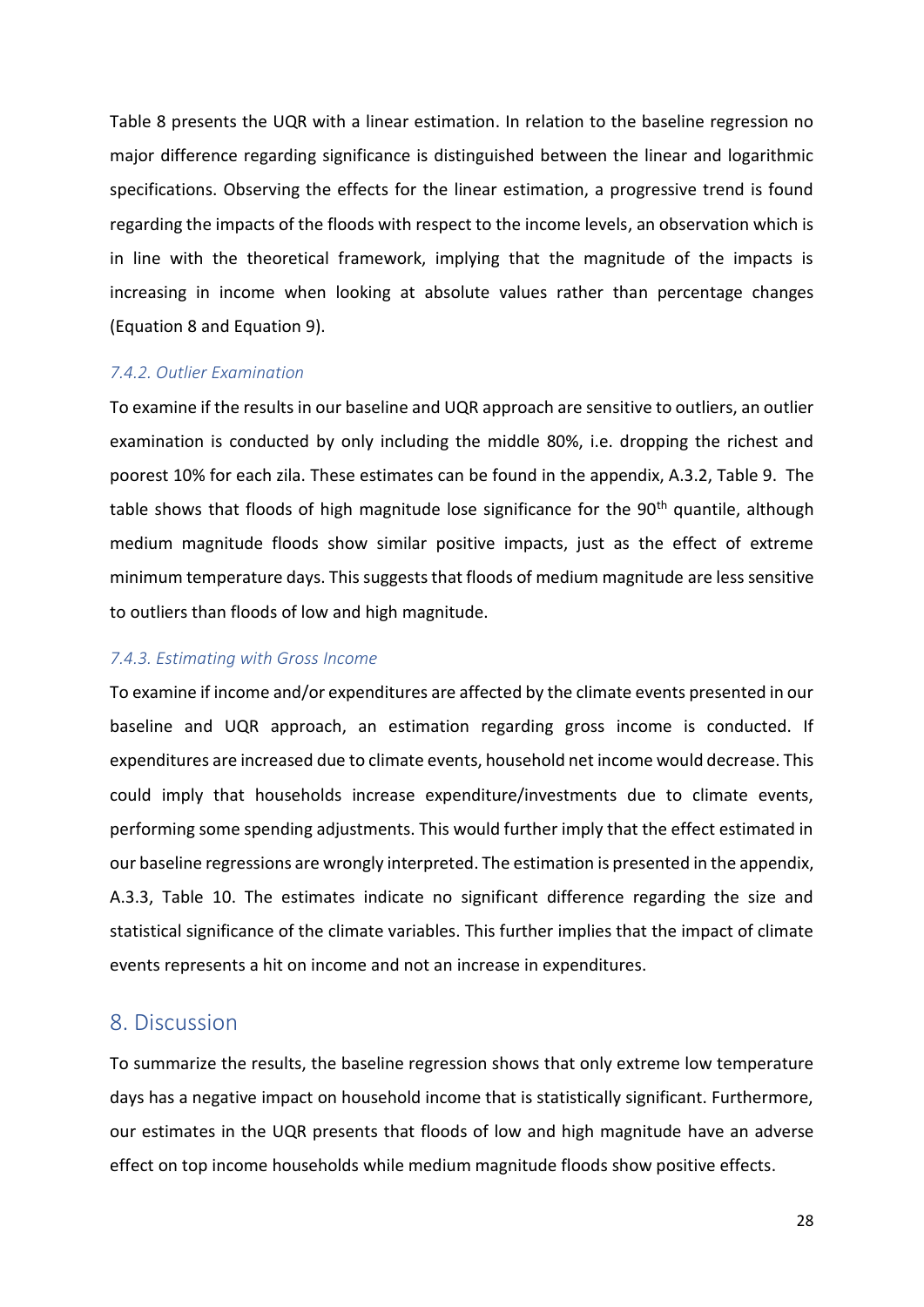The results represented in Tables 3 and 4 do not confirm our main hypothesis regarding the impacts of climatic events, neither where the impacts would be the largest. First of all, in Table 3 there seems to be a positive effect on floods of medium magnitude and no effect on the other flood variables. Our estimates of floods contrast the results presented by Arouri et al. (2015) regarding Vietnam. They find that households in flood prone communes are expected to have a 5.9% lower household per capita income. Other studies such as Padli et al. (2009) confirm that a poorer country such as Bangladesh would be sensitive to climate events considering economic impact. This was expected to be confirmed by our thesis in our baseline approach. One reason this might not be observed in our baseline could be that our study has fewer household surveys over the time span that is analyzed. This reduces the variation we can observe in both climate events and household income. Arouri et al. (2015) has a frequency of four income surveys in the same period that we only have two. This could make their estimates more robust in contrast to ours.

Furthermore, they only examine the effect on rural households while we use this as a control in our analysis. Another reason could be the precision of what households are exposed to floods. While Arouri et al. (2015) uses data where households state whether they have been exposed to floods. However, our study endeavors to match floods and households from different data sources. This process comes with the risk of losing precision by wrongfully matching a household with a flood which it has not actually been exposed to. Moreover, the ambiguity can be explained by the magnitude classifications by the DFO. They equally weigh all factors in the index and normalize them logarithmically, meaning a flood covering a vast area affecting almost no households can have the same or higher classification than a flood covering a small densely populated area, even though the latter is more likely to cause economic damage.

The observation which we observe for the slight positive effect on floods of medium magnitude is quite surprising, especially considering it is a medium magnitude flood and not a low magnitude flood. As Banerjee (2010) presents, small floods can enhance agricultural yield if exploited as an agricultural input in the form of irrigation. As households in Bangladesh are more familiar to floods, medium magnitude floods might be managed and employed as something positive. The magnitude classifications should be considered as an explanation. The classification of what constitutes a low, medium or high magnitude flood might be different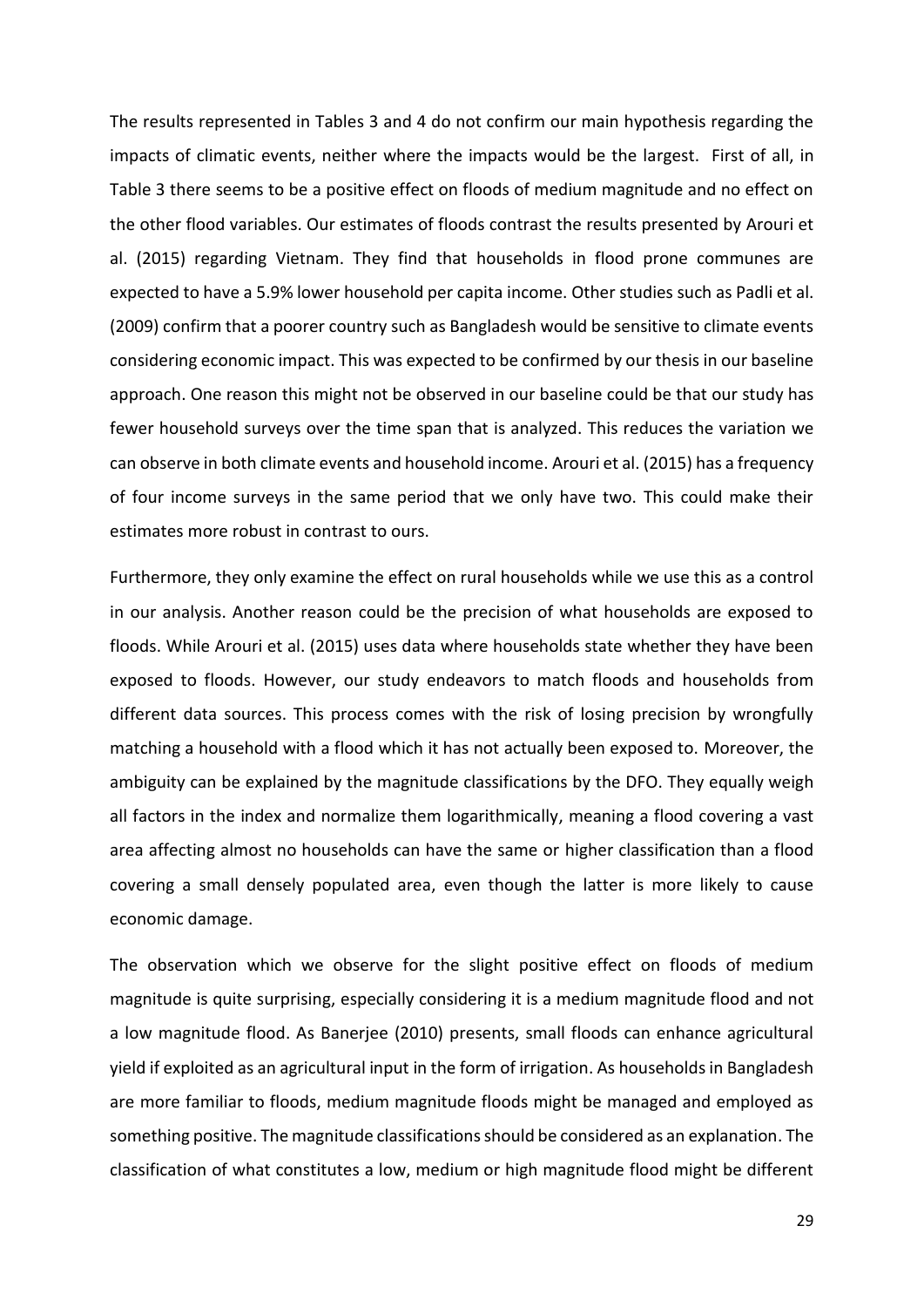between the studies. What Banerjee (2010) constitute as a small flood might very well be what the DFO classifies as a flood of medium magnitude. In that case our estimates regarding medium magnitude would align with Banerjee (2010).

For the other climate variables, only the one indicating extreme low temperatures seems to have a statistically significant effect as well as a negative one, which is in line with our hypothesis. As for the lack of significant effect on the drought variables, this could possibly be explained by the fact that there is little variation in the drought index for the analyzed years. As Figure 3 presents, zilas experiencing extreme droughts during the time span of three years prior to the conducted income surveys is zero, and close to none experienced where severe. Moderate droughts seem to have occurred more frequently throughout the years, especially after 2010. In other words, dry weather does not seem be a frequent problem in Bangladesh during the time period that was analyzed and might therefore not cause significant damage to household income. Furthermore, the index definition of droughts by the SPEI should also be discussed as it is set by a global standard. Thus, what SPEI classifies as a moderate drought globally could be considered normal weather in Bangladesh.

Our estimates regarding temperature does not go in line with Dell et al. (2012), who found support regarding an increase in temperatures causing negative impact on economic growth. Although their research focused on a longer historical aspect, some resemblance was expected. This lack of effect in our variables indicating extreme temperature could be explained in two ways. The first way is similar to the explanation regarding our drought indicators. As Figure 1 presented in section 5.2, the extremely hot days per year and zila seem to range from zero to four days. In such a short time span the extreme heat is not likely to have any significant effect on the overall household income.

As for extremely cold days, the variation is larger, which could explain the fact that we identify a significant negative effect of this variable. Furthermore, it is more likely that extreme temperature has an effect when these days occur consecutively, something which is not measured in our analysis. Looking deeper into consecutive days of extreme temperature might show a more precise picture of the actual effects of extreme temperature. It is less likely that one or two separate days of extreme temperature would significantly affect the income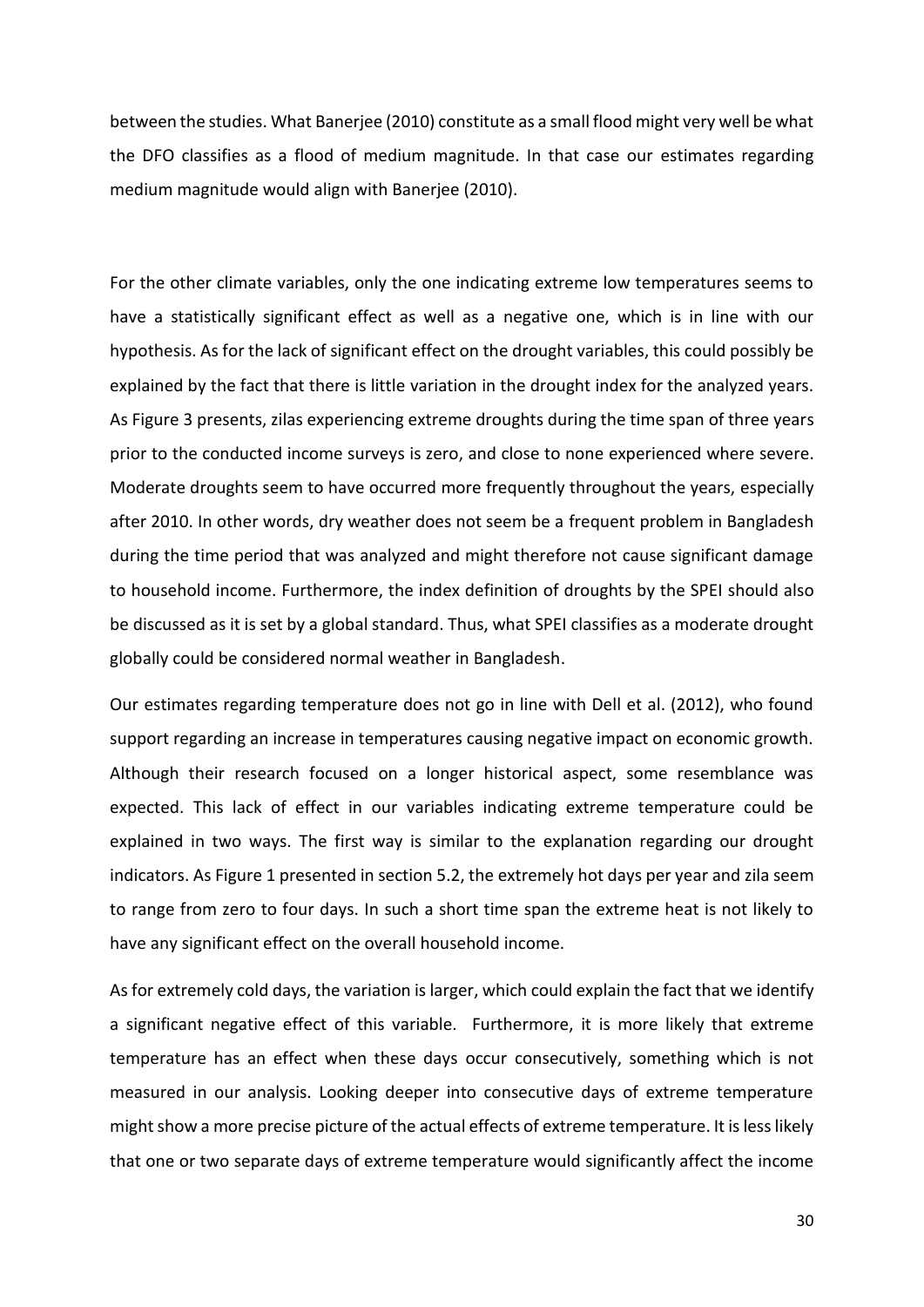of a household. The second explanation is that the temperature data could not be collected on a zila level but were obtained from 34 weather stations. Thus, the temperature data for each zila was matched with the closest weather station. Therefore, the temperature data could be rather imprecise in regards to the targeted region. A more precise data source is unfortunately not available for Bangladeshi weather today.

In the unconditional quantile regression in Table 4 we see further results that contradict our second hypothesis, which implied that poorer households would experience a larger negative impact of climatic events. This hypothesis isin line with previous literature which found poorer household being more vulnerable by climatic events (Brouwer 2007 and Akter & Mallick 2013). There seems to be a progressive effect on floods, i.e. the magnitude of the effects for the higher quantiles are larger than the lower ones. The pattern stands for both the negative effects of floods of low and high magnitude as well as the positive effect from medium magnitude floods. This is the opposite of what was primarily expected in regards to our hypothesis. Our theoretical model opens up the possibility, however, that higher income households can be more sensitive to climate shocks than lower income households. This is represented by the factor sensitivity parameters  $\gamma_K$  and  $\gamma_T$ . Where if ( $\gamma_K > \gamma_T$ ) holds, high income households, engaged in the modern sector, would be more adversely affected by a climate event. Our results indicate that this in fact is the case in Bangladesh. This does not completely contradict Akter & Mallick (2013) since they find that poor households have a better ability to recover from shocks. Furthermore, Haque & Jahan (2015) find that different sectors are affected differently by natural disasters. Intuitively, one could thus assume that the inputs required in the modern sector, such as machinery, transportation vehicles and other capital goods, are more sensitive to climate events in Bangladesh. This could thus cause household income to drop for top earners. This could also be a consequence of the modern sector trying to adapt to the Bangladeshi institutional context of frequently occurring climate shocks, something the traditional agricultural sector has had time to adapt to.

Our results could also be explained by the fact that low income households have a lot less to lose during a disaster in monetary terms than high income households, meaning there is little downward variation due to an adverse shock, making it hard to detect a negative effect in the regression. Another explanation could be that higher income households are not as shielded from climatic shocks as we initially expected, something that does not necessarily contradict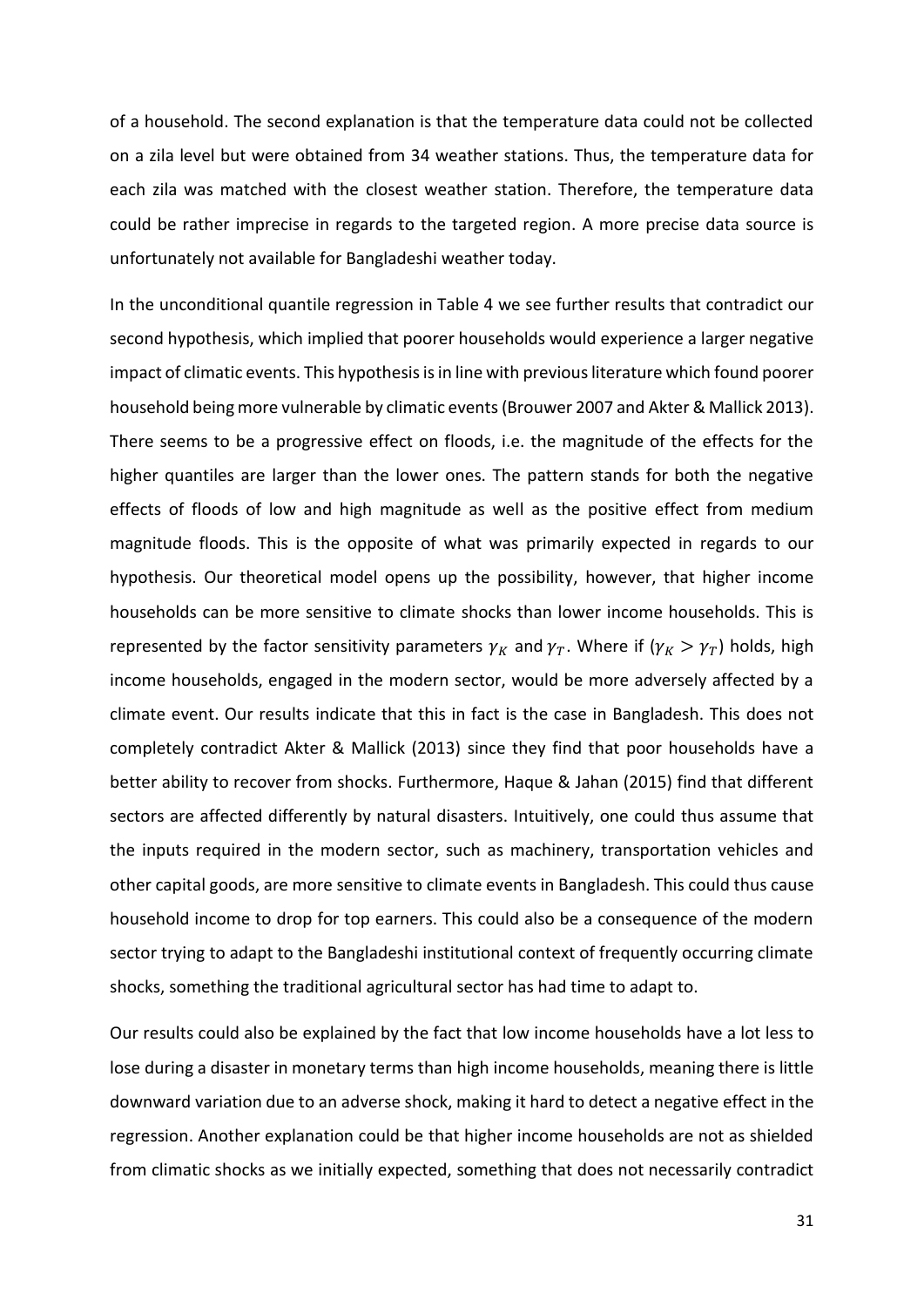the findings of Brouwer et al. (2007). They find that poor households are more often situated close to riverbanks where there is a high flood risk; in their study, richer households might not have been exposed to climate shocks in the same extent as in our study. Brouwer et al. (2007) and similar literature lack the examination of high-income households, which might be why our estimates do not align with previous literature. Furthermore, Akter & Mallick (2013) find evidence supporting the aspect that poorer households have a better ability to recover from shocks such as climatic events. These findings of recovery regarding poorer households could confirm the situation which our UQR approach estimates: that richer households are not as quick to recovery from such events. As we can see in the results, richer households exposed to the flood of 2007 are still affected negatively during the survey year of 2010, while the bottom three quantiles show no significant effect. This could indicate that richer households take longer time to recover or that they are not as prepared and adapted to floods as poorer households.

Table 5 presents the specification where the two extreme floods occurring in 2003 and 2007 are examined separately. Once again, the results from the estimation do not confirm the suggestion that poorer households are more vulnerable. The results indicate similarities with Table 4 that the impact on poorer households is insignificant while richer households experience a larger negative effect. Regarding the two extreme flood events, the flood of 2003 is insignificant across all columns while the flood in 2007 indicate negative effects for the 90<sup>th</sup> quantile. Floods of low magnitude demonstrate, once again, a negative and weakly significant impact on the higher quantiles. The floods of medium magnitude have a positive effect, weakly significant for the 50<sup>th</sup> quantile and higher significance for the top two quantiles. These effects and directions are not in line with neither the hypothesis nor parts of the previous literature, which find evidence that poorer households are more vulnerable to climate shocks (Brouwer et al. (2007), Akter & Mallick (2013) and Arouri et al. 2015). Further, as Haque & Jahan (2015) discuss, different sectors are affected in different manners. As previously mentioned, our theoretical framework opens up for this possibility depending on the sensitivity for the production factors land and capital. As the modern sector is a relatively new sector in Bangladesh, it might not be as adaptable to the institutional context to the same extent as the agricultural sector. This would imply that higher income households are affected to a larger extent than lower income households.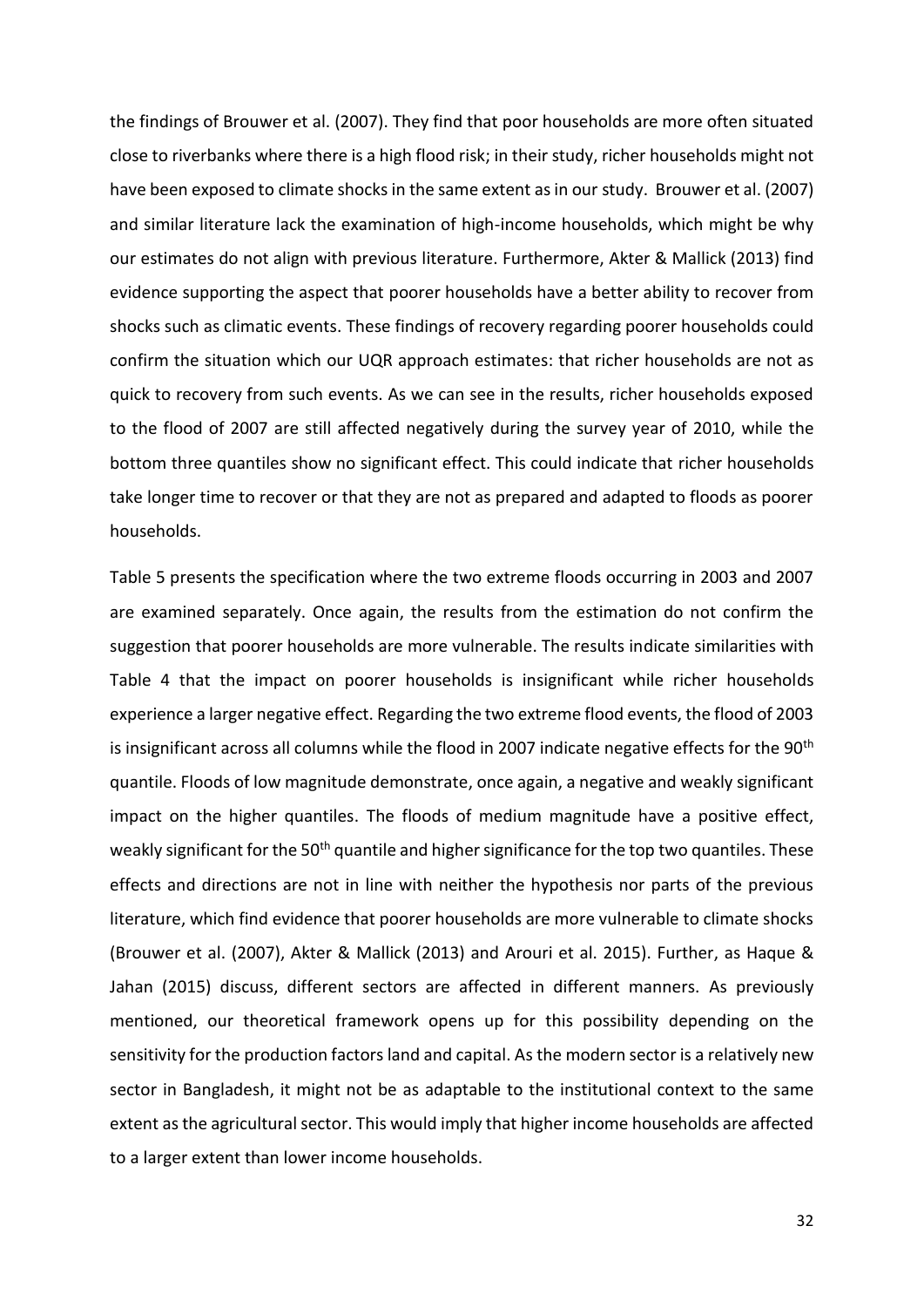Further, considering the income data that is gathered in a survey setting, there could be a correlation between income and precise answers. This means that respondents with higher income might have more precise information about their actual income during the time of the survey than respondents of lower income households, thus giving more precise answers that lead to a more precise analysis regarding the richer households. This is something which might be present in our analysis, since we see almost no effect of any climatic shock variable when we analyze the bottom quantiles in Table 6. As with any survey analysis, there is a risk to its validity, and this can especially be the case in poor communities with low educational level. Especially as our data indicates that approximately half the heads of households have not completed a single class in school. Respondents might not have their income information at hand, leading to over or underestimation. Further, respondents might deliberately over or understate some information expecting to get something in return or they might not fully understand the questionnaire. The fact that the results show robust and expected estimates for the household control variables, however, indicates that the household income data is reliable.

Running a similar analysis with more data over a longer time period, both on household income and climate data could confirm or contradict the results found in this thesis. As the explanations for the unexpected results might be confirmed, such as that different sectors are affected differently as Haque & Jahan (2015) imply and Banerjee (2010) who find positive effects for certain floods in Bangladesh. This considered, there is always the possibility that a vital variable has been omitted which we could not identify, such as migration patterns for affected households. For future research, a longer time period would strengthen the results as well as their validity. This could also solve some of the estimation issues that we suspect are present. Another aspect for future researchers is to consider urban and rural differences and how different elements of the society are affected, not only considering income. If panel data becomes available in Bangladesh, it could track household's migration patterns across the country, which would solve the implication that people move due to climate shocks.

## <span id="page-37-0"></span>9. Conclusion

This thesis estimates the effects of climate events on household income in Bangladesh, and further investigates how households of different income-levels are affected differently. Our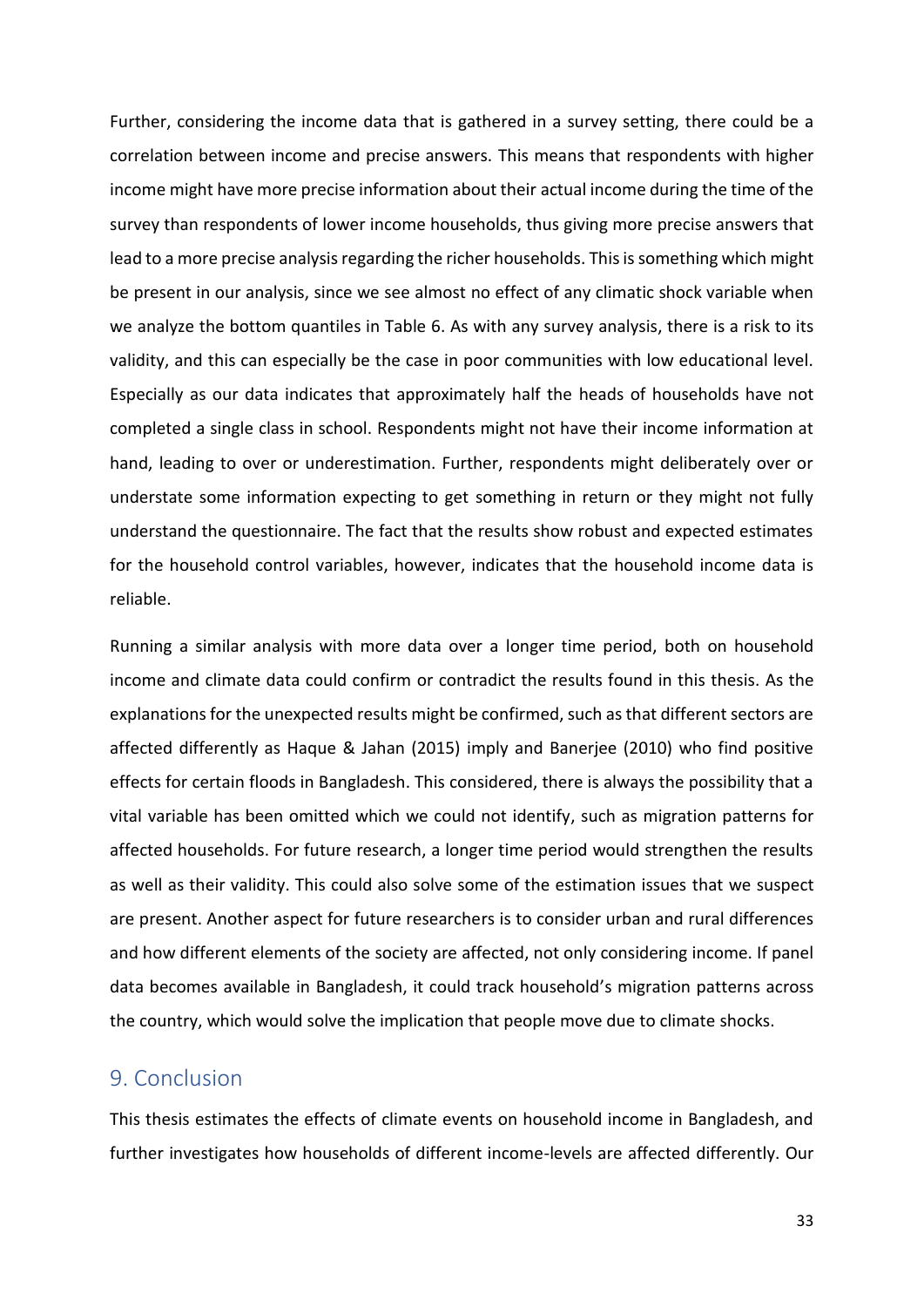thesis does not confirm that climate shocks are making poor people poorer. We find that the floods of low and high magnitude have a negative effect on income for the high-income households. These results indicate that high-income households are more sensitive to floods in relation to low-income households, and this is not in line with our hypothesis. Further, the impacts of the different classifications of floods were surprising and not anticipated. A larger negative effect for a low magnitude flood than a high magnitude flood was not expected. The results concerning high-income households were similar when estimating the effects from the extreme floods in 2003 and 2007. As presented in Table 4, the effect from high magnitude floods mainly originates from the extreme flood in 2007.

The lack of significant estimates regarding low-income households might imply that they are better equipped to recover from climate events. Further, the impacts might differ between sectors. The agricultural sector, where a larger share of low-income household's work might benefit from floods if treated as an input as irrigation. The newly established modern sector, where higher-income households work to a larger extent, is mainly built on capital. Capital could be more sensitive to climate events as it might not be as adjusted to the context of Bangladesh, like the traditional agricultural sector. An additional aspect to consider is that low-income households have initially low income, implying a lack of downward possibility when estimating negative effects.

Even though the results of this analysis show higher vulnerability to richer households regarding climatic shocks, the degree of how precise the estimates were should be taken into consideration. The lack of precise data on what households are exposed to what climate events in this report might bias the results.

As this area of research is of great importance, future researchers are advised to expand the time period of the analysis, which might increase the variation of climate shocks and give more precise estimates. As this research exclusively examined household income, additional aspects are vital to consider such as consumption patterns, investment rates and migration patterns, especially as poorer households might be affected in other forms when considering their vulnerability to climate change.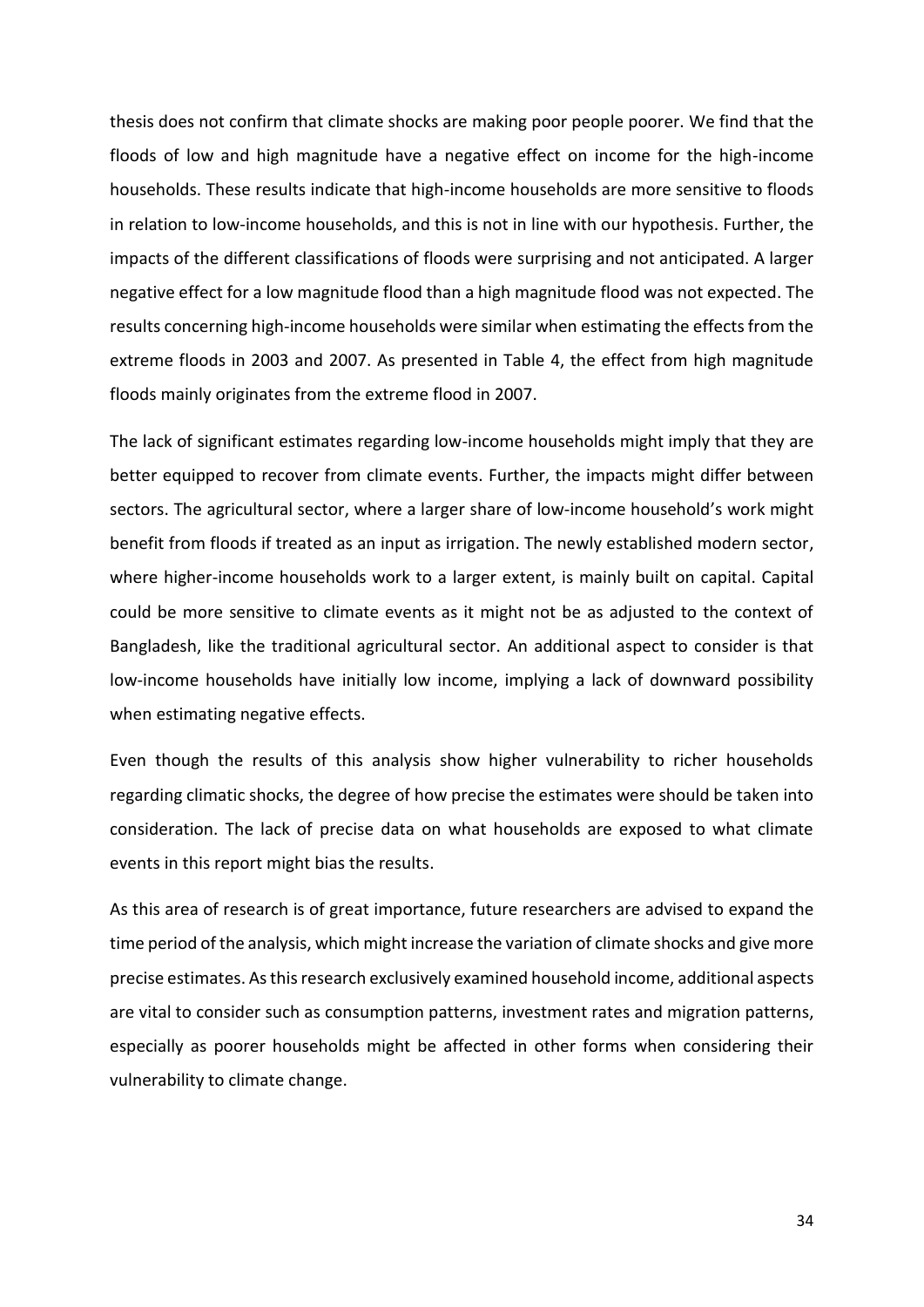## <span id="page-39-0"></span>References

Akter, S. & Mallick, B., 2013. The poverty-vulnerability-resilience nexus: Evidence from Bangladesh. Ecological Economics, 96, pp.114–12

Angelsen, A. et al., 2014. Environmental Income and Rural Livelihoods: A Global-Comparative Analysis. World Development, 64, pp.S12–S28.

Arouri, Nguyen & Youssef, 2015. Natural Disasters, Household Welfare, and Resilience: Evidence from Rural Vietnam. World Development, 70(1), pp.59–77.

Banerjee, L., 2010. Effects of Flood on Agricultural Productivity in Bangladesh. Oxford Development Studies, 38(3), pp.339–356

Bangladesh Bureau of Statistics, 2007 and 2012. Household Income and Expenditure Survey. Government of Bangladesh, Dhaka.

Bangladesh Meteorological Department, 2016. Daily Maximum and Minimum Temperature Data. Government of Bangladesh, Dhaka.

Borgen, N.T., 2016. Fixed Effects in Unconditional Quantile Regression. The Stata Journal: Promoting communications on statistics and Stata, 16(2), pp.403–415.

Brouwer, R. et al., 2007. Socioeconomic Vulnerability and Adaptation to Environmental Risk: A Case Study of Climate Change and Flooding in Bangladesh. Risk Analysis, 27(2), pp.313–326.

CIA., South Asia: Bangladesh — The World Factbook - Central Intelligence Agency. 2019. South Asia: Bangladesh — The World Factbook - Central Intelligence Agency. [ONLINE] Available at: https://www.cia.gov/library/publications/the-world-

factbook/geos/bg.html?fbclid=IwAR3qIrzv9f6ZQKnU347DTeMMqJQQ4Mp2Ygb7Qkir4Y66rDj RkKEPdj9uD6U. [Accessed 05 May 2019]

Cobb, C.W. & Douglas, P.H., 1928. A Theory of Production. The American Economic Review, 18(1), pp.139–165.

Covarrubias, K., de la O Campos, A.P., Zezza, A., 2009. "Accounting for the Diversity of Rural Income Sources in Developing Countries: The Experience of the Rural Income Generating Activities Project." Paper prepared for presentation at the Wye City Group Meeting on Rural Development and Agricultural Household Income, 11–12 June, 2009, Rome, Italy.

Dartmouth Flood Observatory. 2019. Dartmouth Flood Observatory. [ONLINE] Available at: http://www.dartmouth.edu/%7Efloods/Archives/index.html. [Accessed 13 May 2019].

Dell, Jones & Olken, 2008. Climate Change and Economic Growth: Evidence from the Last Half Century. NBER Working Paper Series, p.14132.

Firpo, S., Fortin, N.M. & Lemieux, T., 2009. Unconditional Quantile Regressions. Econometrica, 77(3), pp.953–973.

Hansen et al., 1981. Climate impact of increasing atmospheric carbon dioxide. Science (New York, N.Y.), 213(4511), pp.957–66.

Haque & Jahan, 2015. Impact of flood disasters in Bangladesh: A multi-sector regional analysis. International Journal of Disaster Risk Reduction, 13, pp.266–275.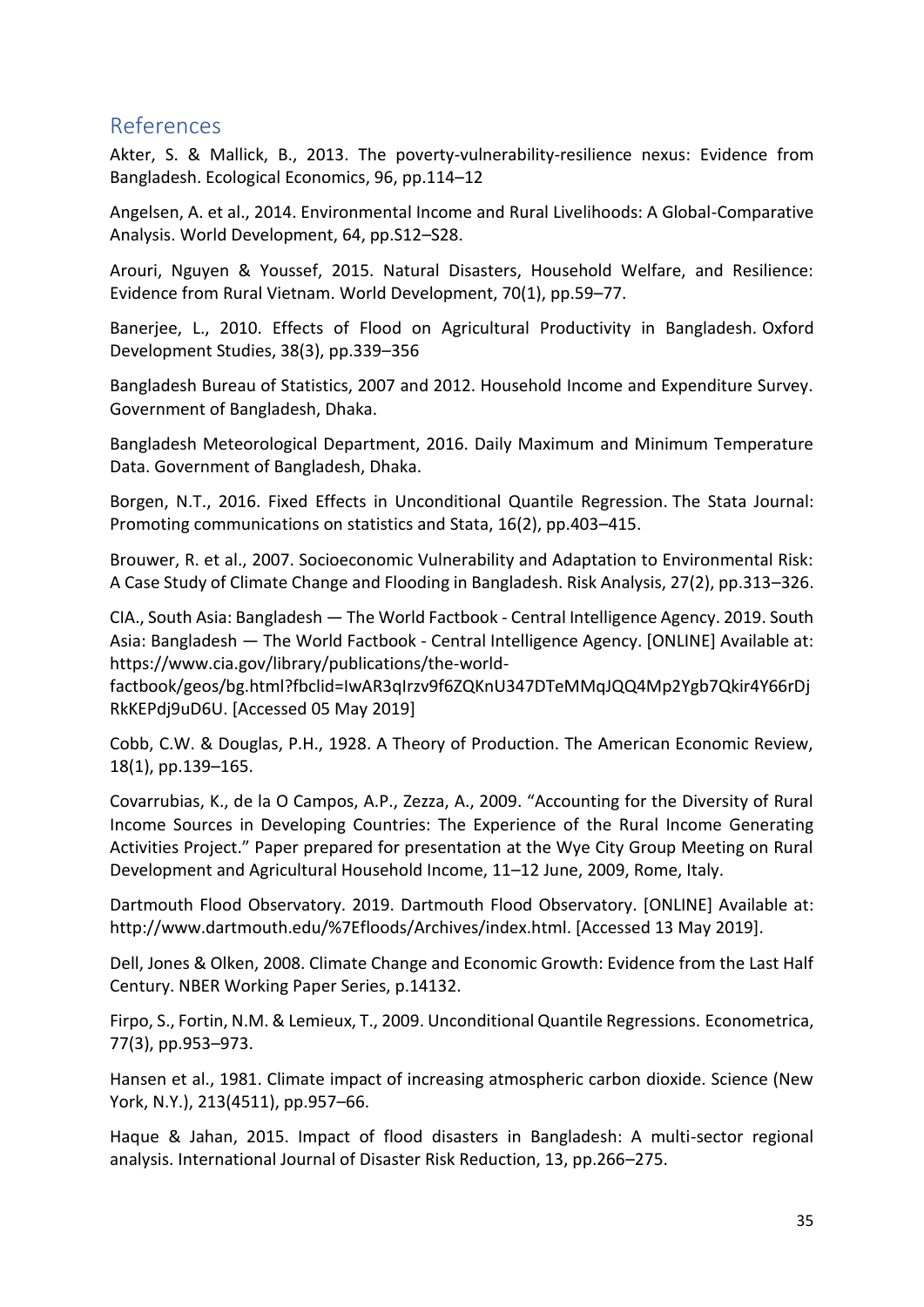Hsiang, S. & Jina, A., 2014. The Causal Effect of Environmental Catastrophe on Long-Run Economic Growth: Evidence From 6,700 Cyclones. NBER Working Paper Series, p.n/a.

Huq, Saleemul, 2001. Climate change and Bangladesh. (Editorial).(Brief Article). Science, 294(5547), p.1617.

IPCC, 2014: Climate Change 2014: Synthesis Report. Contribution of Working Groups I, II and III to the Fifth Assessment Report of the Intergovernmental Panel on Climate Change [Core Writing Team, R.K. Pachauri and L.A. Meyer (eds.)]. IPCC, Geneva, Switzerland, 151 pp.

Islam, M. et al., 2014. Vulnerability of fishery-based livelihoods to the impacts of climate variability and change: insights from coastal Bangladesh. Regional Environmental Change, 14(1), pp.281–294.

Koenker, R. & Hallock, K.F., 2001. Quantile Regression. Journal of Economic Perspectives, 15(4), pp.143–156.

Mishra, A.K., Mottaleb, K.A. & Mohanty, S., 2015. Impact of off‐farm income on food expenditures in rural Bangladesh: an unconditional quantile regression approach. Agricultural Economics, 46(2), pp.139–148.

Nordhaus, W.D., 1977. Economic Growth and Climate: The Carbon Dioxide Problem. The American Economic Review, 67(1), pp.341–346.

Nordhaus, William, 1992. The 'DICE' Model: Background and Structure of a Dynamic Integrated Climate-Economy Model of the Economics of Global Warming. , 1009.

Nordhaus, W., 2017. Integrated Assessment Models of Climate Change. NBER Reporter, 2017(3), p.16.

Porter, S. R. 2015. Quantile regression: Analyzing changes in distributions instead of means. In Higher Education, Vol. 30: Handbook of Theory and Research, ed. M. B. Paulsen, 335–381. Cham, Switzerland: Springer.

Rabbani, G., Rahman, S.H. & Faulkner, L., 2013. Impacts of Climatic Hazards on the Small Wetland Ecosystems (ponds): Evidence from Some Selected Areas of Coastal Bangladesh. Sustainability, 5(4), pp.1510–1521.

Santiago Beguería, Sergio Vicente, Borja Latorre, Fergus Reig. 2019. Data base: SPEI, The Standardised Precipitation-Evapotranspiration Index. [ONLINE] Available at: http://spei.csic.es/database.html [Accessed 13 March 2019].

Sen, B., 2003. Drivers of Escape and Descent: Changing Household Fortunes in Rural Bangladesh. World Development, 31(3), pp.513–534.

Stern, N., 2008. The Economics of Climate Change. American Economic Review, 98(2), pp.1– 37.

Toya, H. & Skidmore, M., 2015. A Reply to "A Replication of "Economic Development and the Impacts of Natural Disasters" (Economics Letters 2007)." Public Finance Review, 43(2), pp.179–184.

World Bank., Final consumption expenditure (constant 2010 US\$) | Data. 2019b. Final consumption expenditure (constant 2010 US\$) | Data. [ONLINE] Available at: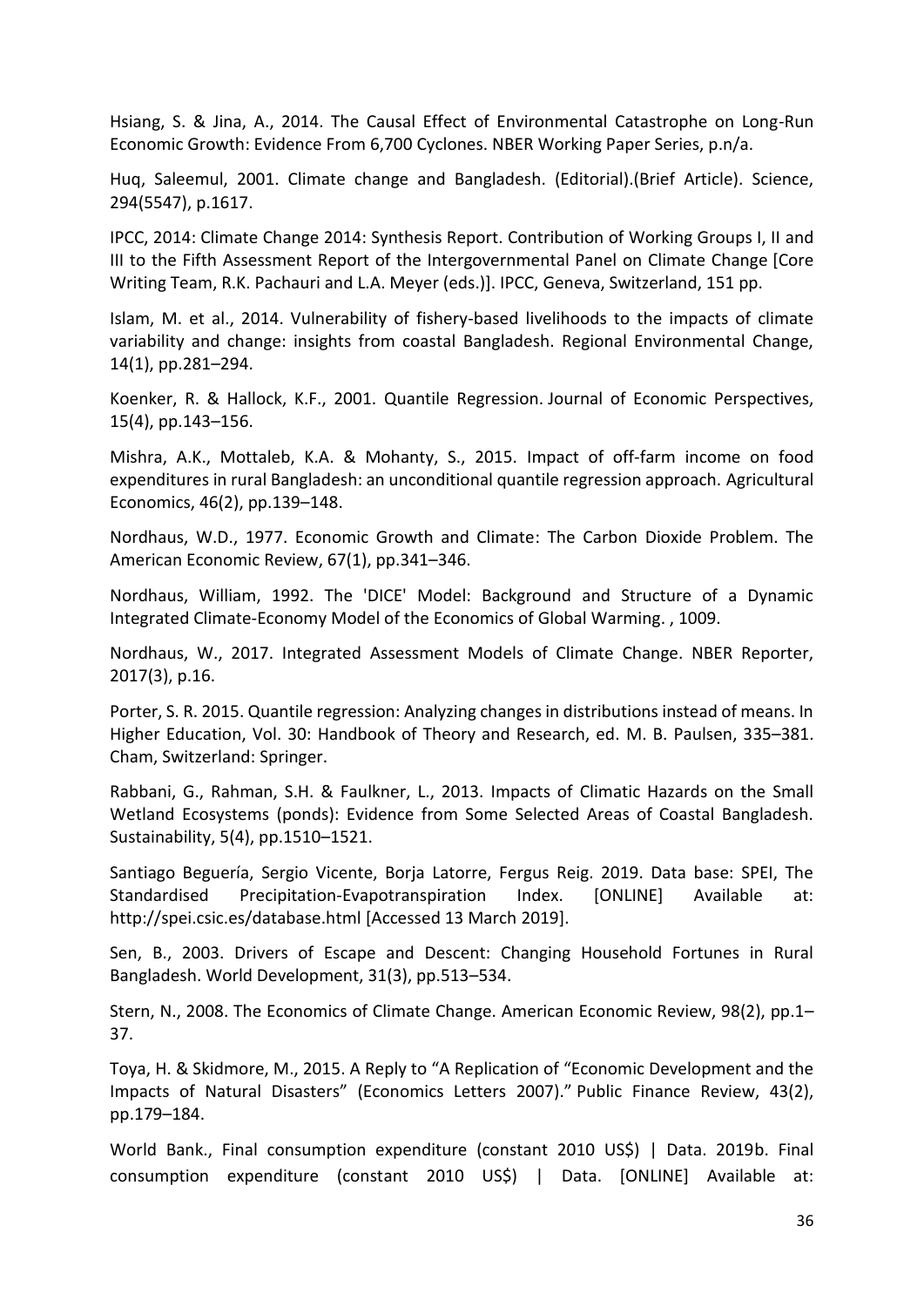https://data.worldbank.org/indicator/NE.CON.TOTL.KD?locations=BD. [Accessed 15 April 2019]

World Bank., Foreign direct investment, net inflows (BoP, current US\$) | Data. 2019a. Foreign direct investment, net inflows (BoP, current US\$) | Data. [ONLINE] Available at: https://data.worldbank.org/indicator/BX.KLT.DINV.CD.WD?locations=BD. [Accessed 15 April 2019]

Wunder, S., Noack, F. & Angelsen, A., 2018. Climate, crops, and forests: a pan-tropical analysis of household income generation. Environment and Development Economics, 23(03), pp.279– 297.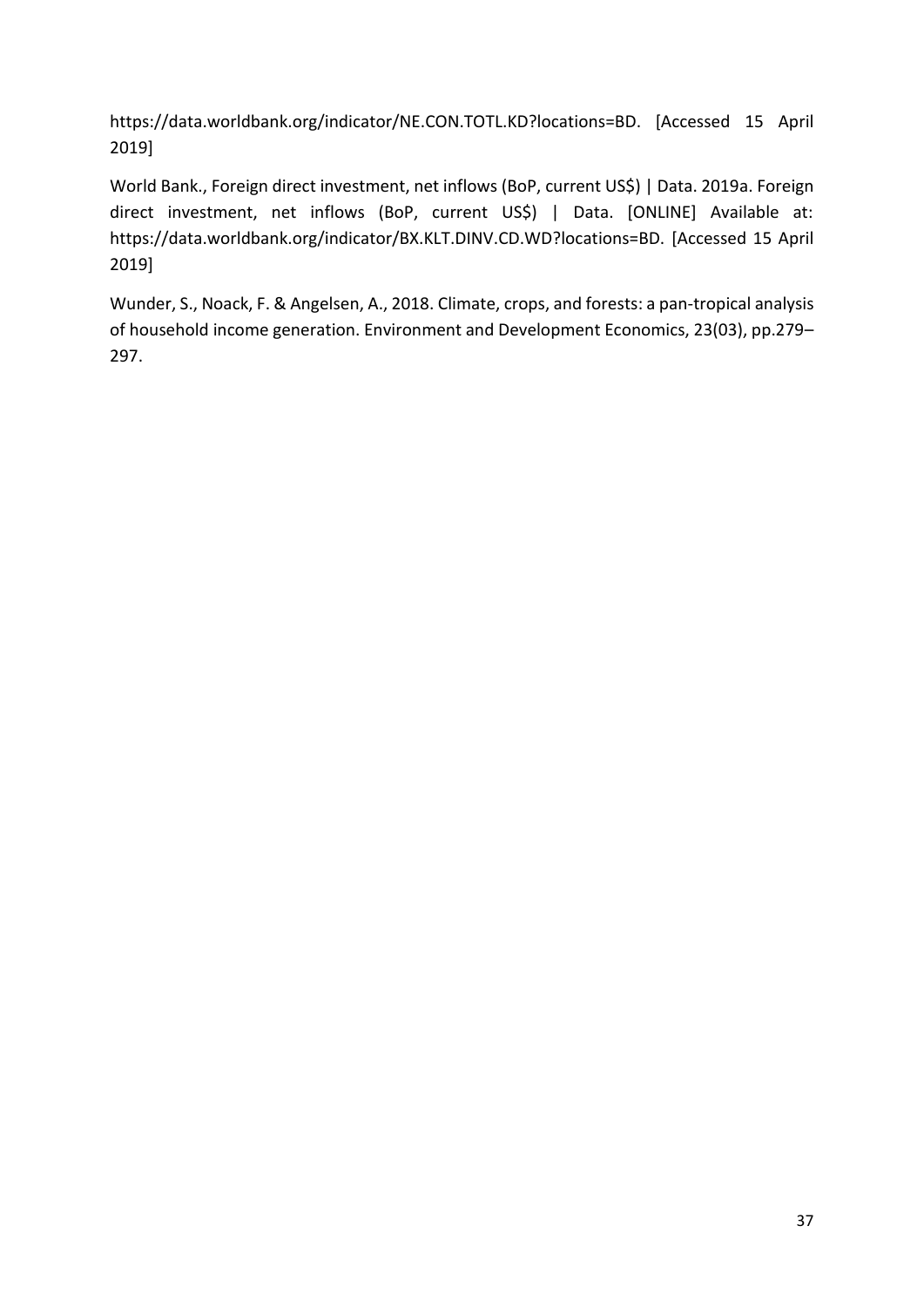## <span id="page-42-0"></span>Appendix

## <span id="page-42-1"></span>A.1 Unconditional Quantile Regression

When examining the impacts of climate events on household net income, the unconditional quantile regression (UQR) approach can be used. An approach developed by Firpo et al. (2009) which is increasing in popularity. The UQR approach allows for an identification of heterogeneous effects of impacts across income levels. Compared to the classical conditional quantile regression (CQR), UQR allows for all independent variables to vary between quantiles. The CQR approach, developed by Koenker & Hallock (2001), changes in the set of conditioning covariates while the UQR is marginally measured over the whole distribution. This allows for the partially interpretation at the different quantiles.

As mentioned, the UQR is based on the re-centered influence function which can be defined as:

$$
RIF(y; v) = v(F) + IF(y; v)
$$

Where v(F) indicate the distributional statistics which in our case is the specific quantile while the  $IF(y; v)$  is the influence function. The RIF primarily defined and introduced by Hampel (1974) and represents an individual's influence on the entire distributional statistics. The RIF can furthermore be defined as follows when desiccating the IF.

$$
RIF(y; q_\tau) = q_\tau + \frac{\tau - 1\{y \le q_\tau\}}{f_Y(q_\tau)}
$$

Where  $q_{\tau}$  is the value of our outcome variable net income (y), at quantile  $\tau$  as for our example the net income at the 25th quantile. The function  $1\{y \leq q_\tau\}$ , an indicator function which equals 1 if the value is less than or equal to the dependent variable at that specific quantile, otherwise it takes the value 0. This means that the function indicates if a household is identified as a household with a net income equal to or below the value at quantile  $\tau$ .  $f_Y(q_\tau)$ determines the density function of the dependent variable y at quantile  $\tau$ . The RIF equation above gives two important insights to note: firstly, that the outcome variable is determined prior to the regression leading to the identical definition for each quantile; secondly, the definition is considerably dependent on the density function (Porter 2015).

Firpo et al. (2009) presents this approach by analyzing the effects of being a union member on male wages. The UQR allows for a non-linear examination throughout the sample. This in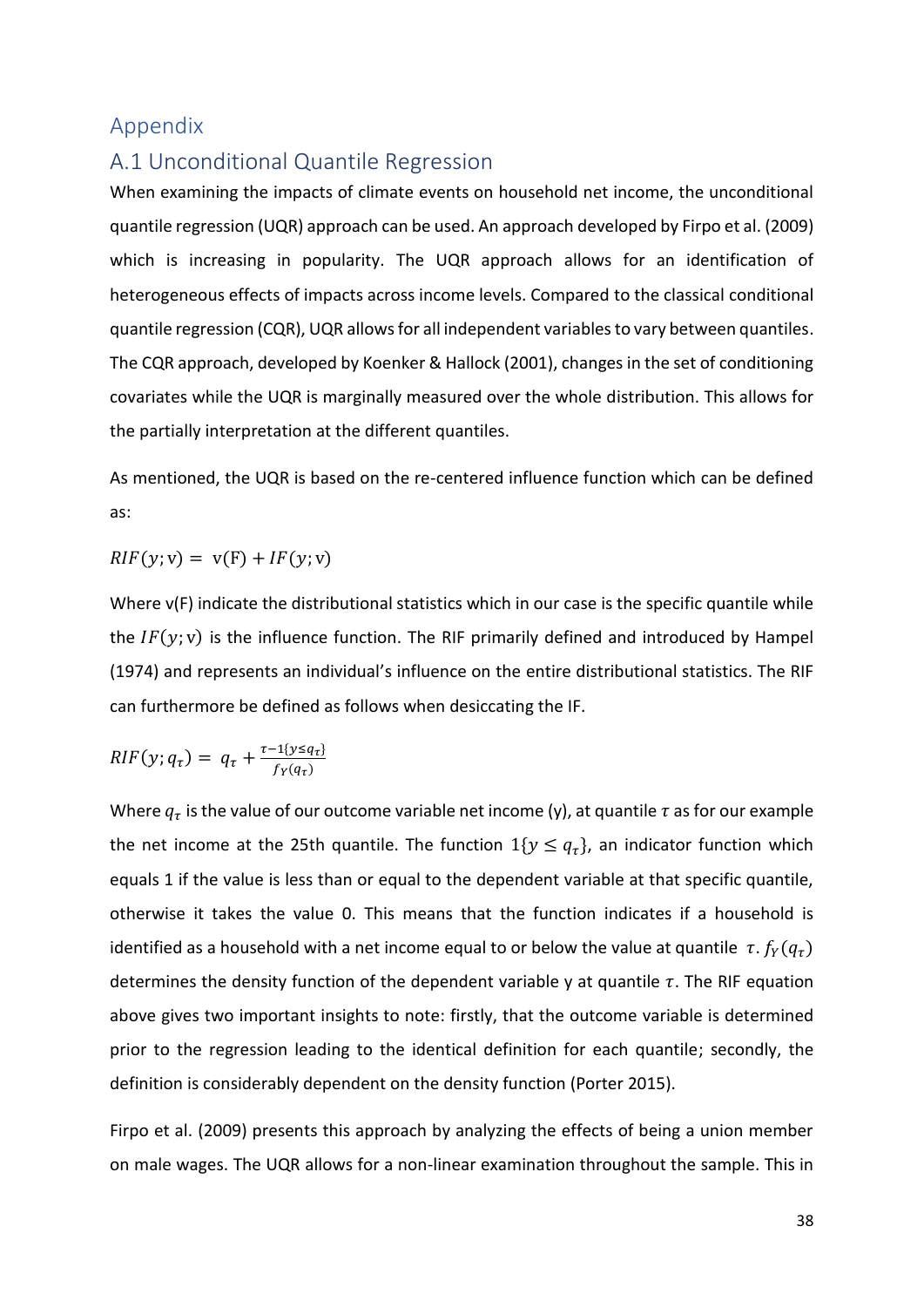contrast to CQR which they present to be more linear, as quantiles of an OLS regression. As we are interested in analyzing the difference in sensitivity and exposure to climatic events for different shares of the population, a standard OLS approach is not suitable. More specifically, and as previous literature has shown, we are interested in the different household income brackets. Since the UQR models allows for the possibility of analyzing the difference in income brackets, it will be implemented throughout this paper.

As further discussed by Firpo et al. (2015), the UQR estimates which often is named the unconditional quantile partial effect (UQPE). The UQPE is the average marginal effect and defined as:

 $\alpha_{\tau} = E[dE[RIF(y; q_{\tau})|X]/dx]$ 

The estimation of UQPE for quantile  $\tau$ , which further can be represented as the weighted average of the conditional quantile partial effect (CQPE). These propositions as well as the proofs of theorems can be found in Firpo et al. (2015)'s appendix.

Furthermore, the dataset used in this paper is in the need for fixed-effects due to the zila-level clusters, meaning that the households which are located in zilas might have specific characteristics. Such characteristics could be a certain income-type or income-level which could bias the results if not controlled. This leads to the usage of the UQR, including fixedeffects on zila-level, an approach discussed by Borgen (2016). By using this approach, the UQR allows for the adjustment of fixed effects without in the need for the redefinition of the quantiles which is a major advantageous which cannot be established running a CQR.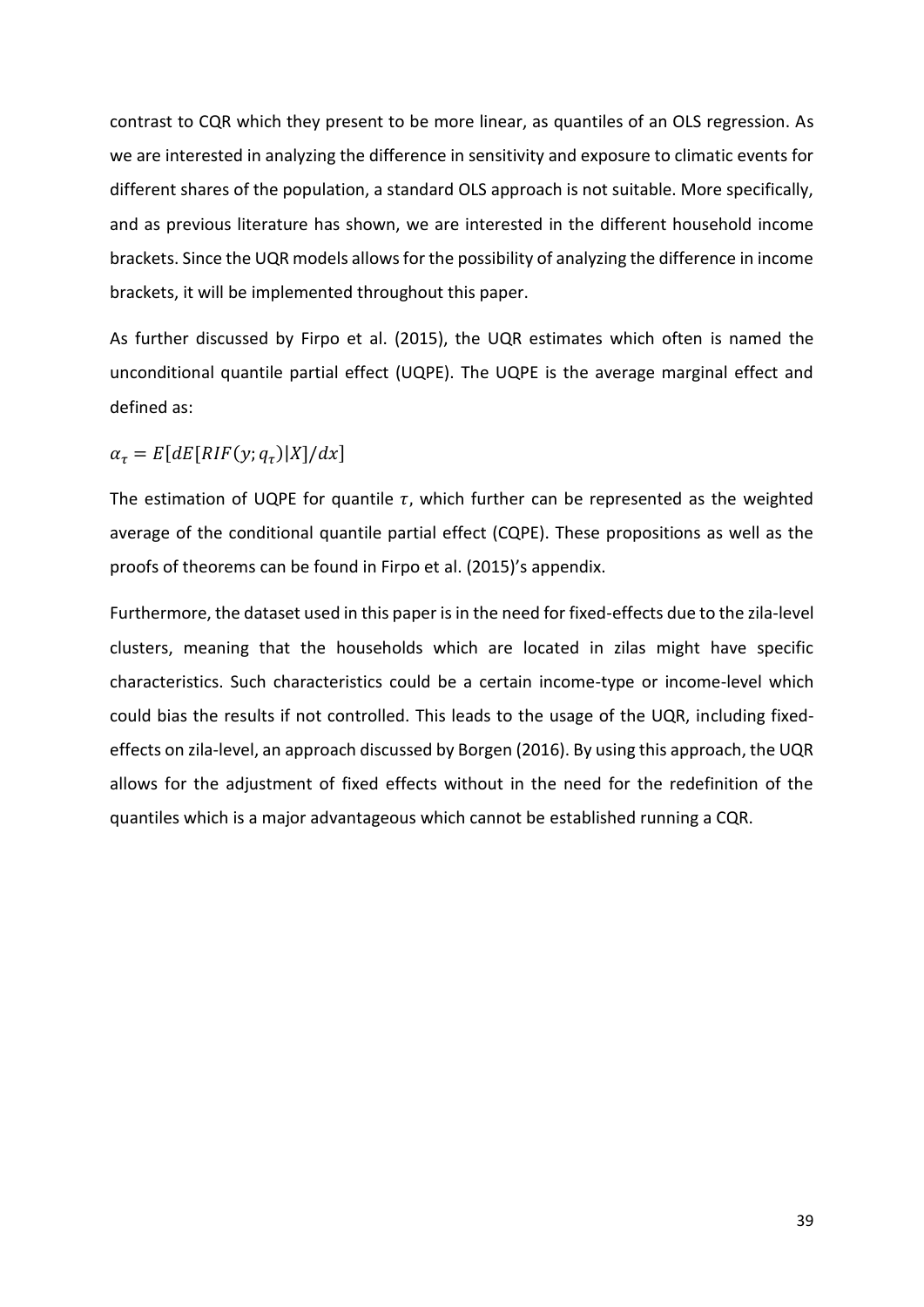## <span id="page-44-0"></span>A.2 Full Unconditional Quantile Regression

<span id="page-44-1"></span>*Table 6 - Unconditional Quantile Regression - All Quantiles*

|                                 | 25Q          | 50Q          | 75Q         | 90Q         |
|---------------------------------|--------------|--------------|-------------|-------------|
|                                 | (1)          | (2)          | (3)         | (4)         |
| Floods low magnitude            | $-0.128$     | $-0.111$     | $-0.229**$  | $-0.312**$  |
|                                 | (0.119)      | (0.119)      | (0.112)     | (0.143)     |
| Floods medium magnitude         | 0.084        | $0.080*$     | $0.086**$   | 0.090       |
|                                 | (0.057)      | (0.042)      | (0.040)     | (0.055)     |
| Floods high magnitude           | 0.006        | $-0.013$     | $-0.055$    | $-0.174***$ |
|                                 | (0.040)      | (0.037)      | (0.037)     | (0.053)     |
| Moderate droughts               | $-0.002$     | 0.005        | $-0.002$    | $-0.006$    |
|                                 | (0.010)      | (0.009)      | (0.008)     | (0.008)     |
| Severe droughts                 | 0.001        | $-0.001$     | 0.005       | 0.006       |
|                                 | (0.006)      | (0.011)      | (0.008)     | (0.009)     |
| Maximum temp. days              | $-0.001$     | 0.007        | 0.008       | 0.010       |
|                                 | (0.008)      | (0.008)      | (0.007)     | (0.007)     |
| Minimum temp. days              | $-0.005*$    | $-0.006**$   | $-0.006**$  | $-0.001$    |
|                                 | (0.003)      | (0.003)      | (0.003)     | (0.004)     |
| 2010                            | $0.189**$    | $0.184***$   | $0.183***$  | 0.123       |
|                                 | (0.076)      | (0.068)      | (0.068)     | (0.088)     |
| Household head female           | $-0.235***$  | $0.051*$     | $0.205***$  | $0.273***$  |
|                                 | (0.035)      | (0.027)      | (0.028)     | (0.030)     |
| Household head age              | $0.018***$   | $0.019***$   | $0.012***$  | $-0.003$    |
|                                 | (0.004)      | (0.003)      | (0.003)     | (0.006)     |
| Age squared                     | $-0.000$ *** | $-0.000$ *** | $-0.000$    | $0.000**$   |
|                                 | (0.000)      | (0.000)      | (0.000)     | (0.000)     |
| Household head education        | $0.037***$   | $0.062***$   | $0.083***$  | $0.092***$  |
|                                 | (0.003)      | (0.002)      | (0.002)     | (0.006)     |
| Household size                  | $0.065***$   | $0.061***$   | $0.059***$  | $0.099***$  |
|                                 | (0.006)      | (0.005)      | (0.006)     | (0.009)     |
| Number of people in working age | $0.120***$   | $0.150***$   | $0.171***$  | $0.166***$  |
|                                 | (0.010)      | (0.009)      | (0.008)     | (0.015)     |
| Agricultural dependence         | $-0.005***$  | $-0.004***$  | $-0.003***$ | $-0.002***$ |
|                                 | (0.000)      | (0.000)      | (0.000)     | (0.000)     |
| Urban                           | $0.065***$   | $0.072***$   | $0.104***$  | $0.210***$  |
|                                 | (0.023)      | (0.023)      | (0.027)     | (0.037)     |
| Constant                        | 6.900***     | $7.012***$   | $7.531***$  | $8.102***$  |
|                                 | (0.124)      | (0.100)      | (0.093)     | (0.172)     |
| Observations                    | 22,196       | 22,196       | 22,196      | 22,196      |
| R-squared                       | 0.171        | 0.247        | 0.237       | 0.151       |
| Number of zila                  | 64           | 64           | 64          | 64          |

*All monetary values are computed into real Tk. Using GDP-deflator and 2006 = 100* 

*Numbers in parenthesis are clustered robust standard errors.*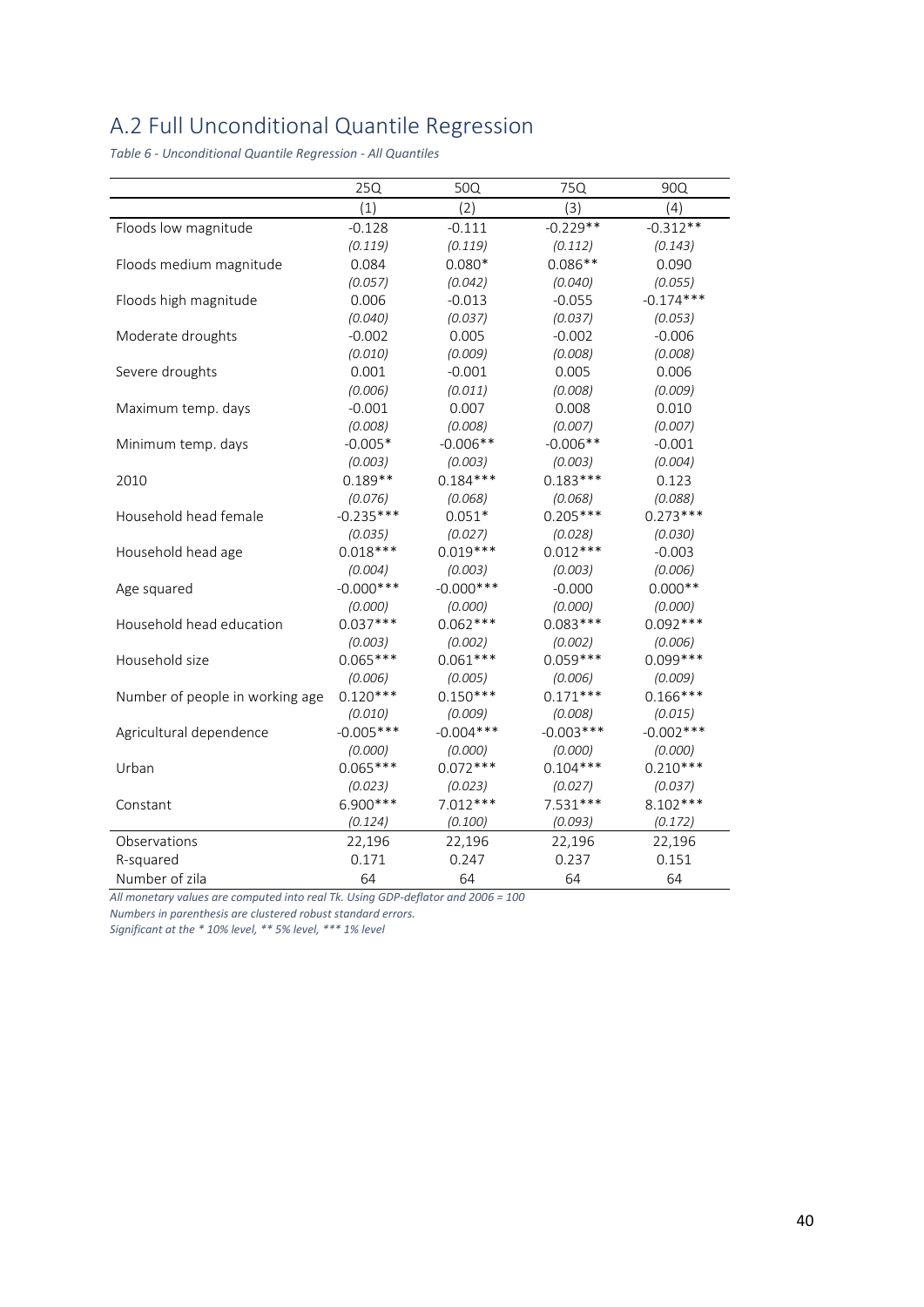## <span id="page-45-0"></span>A.3 Robustness Checks

#### *A.3.1 Linear Specification*

<span id="page-45-1"></span>*Table 7 - Baseline Regression with Net Income as Dependent Variable*

|                                 | Fixed effects   | Floods         | Droughts        | Temperature     | <b>Baseline</b> |
|---------------------------------|-----------------|----------------|-----------------|-----------------|-----------------|
|                                 | (1)             | (2)            | (3)             | (4)             | (5)             |
| Floods low magnitude            |                 | $-1,201.202**$ |                 |                 | $-1,734.034**$  |
|                                 |                 | (517.132)      |                 |                 | (781.589)       |
| Floods medium magnitude         |                 | 448.473**      |                 |                 | 632.364**       |
|                                 |                 | (204.631)      |                 |                 | (279.871)       |
| Floods high magnitude           |                 | -588.395**     |                 |                 | $-575.972**$    |
|                                 |                 | (251.715)      |                 |                 | (250.544)       |
| Moderate droughts               |                 |                | 24.077          |                 | $-30.326$       |
|                                 |                 |                | (42.232)        |                 | (64.658)        |
| Severe droughts                 |                 |                | 52.353          |                 | 44.763          |
|                                 |                 |                | (36.833)        |                 | (48.279)        |
| Maximum temp. days              |                 |                |                 | 33.051          | 45.373          |
|                                 |                 |                |                 | (51.737)        | (45.703)        |
| Minimum temp. days              |                 |                |                 | $-2.478$        | $-27.339$       |
|                                 |                 |                |                 | (20.730)        | (21.984)        |
| 2010                            | 745.576***      | 695.204***     | 708.235***      | 616.397         | 973.032**       |
|                                 | (228.781)       | (245.941)      | (228.577)       | (550.211)       | (465.239)       |
| Household head female           | 1,395.232***    | 1,393.238***   | 1,394.548***    | 1,395.214***    | 1,390.666***    |
|                                 | (287.769)       | (288.200)      | (287.962)       | (287.096)       | (288.873)       |
| Household head age              | $-17.197$       | $-16.094$      | $-16.961$       | $-17.573$       | $-16.765$       |
|                                 | (52.343)        | (52.400)       | (52.322)        | (52.523)        | (52.846)        |
| Age squared                     | 0.853           | 0.844          | 0.850           | 0.856           | 0.850           |
|                                 | (0.566)         | (0.566)        | (0.565)         | (0.567)         | (0.570)         |
| Household head education        | 574.765***      | 574.431***     | 574.711***      | 574.840***      | 575.216***      |
|                                 | (39.041)        | (38.982)       | (39.066)        | (38.883)        | (38.976)        |
| Household size                  | 734.016***      | 736.415***     | 734.474***      | 734.300 ***     | 735.632 ***     |
|                                 | (81.622)        | (81.713)       | (81.709)        | (81.667)        | (81.637)        |
| Number of people in working age | 1,151.910 ***   | 1,149.038***   | 1,151.835***    | 1,151.972***    | 1,150.121***    |
|                                 | (116.162)       | (116.264)      | (116.387)       | (116.685)       | (117.509)       |
| Agricultural dependence         | $-21.170***$    | $-21.027***$   | $-21.153***$    | $-21.139***$    | $-20.884***$    |
|                                 | (3.811)         | (3.801)        | (3.811)         | (3.829)         | (3.802)         |
| Urban                           | 1,046.884***    | 1,050.550***   | 1,045.067***    | 1,048.022***    | 1,051.850***    |
|                                 | (299.177)       | (299.963)      | (299.113)       | (299.908)       | (299.804)       |
| Constant                        | $-2,861.947***$ | $-2,583.458**$ | $-2,954.151***$ | $-2,864.639***$ | $-2,211.032**$  |
|                                 | (993.645)       | (1,005.636)    | (955.408)       | (1,047.632)     | (1,044.795)     |
| Observations                    | 22,315          | 22,315         | 22,315          | 22,315          | 22,315          |
| R-squared                       | 0.086           | 0.087          | 0.086           | 0.086           | 0.087           |
| Number of zila                  | 64              | 64             | 64              | 64              | 64              |

*All monetary values are computed into real Tk. Using GDP-deflator and 2006 = 100* 

*Numbers in parenthesis are clustered robust standard errors.*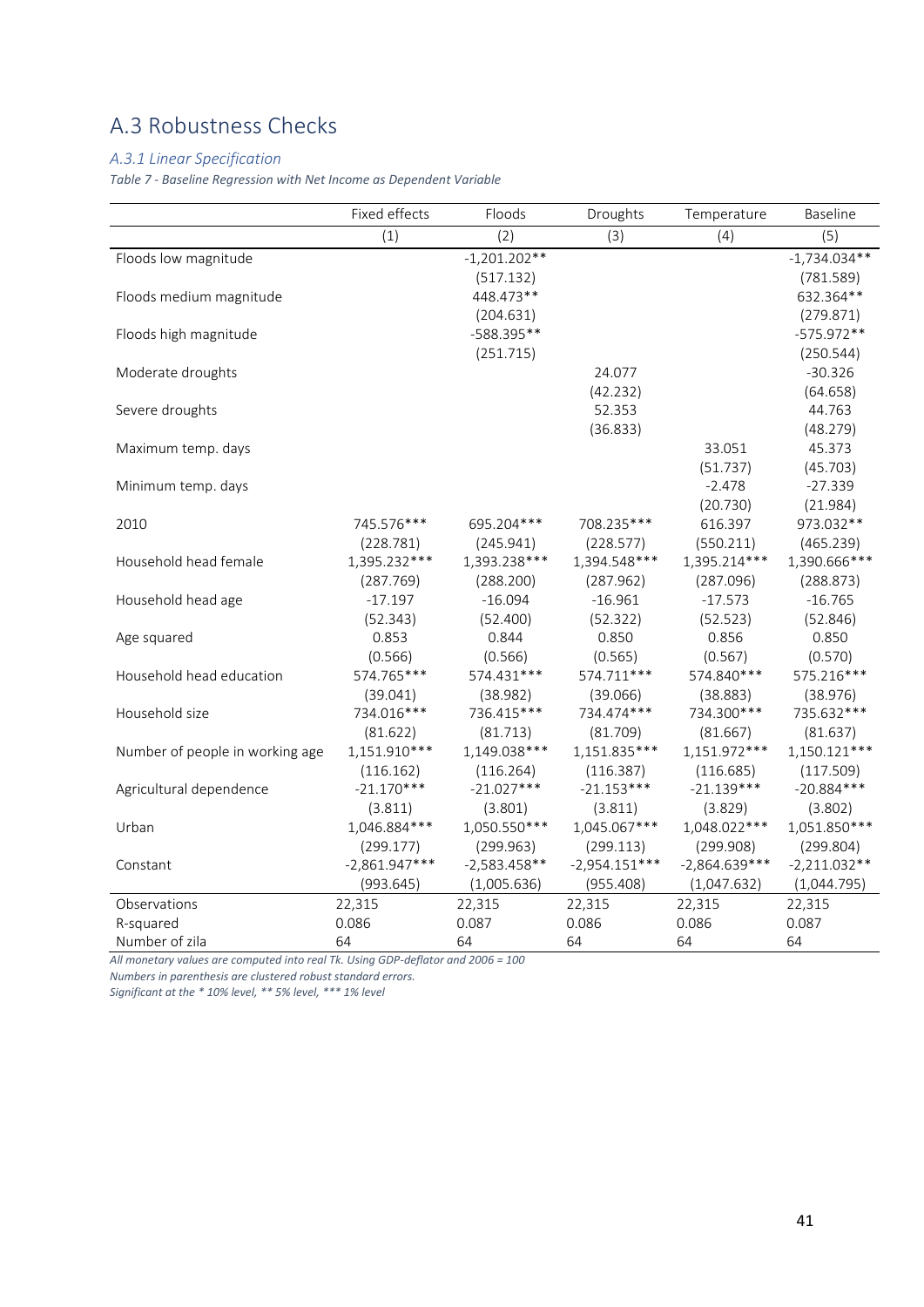|                                 | 25Q           | 50Q             | 75Q             | 90Q             |
|---------------------------------|---------------|-----------------|-----------------|-----------------|
|                                 | (1)           | (2)             | (3)             | (4)             |
| Floods low magnitude            | $-433.229$    | $-511.140$      | $-2,008.578**$  | $-4,731.922**$  |
|                                 | (350.110)     | (553.548)       | (969.917)       | (2, 167.366)    |
| Floods medium magnitude         | 248.940       | 362.847*        | 745.617**       | 1,366.878       |
|                                 | (160.398)     | (190.328)       | (340.597)       | (835.943)       |
| Floods high magnitude           | 20.665        | $-67.509$       | $-465.080$      | $-2,731.795***$ |
|                                 | (121.278)     | (176.752)       | (315.933)       | (817.792)       |
| Moderate droughts               | $-5.164$      | 23.682          | $-16.658$       | $-97.078$       |
|                                 | (28.501)      | (40.975)        | (66.508)        | (127.383)       |
| Severe droughts                 | 1.810         | $-4.289$        | 42.122          | 110.447         |
|                                 | (19.314)      | (53.004)        | (72.905)        | (136.361)       |
| Maximum temp. days              | $-0.762$      | 36.239          | 72.480          | 168.586         |
|                                 | (24.683)      | (38.347)        | (60.561)        | (114.097)       |
| Minimum temp. days              | $-15.956*$    | $-30.435**$     | $-49.223**$     | $-16.686$       |
|                                 | (8.490)       | (12.904)        | (23.623)        | (65.327)        |
| 2010                            | 512.320**     | 858.219 **      | 1,546.015***    | 1,769.789       |
|                                 | (228.384)     | (325.435)       | (580.673)       | (1,368.444)     |
| Household head female           | $-699.602***$ | 225.149*        | 1,752.767***    | 4,124.337***    |
|                                 | (100.498)     | (128.597)       | (243.278)       | (449.586)       |
| Household head age              | 50.354 ***    | 86.575***       | 99.758***       | $-50.822$       |
|                                 | (11.698)      | (13.381)        | (26.932)        | (89.135)        |
| Age squared                     | $-0.524***$   | $-0.539***$     | $-0.177$        | 2.280**         |
|                                 | (0.112)       | (0.127)         | (0.270)         | (0.923)         |
| Household head education        | 105.510***    | 286.825***      | 699.809 ***     | 1,404.490***    |
|                                 | (8.277)       | (10.214)        | (20.598)        | (85.228)        |
| Household size                  | 186.521***    | 288.648***      | 500.113***      | 1,505.661***    |
|                                 | (18.356)      | (22.377)        | (54.949)        | (133.166)       |
| Number of people in working age | 352.442***    | 695.153***      | 1,449.566***    | 2,563.106***    |
|                                 | (27.579)      | (39.523)        | (67.931)        | (233.200)       |
| Agricultural dependence         | $-13.376***$  | $-19.047***$    | $-24.122***$    | $-26.876***$    |
|                                 | (1.054)       | (1.599)         | (2.864)         | (6.241)         |
| Urban                           | 195.946***    | 336.871 ***     | 900.191***      | 3,213.423***    |
|                                 | (67.658)      | (106.133)       | (226.297)       | (565.517)       |
| Constant                        | $-103.005$    | $-1,987.876***$ | $-4,409.028***$ | $-8,096.448***$ |
|                                 | (358.440)     | (465.134)       | (793.955)       | (2,657.801)     |
| Observations                    | 22,315        | 22,315          | 22,315          | 22,315          |
| R-squared                       | 0.168         | 0.245           | 0.237           | 0.151           |
| Number of zila                  | 64            | 64              | 64              | 64              |

<span id="page-46-0"></span>*Table 8 - Unconditional Quantile Regression with Net Income as Dependent Variable*

*All monetary values are computed into real Tk. Using GDP-deflator and 2006 = 100* 

*Numbers in parenthesis are clustered robust standard errors.*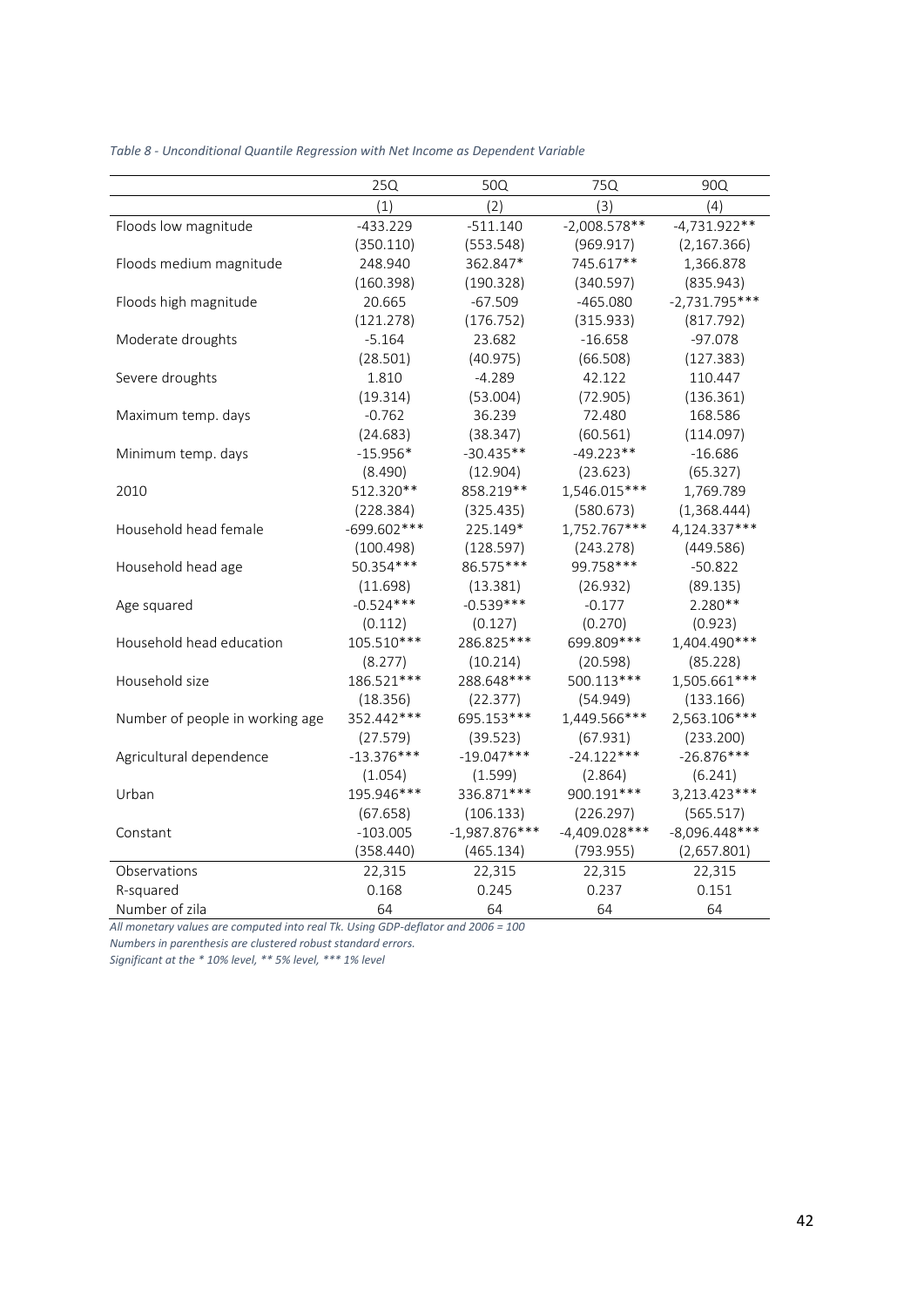#### *A.3.2 Outlier Examination*

<span id="page-47-0"></span>*Table 9 - Unconditional Quantile Regression with Dropped Outliers*

|                                 | 25Q          | 50Q         | 75Q         | 90Q         | Baseline     |
|---------------------------------|--------------|-------------|-------------|-------------|--------------|
|                                 | (1)          | (2)         | (3)         | (4)         | (5)          |
| Floods low magnitude            | $-0.099$     | $-0.092$    | $-0.154**$  | $-0.099$    | $-0.111$     |
|                                 | (0.088)      | (0.099)     | (0.074)     | (0.072)     | (0.072)      |
| Floods medium magnitude         | $0.065*$     | $0.060*$    | $0.052*$    | 0.033       | $0.059**$    |
|                                 | (0.038)      | (0.033)     | (0.027)     | (0.025)     | (0.029)      |
| Floods high magnitude           | 0.014        | 0.000       | $-0.016$    | $-0.039$    | $-0.006$     |
|                                 | (0.026)      | (0.032)     | (0.029)     | (0.027)     | (0.025)      |
| Moderate droughts               | $-0.004$     | 0.002       | $-0.003$    | $-0.004$    | $-0.002$     |
|                                 | (0.007)      | (0.007)     | (0.005)     | (0.004)     | (0.006)      |
| Severe droughts                 | 0.003        | $-0.000$    | $-0.001$    | 0.004       | 0.001        |
|                                 | (0.005)      | (0.010)     | (0.007)     | (0.004)     | (0.005)      |
| Maximum temp. days              | 0.002        | 0.007       | 0.008       | 0.006       | 0.004        |
|                                 | (0.007)      | (0.007)     | (0.005)     | (0.004)     | (0.005)      |
| Minimum temp. days              | $-0.003$     | $-0.004*$   | $-0.003$    | $-0.001$    | $-0.003*$    |
|                                 | (0.002)      | (0.002)     | (0.002)     | (0.002)     | (0.002)      |
| 2010                            | $0.109*$     | $0.119**$   | $0.090**$   | 0.056       | $0.099**$    |
|                                 | (0.061)      | (0.057)     | (0.044)     | (0.043)     | (0.040)      |
| Household head female           | $-0.011$     | $0.107***$  | $0.161***$  | $0.141***$  | $0.060***$   |
|                                 | (0.023)      | (0.026)     | (0.026)     | (0.034)     | (0.018)      |
| Household head age              | $0.012***$   | $0.012***$  | $0.009***$  | 0.004       | $0.010***$   |
|                                 | (0.003)      | (0.003)     | (0.003)     | (0.003)     | (0.002)      |
| Age squared                     | $-0.000$ *** | $-0.000**$  | $-0.000$    | 0.000       | $-0.000$ *** |
|                                 | (0.000)      | (0.000)     | (0.000)     | (0.000)     | (0.000)      |
| Household head education        | $0.027***$   | $0.045***$  | $0.048***$  | $0.040***$  | $0.036***$   |
|                                 | (0.002)      | (0.002)     | (0.002)     | (0.004)     | (0.001)      |
| Household size                  | $0.035***$   | $0.043***$  | $0.034***$  | $0.032***$  | $0.037***$   |
|                                 | (0.005)      | (0.004)     | (0.005)     | (0.007)     | (0.003)      |
| Number of people in working age | $0.087***$   | $0.115***$  | $0.111***$  | $0.090***$  | $0.092***$   |
|                                 | (0.010)      | (0.008)     | (0.007)     | (0.011)     | (0.005)      |
| Agricultural dependence         | $-0.003***$  | $-0.003***$ | $-0.002***$ | $-0.001***$ | $-0.002***$  |
|                                 | (0.000)      | (0.000)     | (0.000)     | (0.000)     | (0.000)      |
| Urban                           | $0.050***$   | $0.055***$  | $0.049***$  | $0.075***$  | $0.052***$   |
|                                 | (0.018)      | (0.020)     | (0.018)     | (0.019)     | (0.013)      |
| Constant                        | $7.249***$   | $7.387***$  | 7.948***    | 8.536 ***   | $7.625***$   |
|                                 | (0.101)      | (0.086)     | (0.073)     | (0.105)     | (0.047)      |
| Observations                    | 17,826       | 17,826      | 17,826      | 17,826      | 17,826       |
| R-squared                       | 0.110        | 0.174       | 0.148       | 0.080       | 0.254        |
| Number of zila                  | 64           | 64          | 64          | 64          | 64           |

*All monetary values are computed into real Tk. Using GDP-deflator and 2006 = 100* 

*Numbers in parenthesis are clustered robust standard errors.*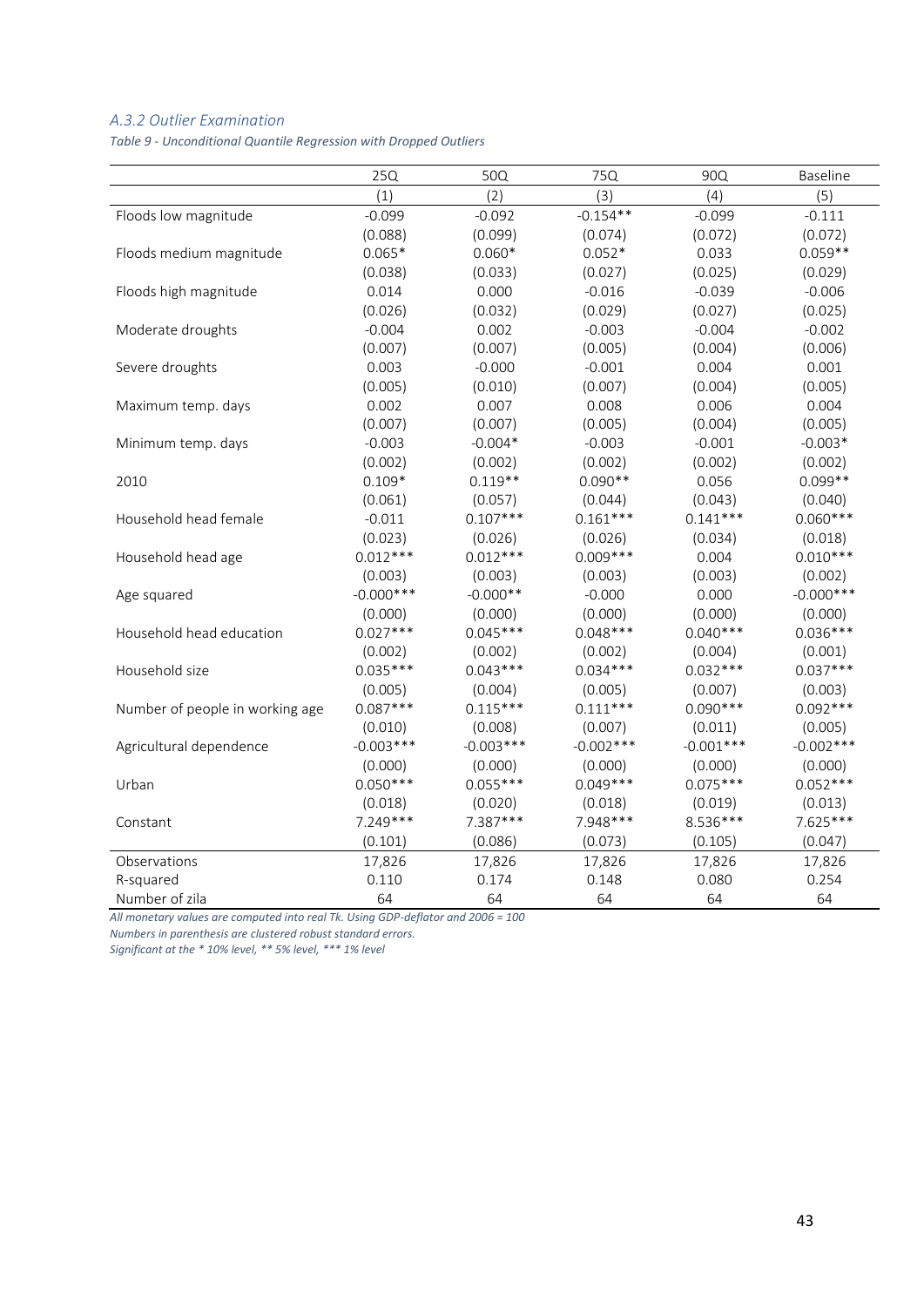#### *A.3.3 Gross Income*

<span id="page-48-0"></span>*Table 10 - Gross Household Income*

|                                 | 25Q          | 50Q          | 75Q          | <b>90Q</b>  | <b>Baseline</b> |
|---------------------------------|--------------|--------------|--------------|-------------|-----------------|
|                                 | (1)          | (2)          | (3)          | (4)         | (5)             |
| Floods low magnitude            | $-0.152$     | $-0.027$     | $-0.142$     | $-0.209*$   | $-0.350**$      |
|                                 | (0.095)      | (0.116)      | (0.109)      | (0.111)     | (0.167)         |
| Floods medium magnitude         | 0.068        | $0.127**$    | $0.100**$    | 0.051       | 0.053           |
|                                 | (0.045)      | (0.051)      | (0.042)      | (0.048)     | (0.056)         |
| Floods high magnitude           | $-0.040$     | $-0.007$     | $-0.011$     | $-0.077*$   | $-0.154***$     |
|                                 | (0.033)      | (0.048)      | (0.038)      | (0.040)     | (0.053)         |
| Moderate droughts               | $-0.001$     | 0.003        | 0.004        | $-0.002$    | $-0.011$        |
|                                 | (0.007)      | (0.010)      | (0.008)      | (0.007)     | (0.008)         |
| Severe droughts                 | 0.001        | $-0.001$     | $-0.002$     | 0.002       | 0.017           |
|                                 | (0.007)      | (0.008)      | (0.009)      | (0.007)     | (0.011)         |
| Maximum temp. days              | 0.007        | $-0.002$     | 0.006        | 0.009       | 0.006           |
|                                 | (0.007)      | (0.009)      | (0.006)      | (0.007)     | (0.009)         |
| Minimum temp. days              | $-0.005**$   | $-0.009***$  | $-0.005*$    | $-0.002$    | 0.002           |
|                                 | (0.002)      | (0.003)      | (0.003)      | (0.003)     | (0.005)         |
| 2010                            | $0.508***$   | $0.669***$   | $0.517***$   | $0.449***$  | $0.351***$      |
|                                 | (0.059)      | (0.079)      | (0.063)      | (0.070)     | (0.100)         |
| Household head female           | $-0.111***$  | $-0.221***$  | 0.035        | $0.204***$  | $0.249***$      |
|                                 | (0.034)      | (0.036)      | (0.026)      | (0.027)     | (0.031)         |
| Household head age              | $0.015***$   | $0.020***$   | $0.019***$   | $0.012***$  | 0.002           |
|                                 | (0.003)      | (0.004)      | (0.003)      | (0.003)     | (0.005)         |
| Age squared                     | $-0.000$ *** | $-0.000$ *** | $-0.000$ *** | $-0.000$    | $0.000*$        |
|                                 | (0.000)      | (0.000)      | (0.000)      | (0.000)     | (0.000)         |
| Household head education        | $0.062***$   | $0.046***$   | $0.063***$   | $0.079***$  | $0.087***$      |
|                                 | (0.002)      | (0.003)      | (0.002)      | (0.002)     | (0.005)         |
| Household size                  | $0.079***$   | $0.069***$   | $0.067***$   | $0.058***$  | $0.097***$      |
|                                 | (0.004)      | (0.006)      | (0.005)      | (0.006)     | (0.009)         |
| Number of people in working age | $0.150***$   | $0.133***$   | $0.147***$   | $0.177***$  | $0.156***$      |
|                                 | (0.006)      | (0.010)      | (0.009)      | (0.008)     | (0.014)         |
| Agricultural dependence         | $-0.002***$  | $-0.003***$  | $-0.003***$  | $-0.002***$ | $-0.001**$      |
|                                 | (0.000)      | (0.000)      | (0.000)      | (0.000)     | (0.000)         |
| Urban                           | $0.078***$   | $0.047**$    | $0.059**$    | $0.080***$  | $0.185***$      |
|                                 | (0.022)      | (0.023)      | (0.023)      | (0.028)     | (0.036)         |
| Constant                        | $9.573***$   | $9.147***$   | $9.421***$   | 9.944***    | 10.529***       |
|                                 | (0.073)      | (0.146)      | (0.090)      | (0.088)     | (0.165)         |
| Observations                    | 22,297       | 22,297       | 22,297       | 22,297      | 22,297          |
| R-squared                       | 0.369        | 0.205        | 0.267        | 0.246       | 0.150           |
| Number of zila                  | 64           | 64           | 64           | 64          | 64              |

*All monetary values are computed into real Tk. Using GDP-deflator and 2006 = 100* 

*Numbers in parenthesis are clustered robust standard errors.*